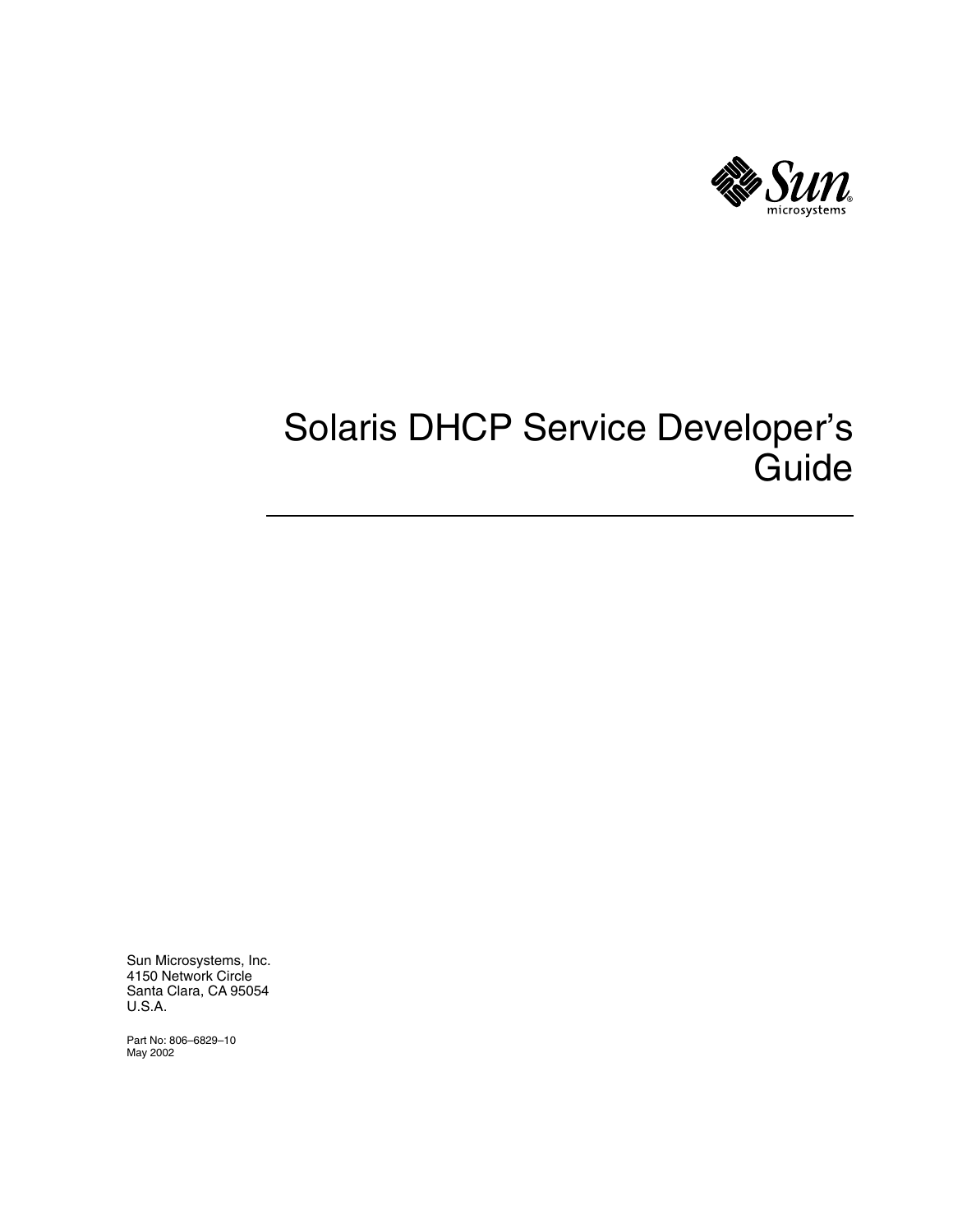Copyright 2002 Sun Microsystems, Inc. 4150 Network Circle, Santa Clara, CA 95054 U.S.A. All rights reserved.

This product or document is protected by copyright and distributed under licenses restricting its use, copying, distribution, and decompilation. No part of this product or document may be reproduced in any form by any means without prior written authorization of Sun and its licensors, if any.<br>Third-party software, including font technology, is copyrighted and licensed

Parts of the product may be derived from Berkeley BSD systems, licensed from the University of California. UNIX is a registered trademark in the U.S. and other countries, exclusively licensed through X/Open Company, Ltd.

Sun, Sun Microsystems, the Sun logo, docs.sun.com, AnswerBook, AnswerBook2, JavaBeans and Solaris are trademarks, registered trademarks, or<br>service marks of Sun Microsystems, Inc. in the U.S. and other countries. All SPARC architecture developed by Sun Microsystems, Inc.

The OPEN LOOK and Sun™ Graphical User Interface was developed by Sun Microsystems, Inc. for its users and licensees. Sun acknowledges the pioneering efforts of Xerox in researching and developing the concept of visual or graphical user interfaces for the computer industry. Sun holds a<br>non-exclusive license from Xerox to the Xerox Graphical User Interface, wh and otherwise comply with Sun's written license agreements.

Federal Acquisitions: Commercial Software–Government Users Subject to Standard License Terms and Conditions.

DOCUMENTATION IS PROVIDED "AS IS" AND ALL EXPRESS OR IMPLIED CONDITIONS, REPRESENTATIONS AND WARRANTIES,<br>INCLUDING ANY IMPLIED WARRANTY OF MERCHANTABILITY, FITNESS FOR A PARTICULAR PURPOSE OR NON-INFRINGEMENT, ARE<br>DISCLAIM

Copyright 2002 Sun Microsystems, Inc. 4150 Network Circle, Santa Clara, CA 95054 U.S.A. Tous droits réservés

Ce produit ou document est protégé par un copyright et distribué avec des licences qui en restreignent l'utilisation, la copie, la distribution, et la décompilation. Aucune partie de ce produit ou document ne peut être reproduite sous aucune forme, par quelque moyen que ce soit, sans<br>l'autorisation préalable et écrite de Sun et de ses bailleurs de licence, s'il y en a. L aux polices de caractères, est protégé par un copyright et licencié par des fournisseurs de Sun.

Des parties de ce produit pourront être dérivées du système Berkeley BSD licenciés par l'Université de Californie. UNIX est une marque déposée aux Etats-Unis et dans d'autres pays et licenciée exclusivement par X/Open Company, Ltd.

Sun, Sun Microsystems, le logo Sun, docs.sun.com, AnswerBook, AnswerBook2, JavaBeans et Solaris sont des marques de fabrique ou des marques<br>déposées, ou marques de service, de Sun Microsystems, Inc. aux Etats-Unis et dans

L'interface d'utilisation graphique OPEN LOOK et Sun™ a été développée par Sun Microsystems, Inc. pour ses utilisateurs et licenciés. Sun reconnaît les efforts de pionniers de Xerox pour la recherche et le développement du concept des interfaces d'utilisation visuelle ou graphique pour l'industrie de l'informatique. Sun détient une licence non exclusive de Xerox sur l'interface d'utilisation graphique Xerox, cette licence couvrant également les<br>licenciés de Sun qui mettent en place l'interface d'utilisation graphiqu

CETTE PUBLICATION EST FOURNIE "EN L'ETAT" ET AUCUNE GARANTIE, EXPRESSE OU IMPLICITE, N'EST ACCORDEE, Y COMPRIS DES GARANTIES CONCERNANT LA VALEUR MARCHANDE, L'APTITUDE DE LA PUBLICATION A REPONDRE A UNE UTILISATION PARTICULIERE, OU LE FAIT QU'ELLE NE SOIT PAS CONTREFAISANTE DE PRODUIT DE TIERS. CE DENI DE GARANTIE NE S'APPLIQUERAIT PAS, DANS LA MESURE OU IL SERAIT TENU JURIDIQUEMENT NUL ET NON AVENU.





020131@3062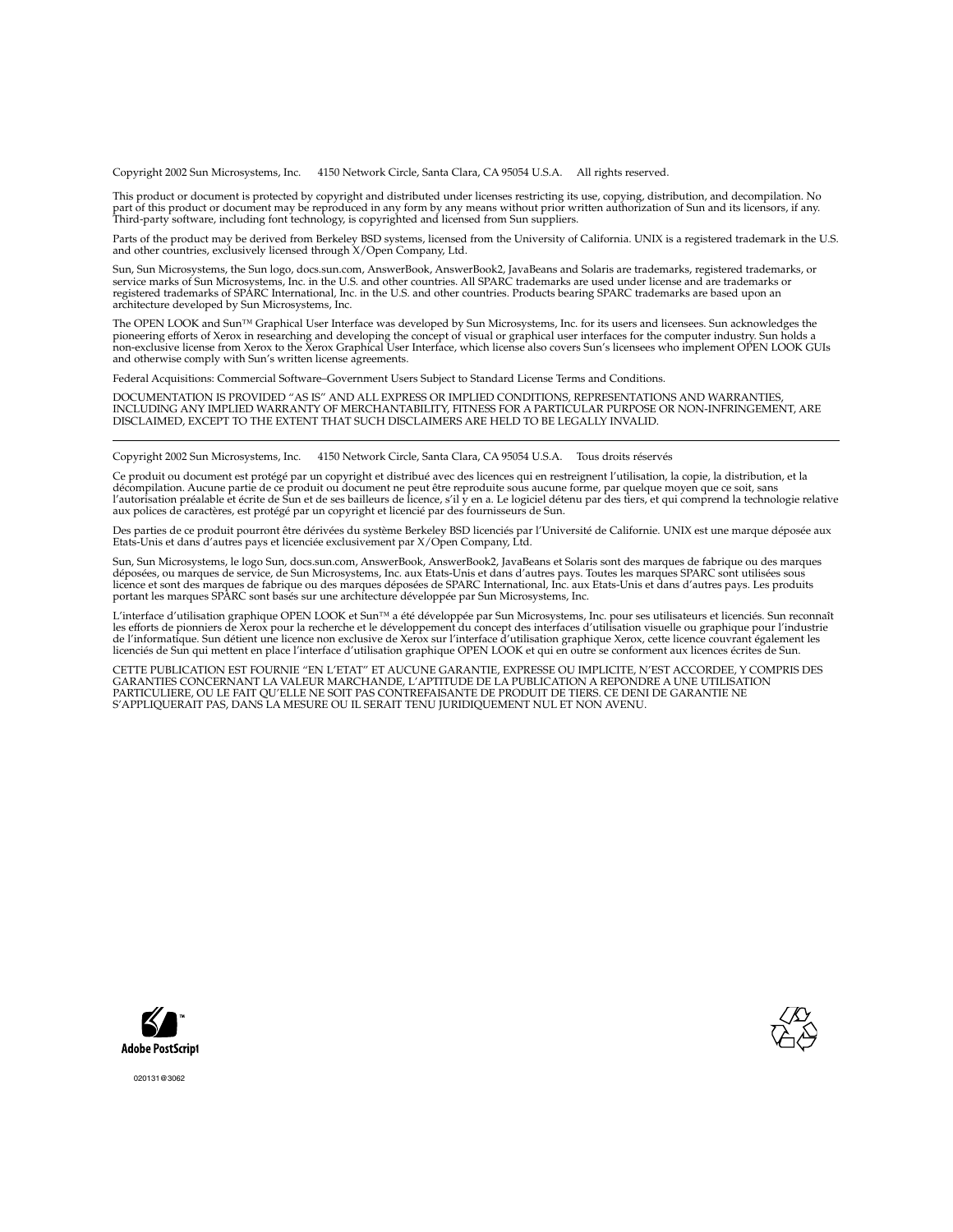# **Contents**

#### **Preface 9**

| 1 | <b>Overview of Solaris DHCP Data Access Architecture</b><br>13 |
|---|----------------------------------------------------------------|
|   | Modular Framework<br>13                                        |
|   | <b>DHCP Server Multithreading</b><br>14                        |
|   | Data Access Layers<br>14                                       |
|   | The Framework Configuration Layer<br>15                        |
|   | The Service Provider Layer API<br>16                           |
|   | Data Store Containers<br>17                                    |
|   |                                                                |
| 2 | <b>Architecture Features for Module Writers</b><br>19          |
|   | <b>Function Categories</b><br>19                               |
|   | Considerations for Multithreading<br>20                        |
|   | Synchronizing Access to File-System-Based Containers<br>20     |
|   | Avoiding Update Collisions<br>21                               |
|   | Naming the Public Module and Data Store Containers<br>22       |
|   | Public Module Name<br>23                                       |
|   | <b>Container Name</b><br>23                                    |
|   | <b>Container Record Formats</b><br>23                          |
|   | Passing Data Store Configuration Data<br>24                    |
|   | <b>Upgrading Container Versions</b><br>25                      |
|   | Data Service Configuration and DHCP Management Tools<br>25     |
|   | Public Module Management Bean API Functions<br>26              |
|   | Public Module Management Bean Packaging Requirements<br>27     |
|   |                                                                |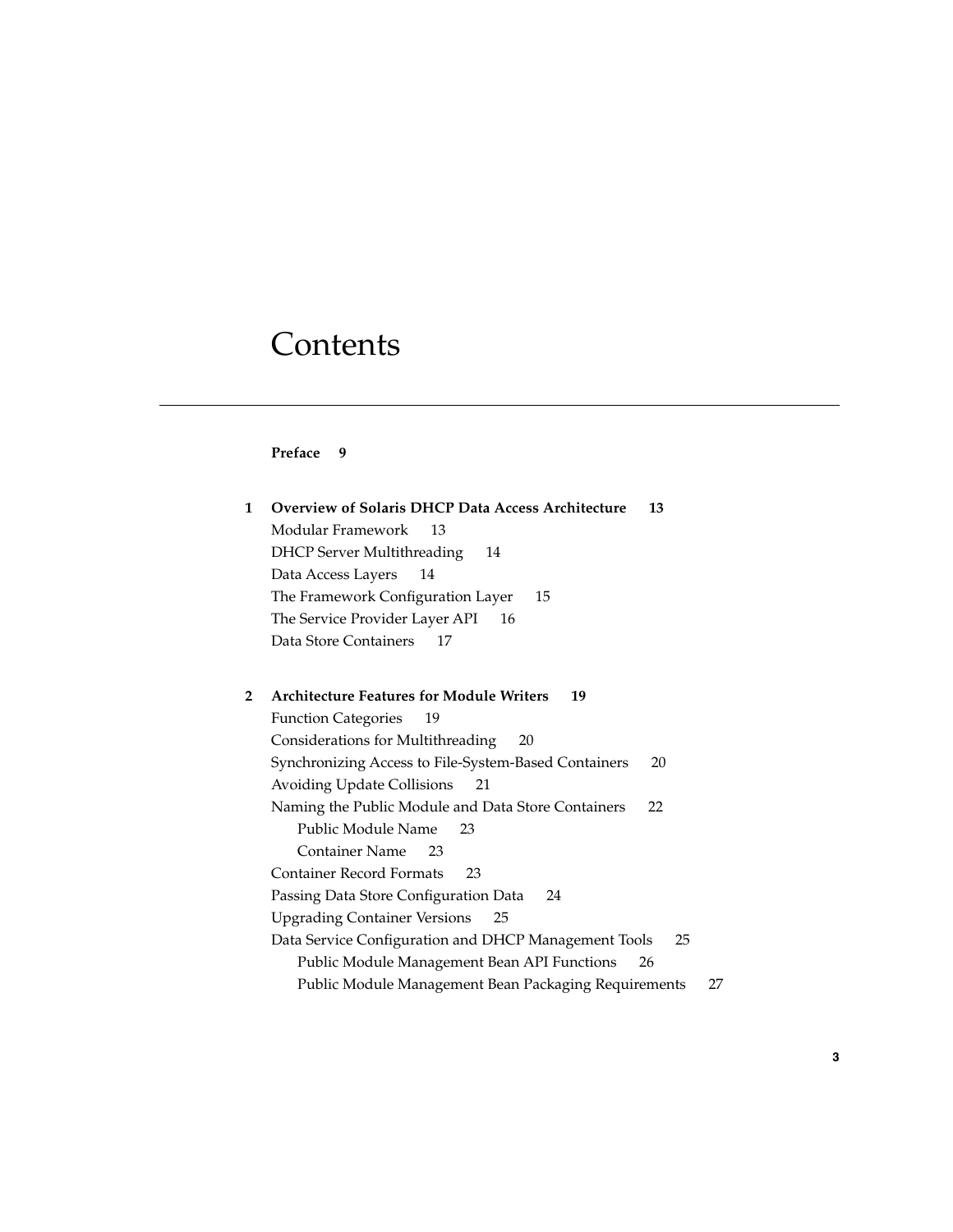```
3 Service Provider Layer API 29
   General Data Store Functions 29
      configure() 30
      mklocation() 30
      status() 31
      version() 31
   dhcptab Functions 32
      list_dt() 32
      open_dt() 33
      lookup_dt() 33
      add_dt() 35
      modify_dt() 36
      delete dt() 36
      close_dt() 37
      remove dt() 37
   DHCP Network Container Functions 38
      list dn() 38
      open_dn() 39
      lookup dn() 39
      add_dn() 40
      modify_dn() 41
      delete_dn() 41
      close_dn() 42
      remove_dn() 42
   Generic Error Codes 43
```
#### **4 Code Samples and Testing 45**

Code Templates 45 General API Functions 45 dhcptab API Functions 46 DHCP Network Container API Functions 49 Testing the Public Module 52

**Index 53**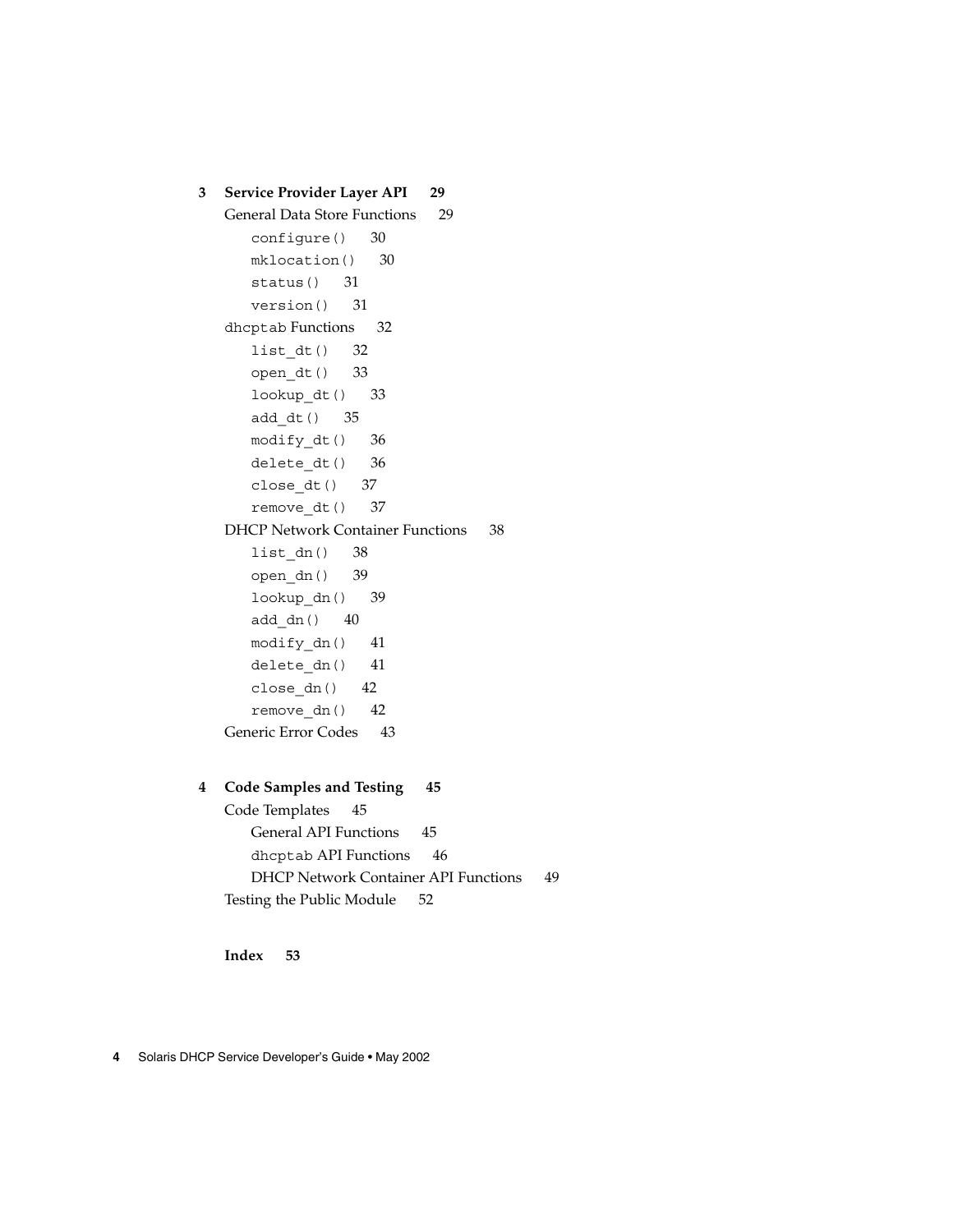# Tables

**TABLE 1–1** Service Provider Layer API Functions 16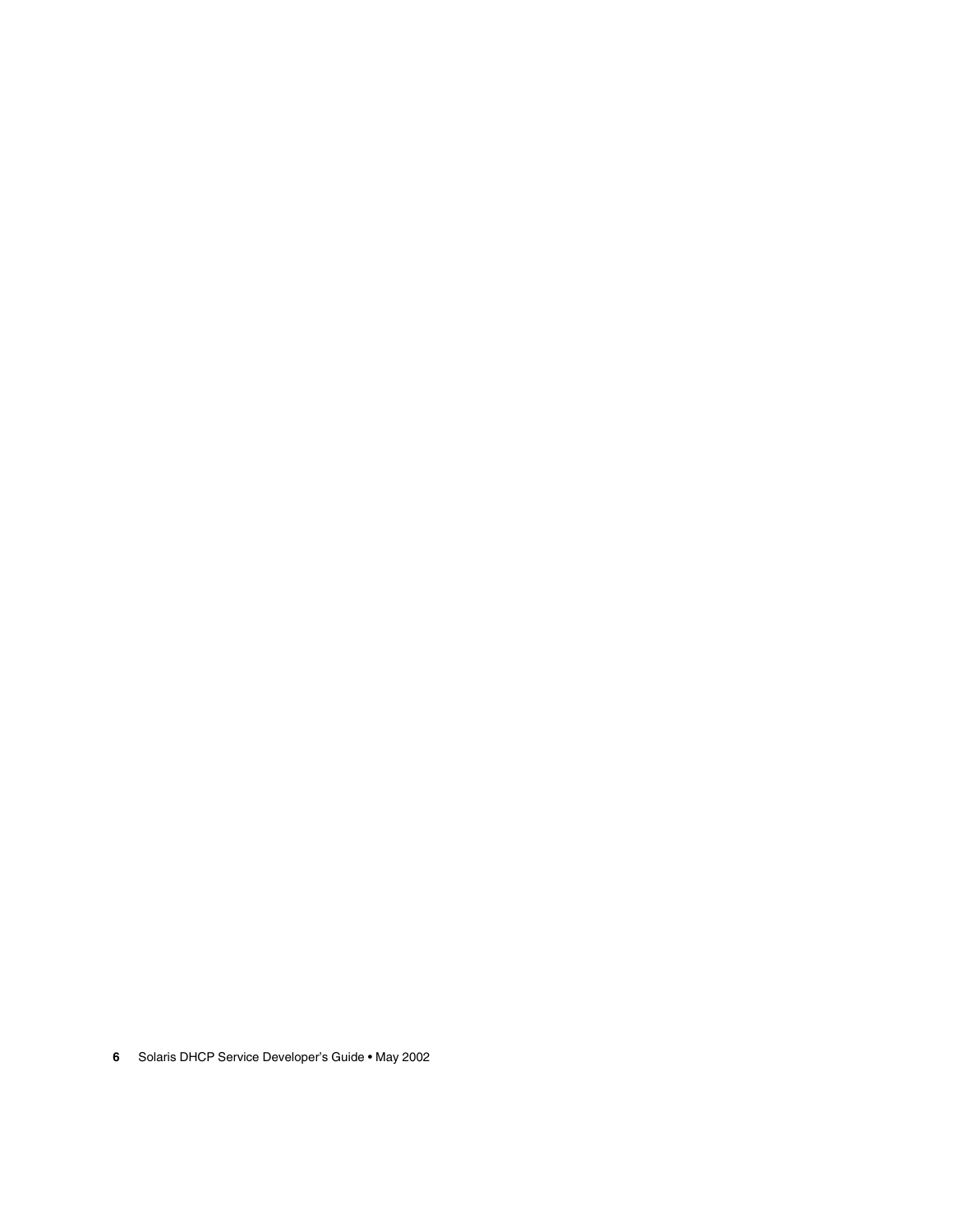# Figures

**FIGURE 1–1** Architecture of Data Store Access in DHCP Service 15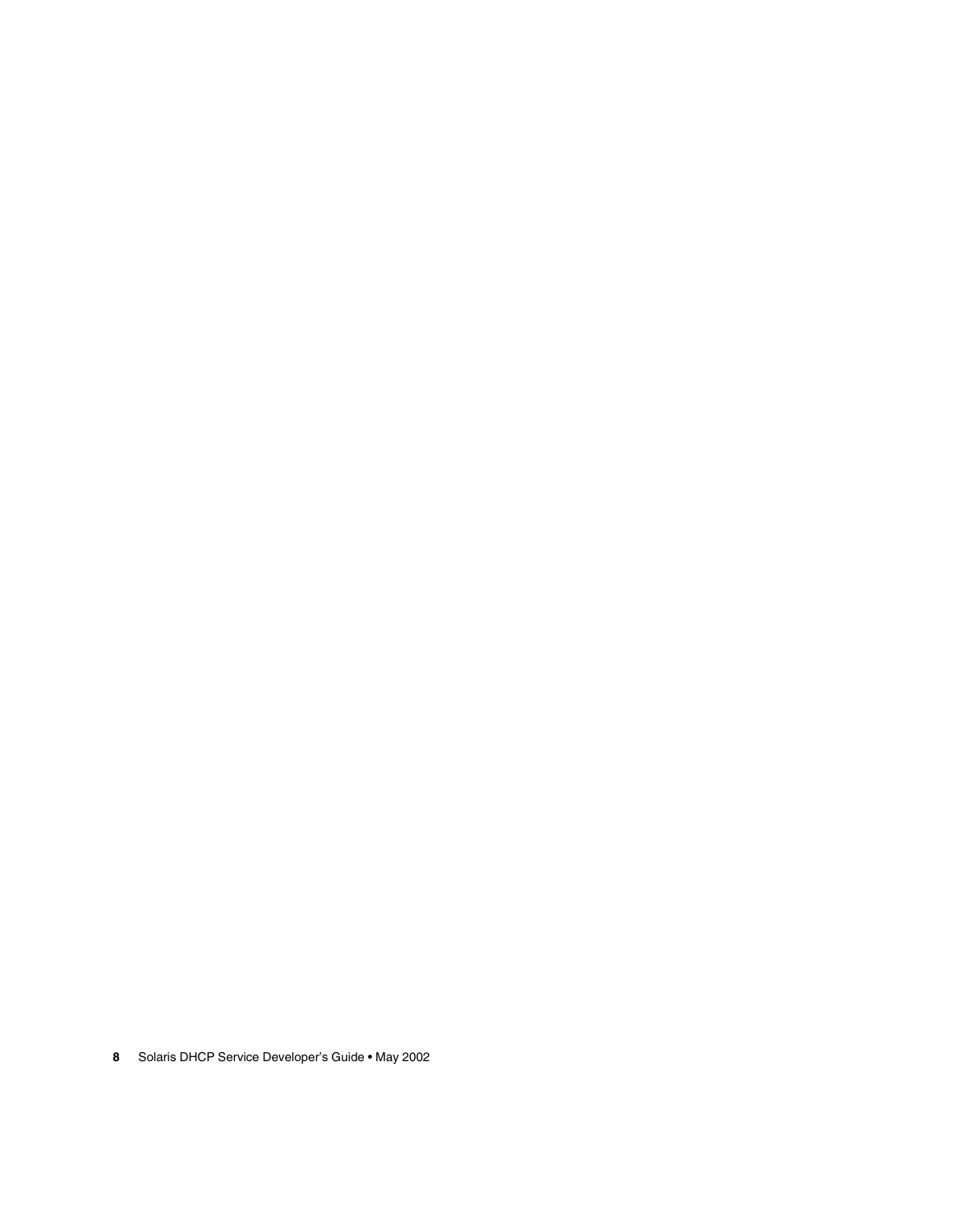## Preface

This *Solaris DHCP Service Developer's Guide* provides information for developers who want to use a data storage facility not currently supported by the Solaris<sup>™</sup> DHCP service. The manual gives an overview of the data access framework used by Solaris DHCP, general guidelines for developers, and a listing of the API functions you use to write a module to support the new data store.

## Who Should Use This Book

This book is intended for Solaris programmers interested in extending the data storage choices available to the Solaris DHCP service.

## How This Book Is Organized

This book consists of the following chapters:

Chapter 1 provides an overview of the architecture used for data access in the DHCP service.

Chapter 2 discusses what the architecture requires of you.

Chapter 3 describes the API functions you will export.

Chapter 4 provides sample code templates and pointers to locations on Sun's web site where you can find additional aids for writing and debugging code for the public module.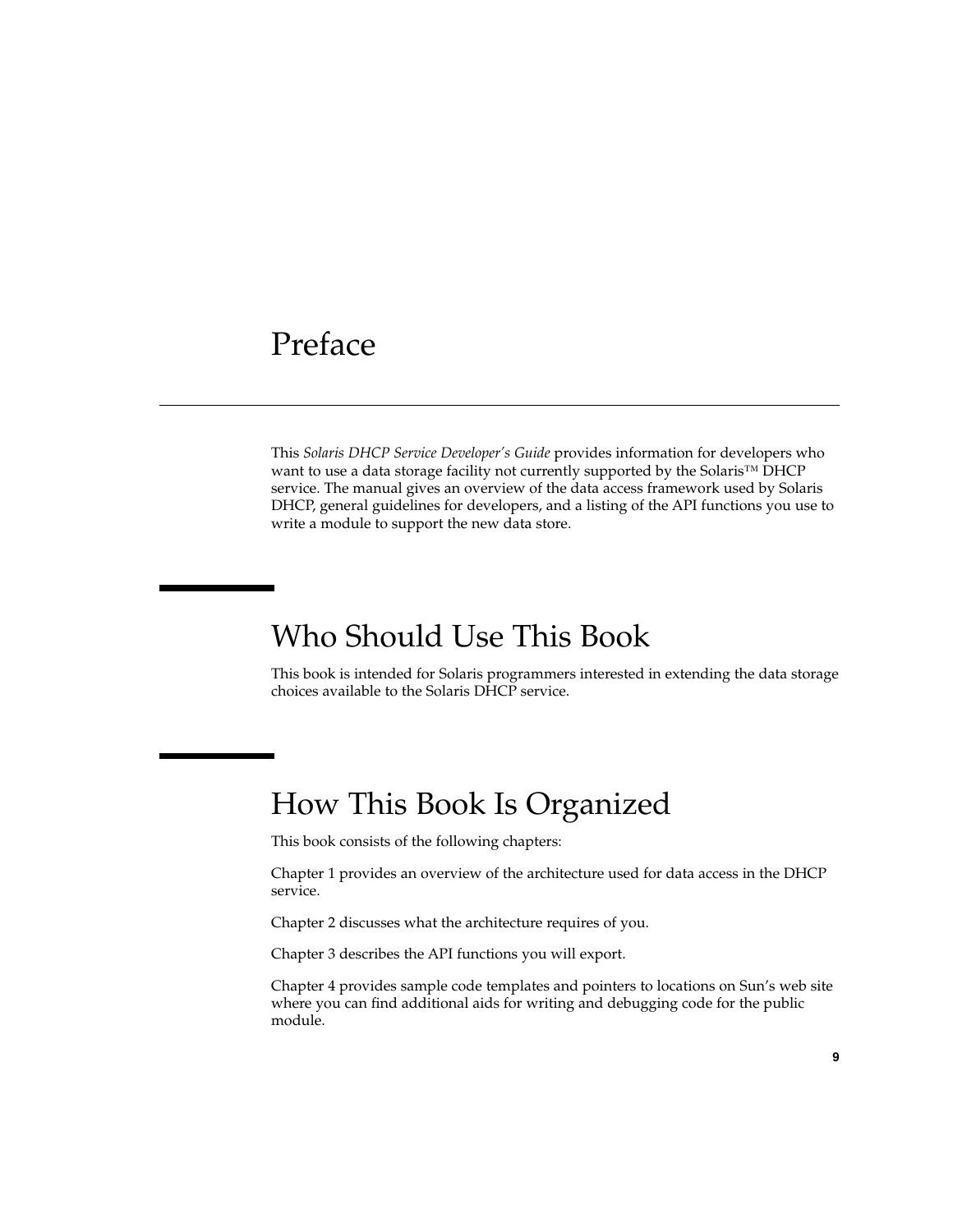# Accessing Sun Documentation Online

The docs.sun.com<sup>SM</sup> Web site enables you to access Sun technical documentation online. You can browse the docs.sun.com archive or search for a specific book title or subject. The URL is http://docs.sun.com.

# Typographic Conventions

The following table describes the typographic changes used in this book.

|  | TABLE P-1 Typographic Conventions |  |  |
|--|-----------------------------------|--|--|
|--|-----------------------------------|--|--|

| <b>Typeface or Symbol</b> | <b>Meaning</b>                                                 | Example                                       |
|---------------------------|----------------------------------------------------------------|-----------------------------------------------|
| AaBbCc123                 | The names of commands, files, and                              | Edit your . login file.                       |
|                           | directories; on-screen computer output                         | Use $1s$ -a to list all files.                |
|                           |                                                                | machine name% you have<br>mail.               |
| AaBbCc123                 | What you type, contrasted with                                 | machine name% su                              |
|                           | on-screen computer output                                      | Password:                                     |
| AaBbCc123                 | Command-line placeholder: replace with<br>a real name or value | To delete a file, type <b>rm</b><br>filename. |
| AaBbCc123                 | Book titles, new words, or terms, or                           | Read Chapter 6 in User's Guide.               |
|                           | words to be emphasized.                                        | These are called <i>class</i> options.        |
|                           |                                                                | You must be <i>root</i> to do this.           |

# Shell Prompts in Command Examples

The following table shows the default system prompt and superuser prompt for the C shell, Bourne shell, and Korn shell.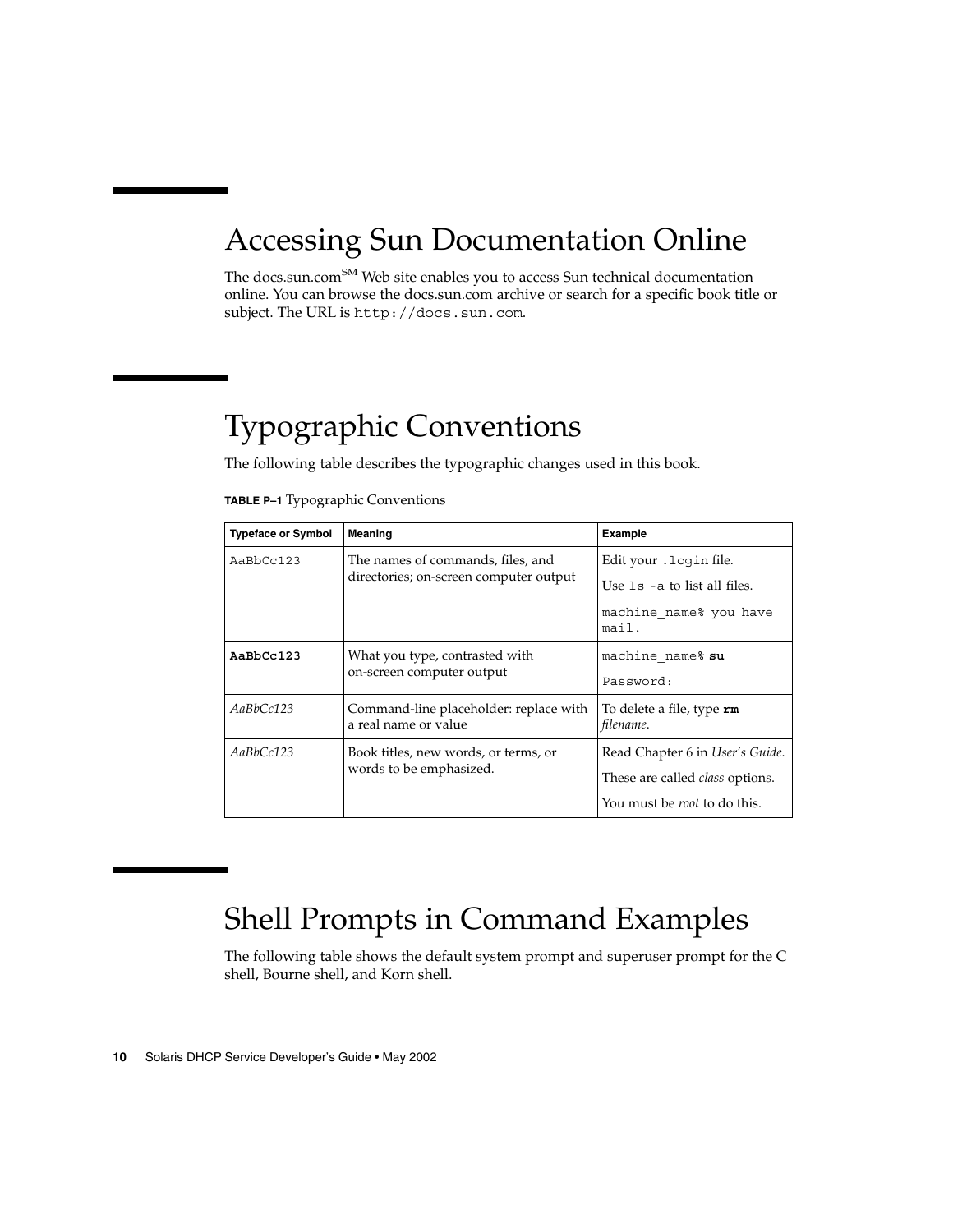#### **TABLE P–2** Shell Prompts

| <b>Shell</b>                                     | Prompt        |
|--------------------------------------------------|---------------|
| $\mathcal C$ shell prompt                        | machine name% |
| C shell superuser prompt                         | machine name# |
| Bourne shell and Korn shell prompt               |               |
| Bourne shell and Korn shell superuser prompt   # |               |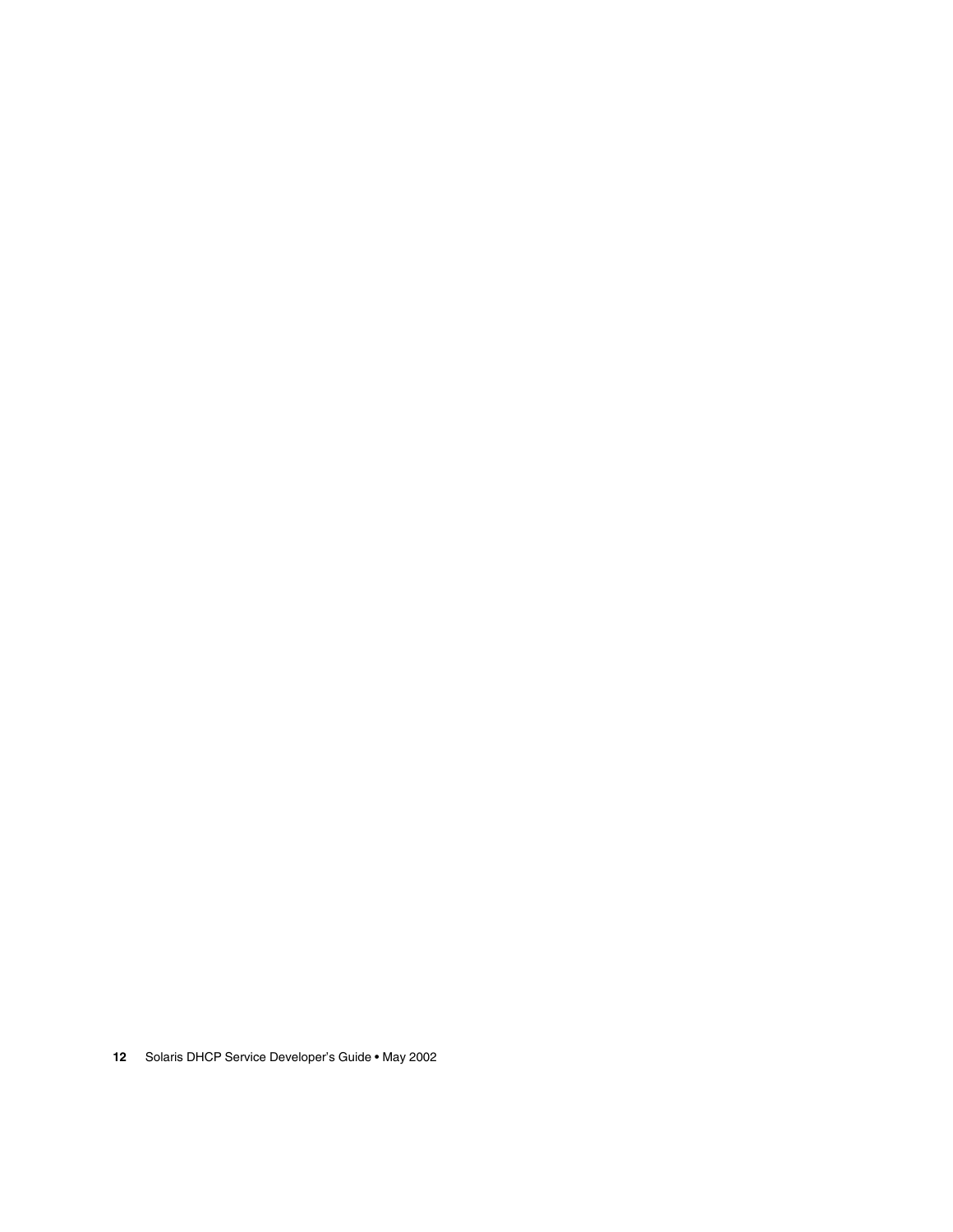#### CHAPTER **1**

# Overview of Solaris DHCP Data Access Architecture

This chapter presents an overview of the architecture of the Solaris Dynamic Host Configuration Protocol (DHCP) service introduced in the Solaris 8 7/01 operating environment. This overview can help you see where your work will fit into the architecture.

For general information about the Solaris DHCP service, see "About Solaris DHCP (Overview)" in *System Administration Guide: IP Services*.

The following topics are included:

- "Modular Framework" on page 13
- "DHCP Server Multithreading" on page 14
- "Data Access Layers" on page 14
- "The Framework Configuration Layer" on page 15
- "The Service Provider Layer API" on page 16
- "Data Store Containers" on page 17

## Modular Framework

The Solaris DHCP service includes the DHCP daemon, administrative tools, and separate data access modules (called *public modules*) for different data storage facilities. Solaris DHCP provides an API that enables you to write your own public modules, implemented as shared objects, to support any data storage facility you want. When you integrate your public module into the Solaris DHCP framework, the DHCP service stores its data in your database using your public module. Public modules can be delivered independently of the Solaris DHCP service, enabling anyone to develop and deliver modules to support any data storage facility.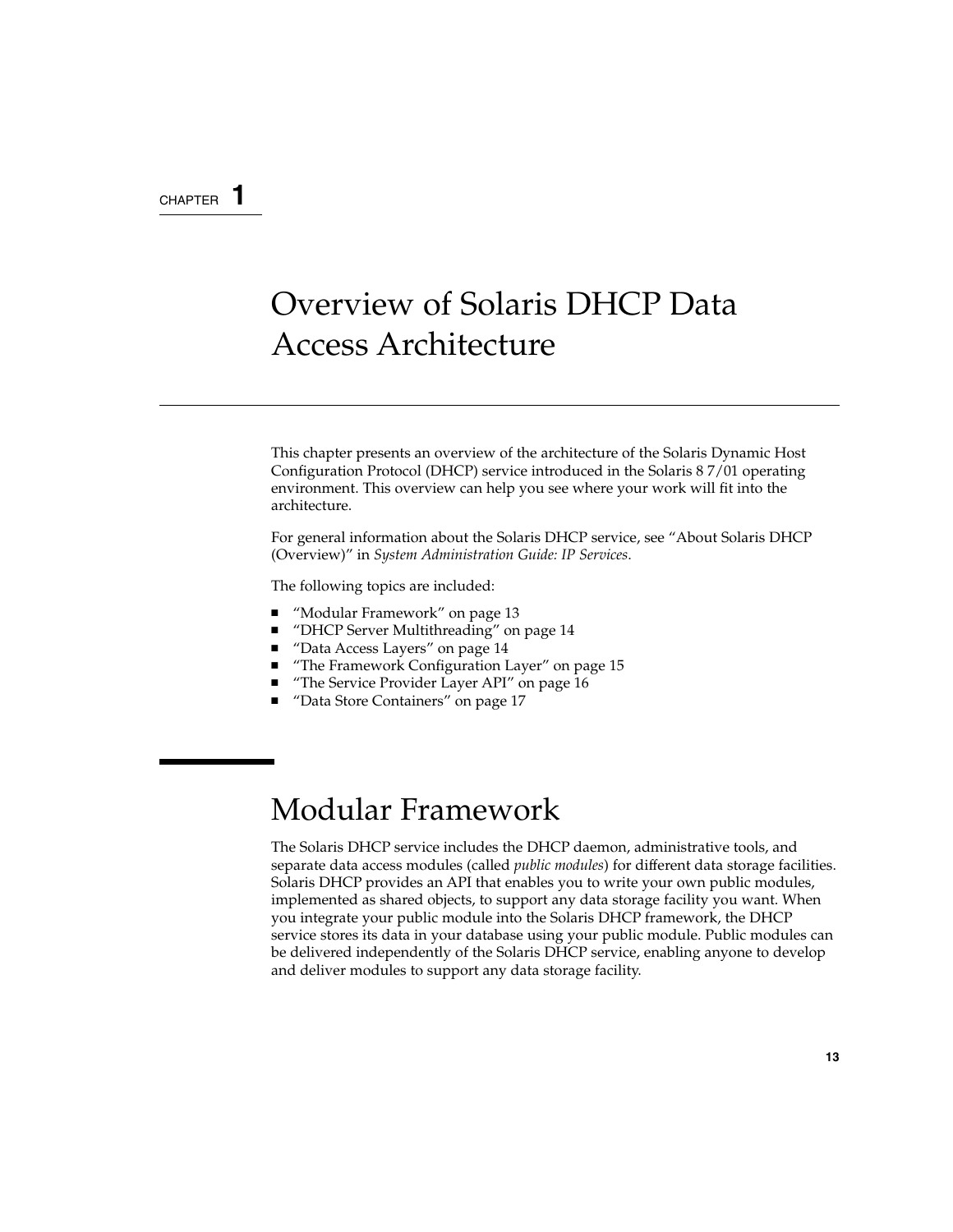The first release of Solaris DHCP using this architecture provides public modules for ASCII files, NIS+, and file-system-based binary data stores. This manual provides information that enables developers to create their own public modules for any database.

## DHCP Server Multithreading

The DHCP server implements multithreading, enabling it to service many clients simultaneously. Public modules are required to be MT-SAFE to support multithreading by the DHCP server, and this in itself allows the DHCP service to handle a larger number of clients. However, the capacity of the DHCP server is largely dependent on the capabilities of the data storage facility and the efficiency of the public module used to access the data. You can potentially increase the performance and capacity of your Solaris DHCP service by creating a public module for using a fast, high-capacity data storage facility.

## Data Access Layers

The Solaris DHCP modular framework implementation employs the following data access layers:

- Application/Service Layer, consisting of all consumers of DHCP service data such as the DHCP daemon (in.dhcpd), command line management utilities (pntadm, dhtadm, dhcpconfig), dhcpmgr, and report generators. These data consumers interface with the DHCP service using calls to API functions implemented by the Framework Configuration Layer of the architecture.
- Framework Configuration Layer, consisting of the shared library libdhcpsvc.so and the /etc/inet/dhcpsvc.conf configuration file. The Framework Configuration Layer connects the Application/Service Layer and the Service Provider Layer. See "The Framework Configuration Layer" on page 15 for more information about the Framework Configuration Layer.
- Service Provider Layer, consisting of public modules that implement the Service Provider API functions, which are used by the Application/Service Layer through the Framework Configuration Layer to manipulate the data store containers and the records within them. The data store containers are the dhcptab and DHCP network tables.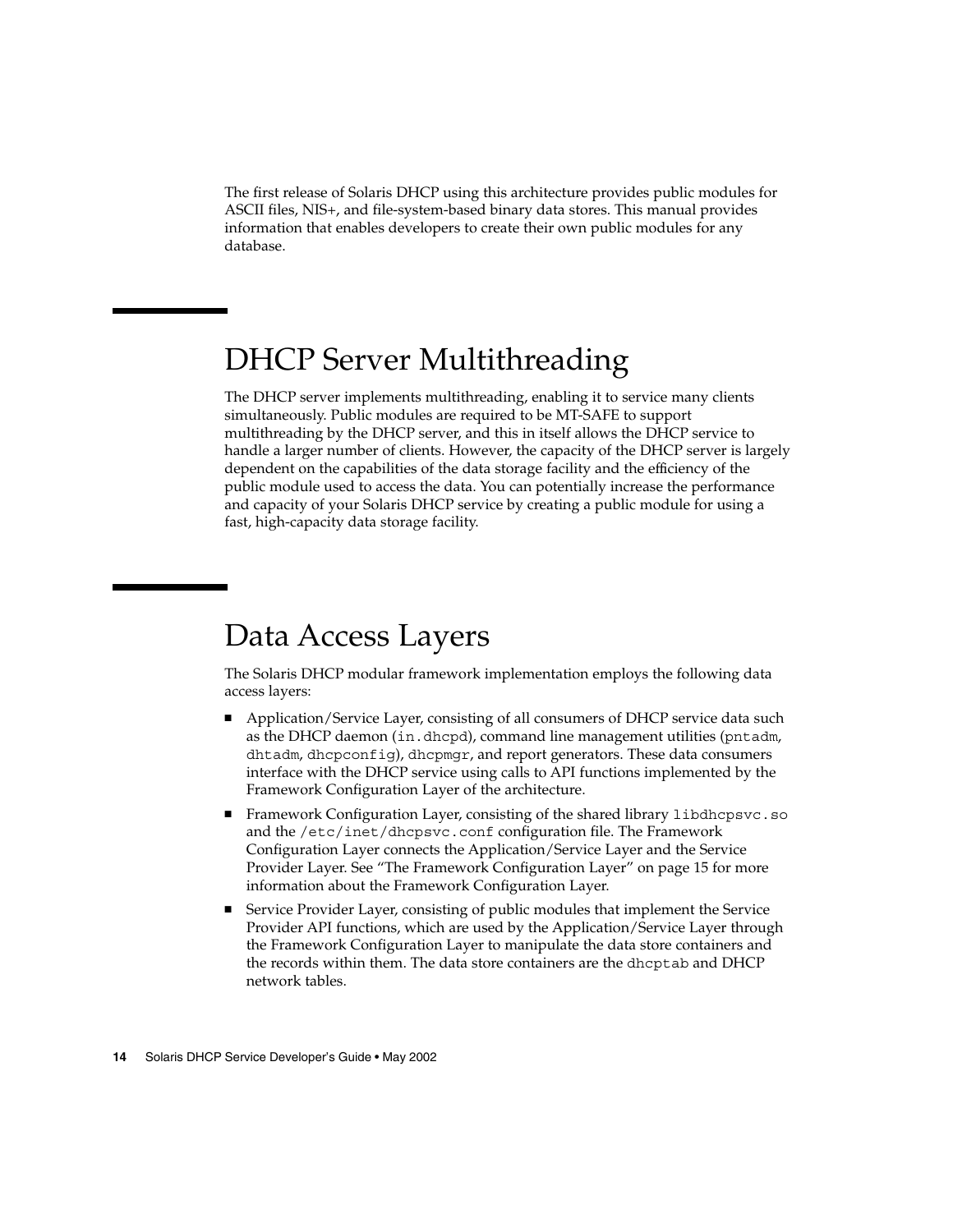The following figure shows the interaction of the architecture layers.



**FIGURE 1–1** Architecture of Data Store Access in DHCP Service

# The Framework Configuration Layer

Functions implemented in libdhcpsvc.so are used by the Application/Service Layer to:

- locate, load, and unload public modules
- manage data container version changes
- access the data store containers
- manipulate data store records in the containers

The /etc/inet/dhcpsvc.conf contains a number of configuration parameters for the DHCP service, including the following keywords relevant to the public module developer:

RESOURCE Public module to load. The value of RESOURCE matches the public module name. For example, the RESOURCE=SUNWfiles refers to public module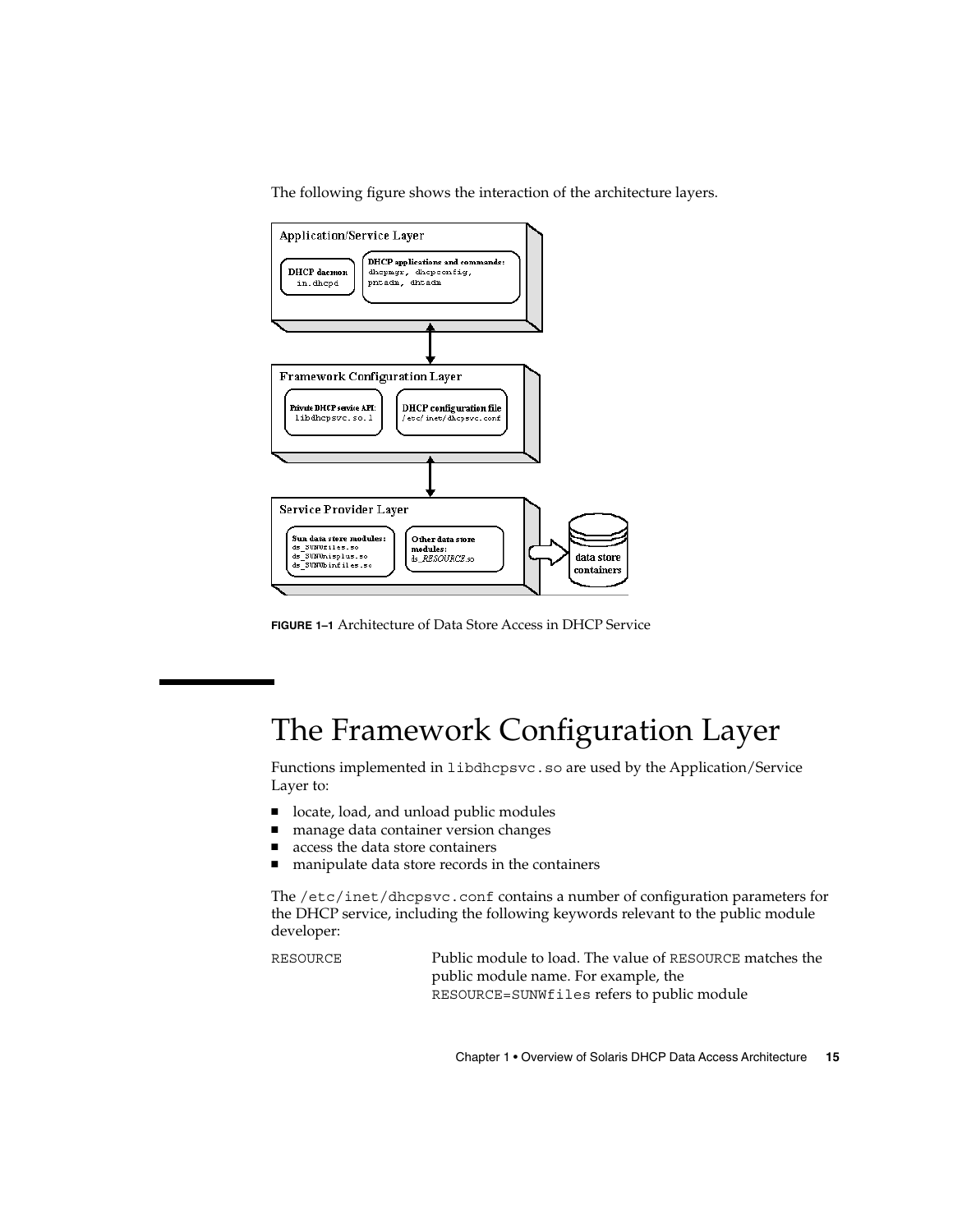|                 | ds SUNWfiles.so. "Naming the Public Module and Data<br>Store Containers" on page 22 explains the rules for naming<br>public modules.                                                                                                                                                                                                                                                                                                                                                                                                                                                                                  |
|-----------------|-----------------------------------------------------------------------------------------------------------------------------------------------------------------------------------------------------------------------------------------------------------------------------------------------------------------------------------------------------------------------------------------------------------------------------------------------------------------------------------------------------------------------------------------------------------------------------------------------------------------------|
| PATH            | Location of DHCP containers within the data service that the<br>public module exports. The value of PATH is specific to the<br>data service. For example, a UNIX™ path name would be<br>assigned to PATH for the SUNWfiles resource.                                                                                                                                                                                                                                                                                                                                                                                  |
| RESOURCE CONFIG | Configuration information specific to the public module. This<br>is an optional keyword that you can use if the data service<br>requires configuration information, such as authentication<br>from the user. If you use this keyword, you must provide a<br>public module management bean to prompt the user for<br>information to set the keyword value. See "Data Service"<br>Configuration and DHCP Management Tools" on page 25.<br>The module must also export the configure () function to<br>receive the value of this keyword during module load time.<br>See "configure ()" on page 30 for more information. |

The Framework Configuration Layer also provides to the Service Provider Layer an optional API synchronization service, described in "Synchronizing Access to File-System-Based Containers" on page 20.

# The Service Provider Layer API

The Service Provider Layer API consists of functions, data structures, and manifest constants contained in the /usr/include/dhcp\_svc\_public.h file.

The functions are summarized in the following table, with links to sections with more detail about each function.

| <b>API Function</b>                             | Use                                                                  |  |  |
|-------------------------------------------------|----------------------------------------------------------------------|--|--|
| General functions for all data store containers |                                                                      |  |  |
| "configure ()" on page $30$                     | Pass a configuration string to the data store. Optional<br>function. |  |  |
| "mklocation $()$ " on page 30                   | Create the location in which the data store will reside.             |  |  |
| "status $()$ " on page 31                       | Return general status information for the data store.                |  |  |

**TABLE 1–1** Service Provider Layer API Functions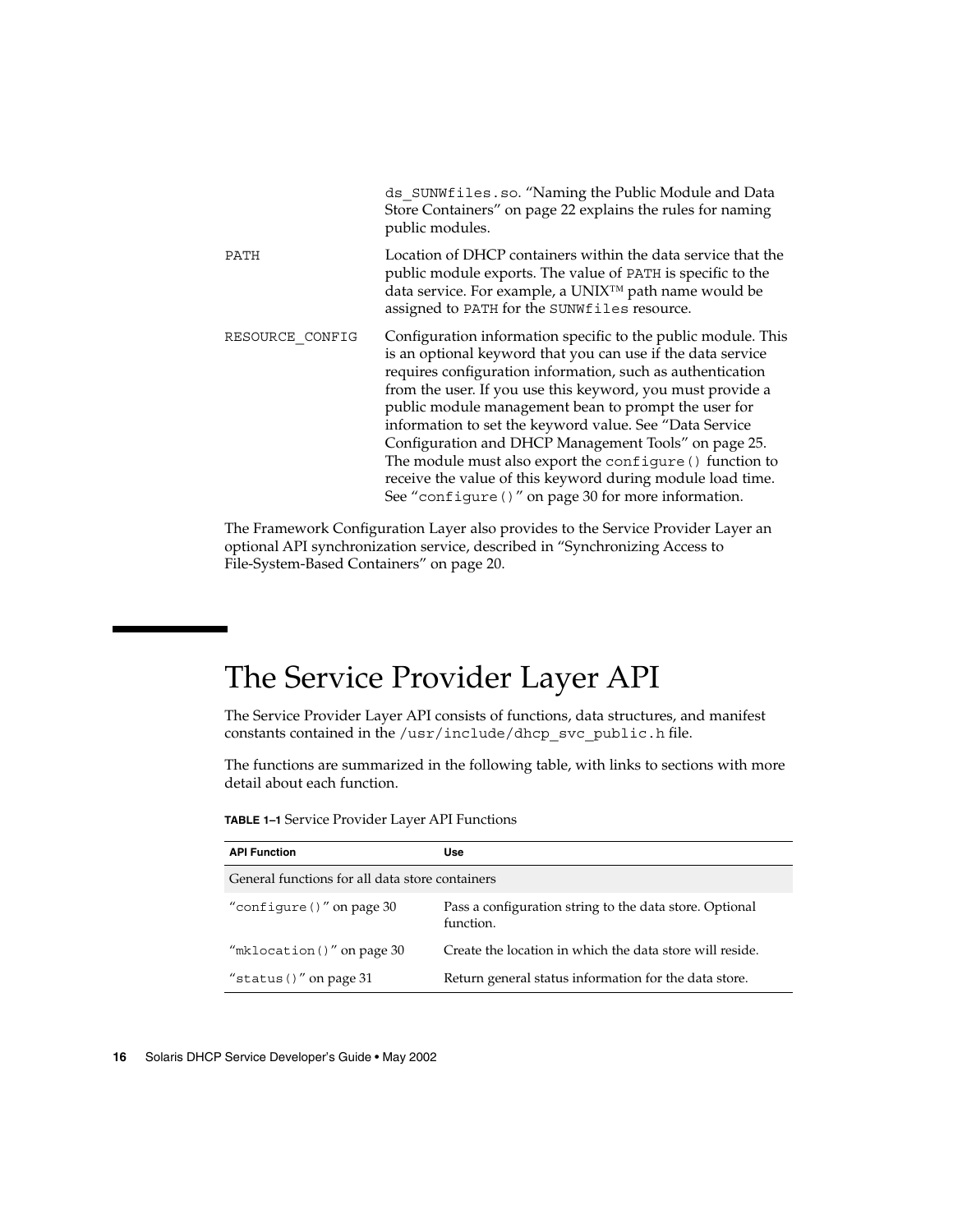| <b>API Function</b>                   | Use                                                                                              |  |
|---------------------------------------|--------------------------------------------------------------------------------------------------|--|
| "version $()$ " on page 31            | Return the version of the Service Provider Layer API<br>implemented by the data store container. |  |
| Functions for dhcptab containers      |                                                                                                  |  |
| "list_dt()" on page $32$              | Return the dhcptab container name.                                                               |  |
| "open $dt()$ " on page 33             | Open or create the dhcptab container.                                                            |  |
| "lookup dt ()" on page 33             | Perform a query for records in the dhcptab container.                                            |  |
| "add $dt()$ " on page 35              | Add a record to the dhcptab container.                                                           |  |
| "modify $dt()$ " on page 36           | Modify an existing record in the dhcptab container.                                              |  |
| "delete dt ()" on page 36             | Delete a record from the dhcptab container.                                                      |  |
| "close_dt()" on page 37               | Close the dhcptab container.                                                                     |  |
| "remove_dt()" on page 37              | Remove the dhcptab container from the data store.                                                |  |
| Functions for DHCP network containers |                                                                                                  |  |
| "list $dn()$ " on page 38             | Return a list of DHCP network container names.                                                   |  |
| "open dn $()$ " on page 39            | Open or create a DHCP network container.                                                         |  |
| "lookup dn()" on page 39              | Perform a query for records in a DHCP network container.                                         |  |
| "add $dn()$ " on page $40$            | Add a record to a DHCP network container.                                                        |  |
| "modify_dn()" on page 41              | Modify an existing record in a DHCP network container.                                           |  |
| "delete dn()" on page 41              | Delete a record from a DHCP network container.                                                   |  |
| "close_dn()" on page 42               | Close a DHCP network container.                                                                  |  |
| "remove $dn()$ " on page 42           | Remove a DHCP network container from the data store.                                             |  |

**TABLE 1–1** Service Provider Layer API Functions *(Continued)*

# Data Store Containers

The dhcptab and DHCP network tables are referred to generically as data store *containers*. By default, Solaris DHCP provides support for the container formats shown in the following table.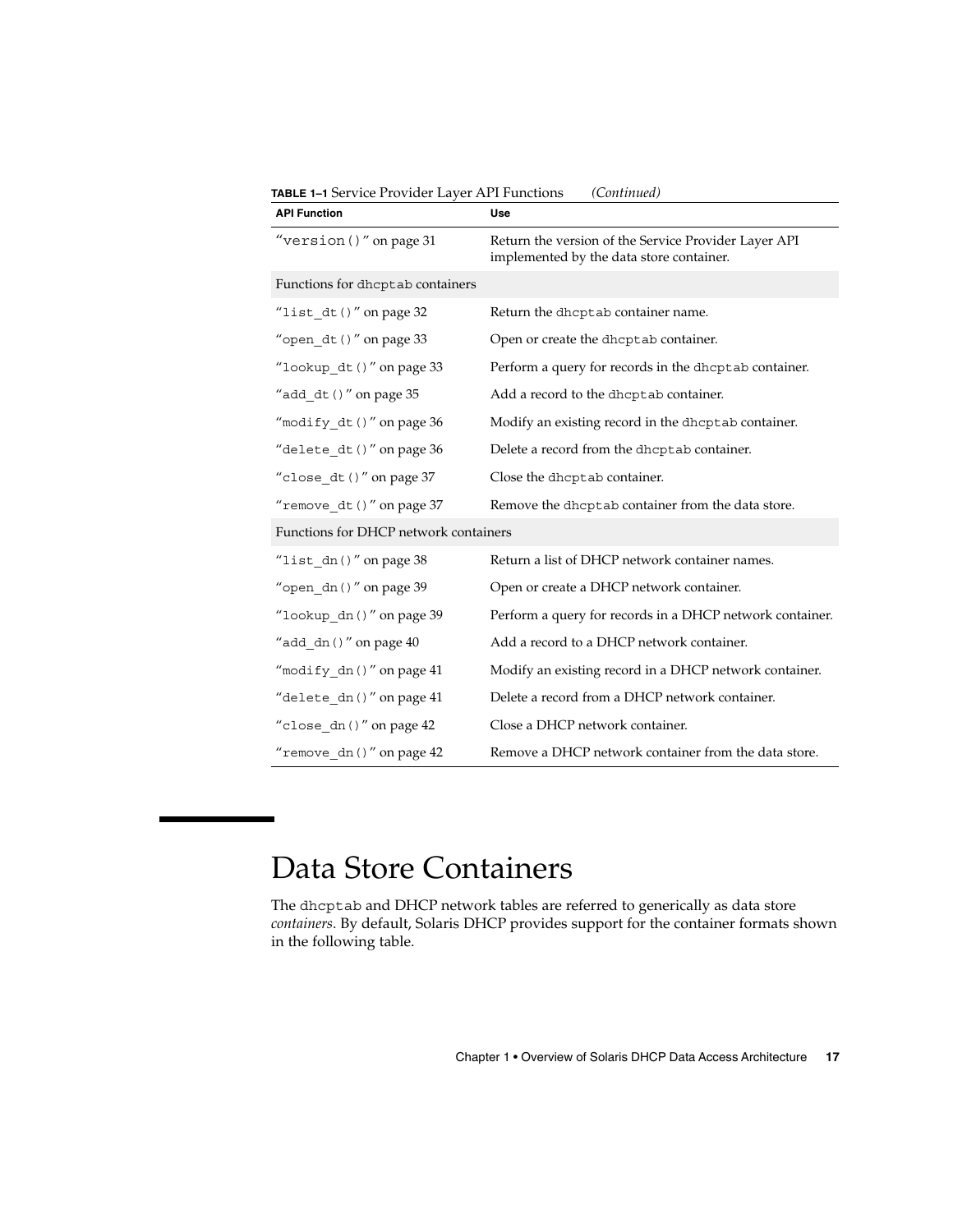| <b>Data Service Supported</b>    | <b>Public Module</b> |
|----------------------------------|----------------------|
| File-system-based, ASCII format  | ds SUNWfiles.so      |
| NIS+ service                     | ds SUNWnisplus.so    |
| File-system-based, binary format | ds SUNWbinfiles.so   |
|                                  |                      |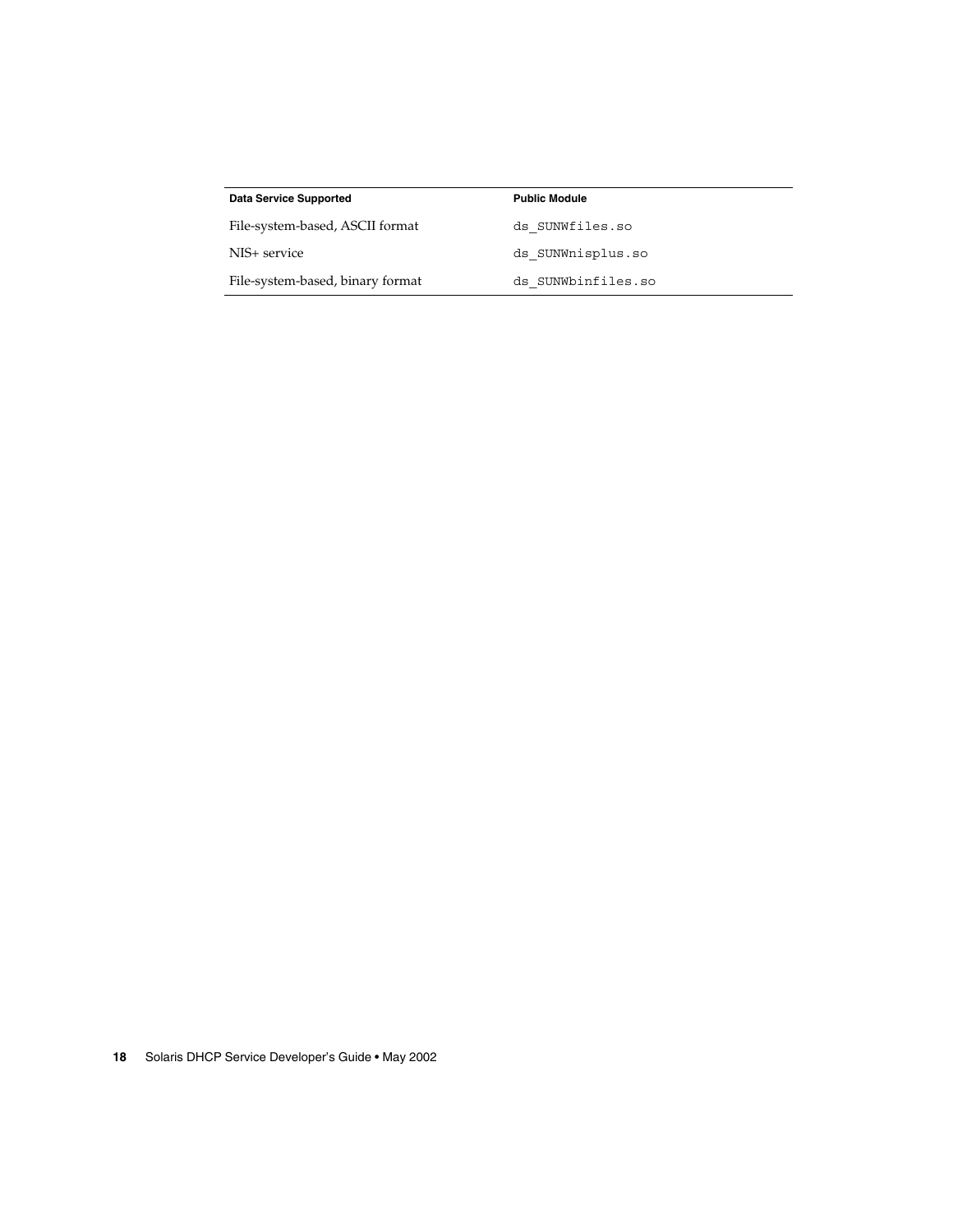#### CHAPTER **2**

# Architecture Features for Module **Writers**

This chapter discusses architectural details you should keep in mind when creating a public module for a data service.

The following topics are included:

- "Function Categories" on page 19
- "Considerations for Multithreading" on page 20<br>■ "Synchronizing Access to File-System-Based Cor
- "Synchronizing Access to File-System-Based Containers" on page 20
- "Avoiding Update Collisions" on page 21
- "Naming the Public Module and Data Store Containers" on page 22
- "Container Record Formats" on page 23
- *"*Upgrading Container Versions" on page 25
- "Data Service Configuration and DHCP Management Tools" on page 25

## Function Categories

The Service Provider Layer API functions can be divided into three categories:

- Data store functions, which facilitate activities related to the public module and underlying data service themselves. These functions include configure(), mklocation(), status(), and version().
- dhcptab container functions, which facilitate the creation of the dhcptab container, the writing of records to the dhcptab container, and the query of records in the dhcptab container. The open\_dt() function creates a handle for the container, and the other functions take a pointer to that handle. The close\_dt() function destroys the handle when it closes the container.
- Network container functions, which facilitate the creation of DHCP network containers, the writing of records to the network containers, and the query of records in the network containers. The open\_dn() function creates a handle for the container, and the other functions take a pointer to that handle. The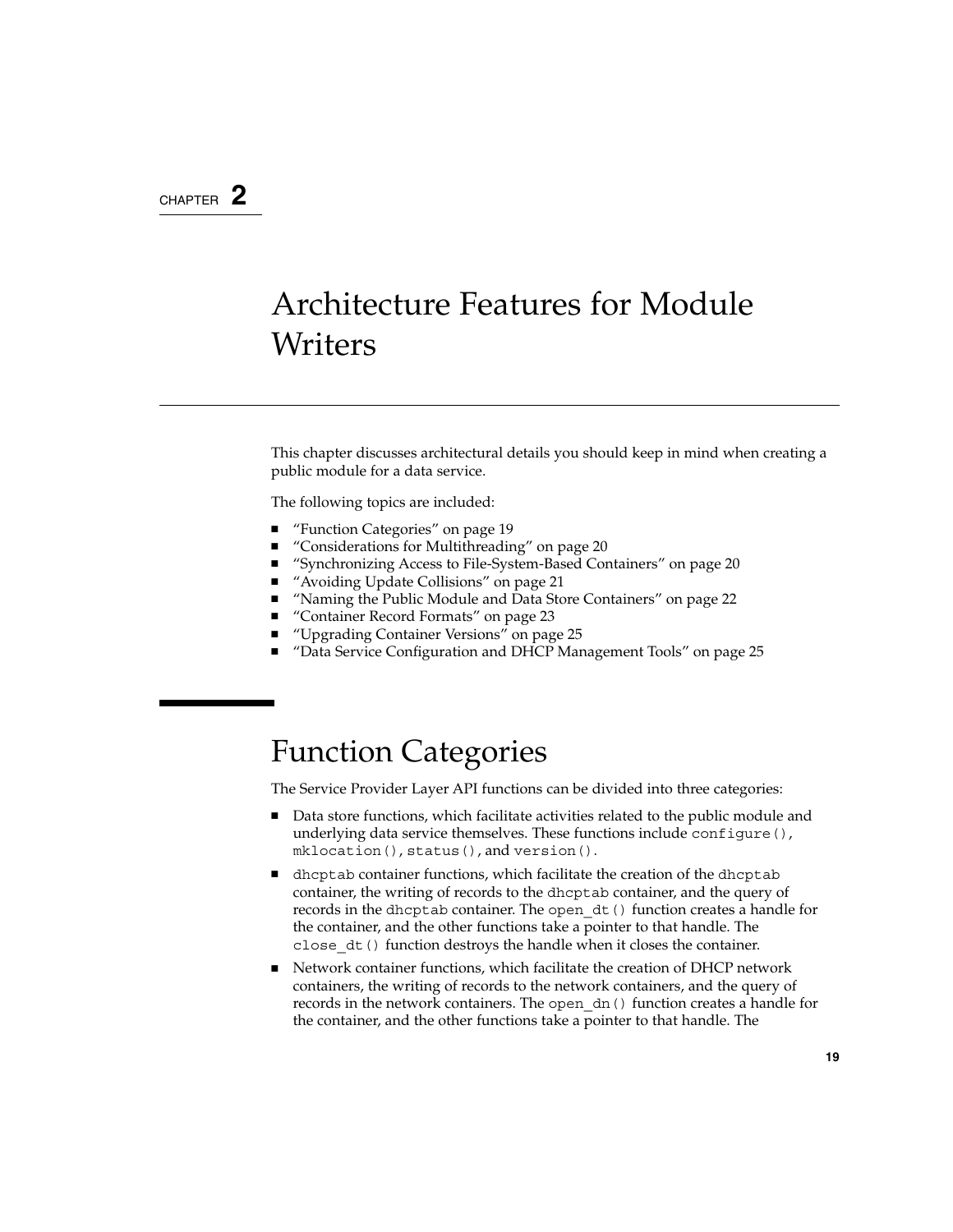close\_dn() function destroys the handle when it closes the container.

The functions are described in more detail in Chapter 3.

## Considerations for Multithreading

The DHCP server implements multithreading, which enables it to service many clients simultaneously. Public modules are required to be MT-SAFE to support multithreading by the DHCP server.

To make your module MT-SAFE, you must synchronize calls to add\_d?(), delete  $d$ ?(), and modify  $d$ ?() so that they are called serially. For example, if one thread is inside add\_dn() for a given DHCP network container, no other thread may be inside add  $dn()$ , delete  $dn()$ , modify  $dn()$ , or lookup dn() for that same container. If your public module supports a local file-system-based data service, you can use the synchronization service to take care of this for you. See "Synchronizing Access to File-System-Based Containers" on page 20 for more information.

## Synchronizing Access to File-System-Based Containers

When you write a public module that provides access to containers in a local file-system-based data service (the data service runs on the same machine as the DHCP server), it can be difficult to synchronize access to the underlying data service between multiple processes and threads.

The Solaris DHCP synchronization service simplifies the design of public modules using local file-system-based data services by pushing synchronization up into the Framework Configuration Layer. When you design your module to use this framework, your code becomes simpler and your design cleaner.

The synchronization service provides public modules with per-container exclusive synchronization of all callers of the add d?(), delete d?(), and modify d?() Service Provider Layer API calls. This means that if one thread is inside add\_dn() for a given DHCP network container, no other thread may be inside add  $dn($ ), delete dn(), modify dn() or lookup dn() for that same container. However, other threads may be within routines that provide no synchronization guarantees, such as close\_dn().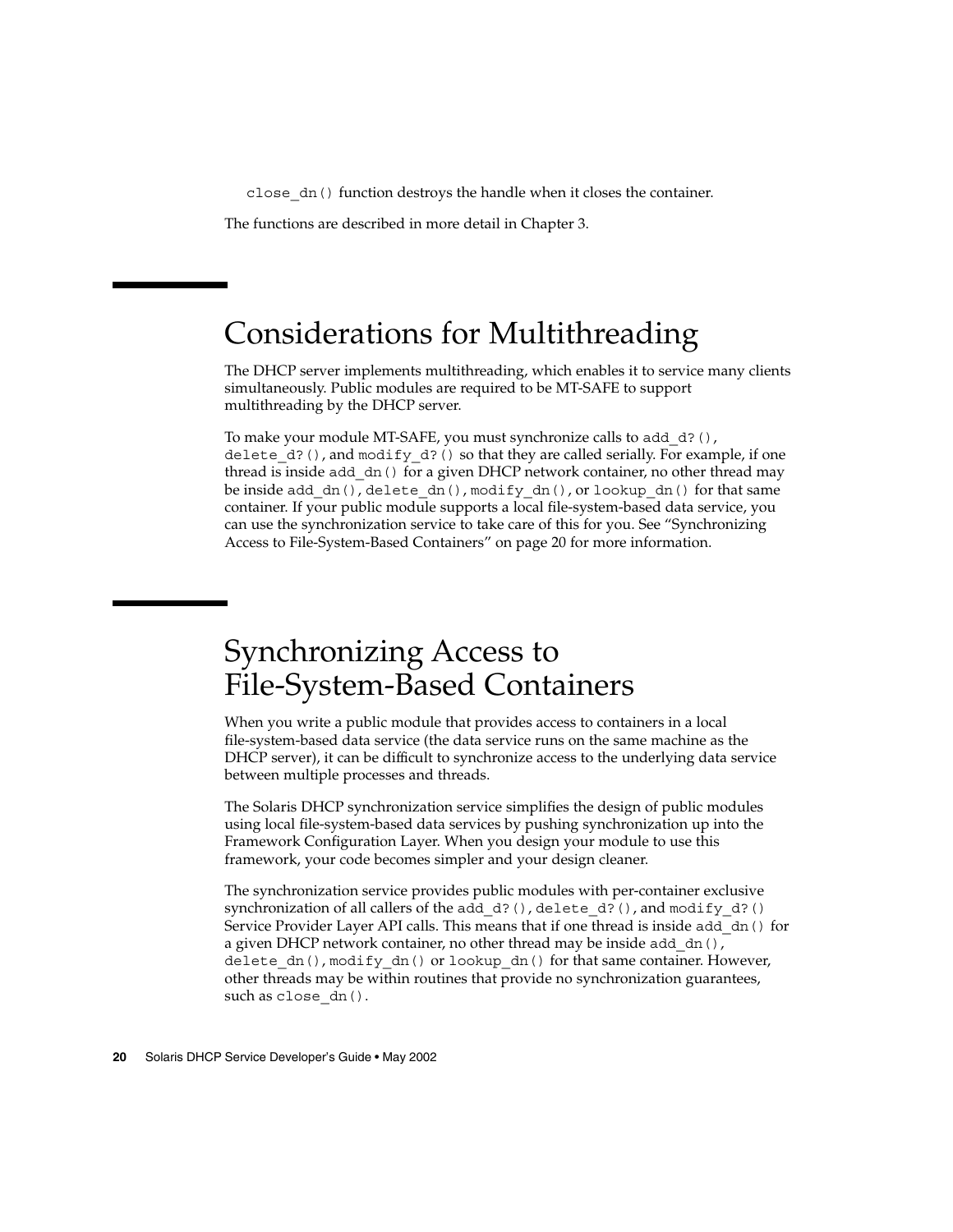Per-container shared synchronization of all callers of lookup\_d?() is also provided. Thus, there may be many threads performing a lookup on the same container, but only one thread may perform an add, delete, or modify operation.

The synchronization service is implemented as a daemon (/usr/lib/inet/dsvclockd). Lock manager requests are made on the public module's behalf through Framework Configuration Layer API calls. The interface between the Framework Configuration layer and the lock manager daemon uses the Solaris doors interprocess communication mechanism. See, for example, door\_create(3DOOR) and door\_call(3DOOR).

The Framework Configuration layer starts the dsvclockd daemon if a public module requests synchronization and the daemon is not already running. The daemon automatically exits if it manages no locks for 15 minutes. To change this interval, you can create a /etc/default/dsvclockd file and set the IDLE default to the number of idle minutes before the daemon terminates.

A public module notifies the Framework Configuration Layer that it requires synchronization services by providing the following global variable in one of the module's source files:

dsvc synchtype t dsvc synchtype = DSVC SYNCH DSVCD;

A public module notifies the Framework Configuration Layer that it does *not* require synchronization services by including the following global variable in one of the module's source files:

dsvc synchtype t dsvc synchtype = DSVC SYNCH\_NONE;

DSVC\_SYNCH\_DSVCD and DSVC\_SYNCH\_NONE are the only two synchronization types that exist currently.

# Avoiding Update Collisions

The architecture provides a facility that helps a files-based module avoid record update collisions. The Service Provider API facilitates the maintenance of data consistency through the use of a per-record update signature, an unsigned 64–bit integer. The update signature is the d? sig element of the d? rec\_t container record data structure, defined in /usr/include/dhcp\_svc\_public.h. All layers of the architecture use d? rec\_t records, from the Application/Service Layer through the Framework Configuration Layer API and on through to the Service Provider Layer API. Above the Service Provider Layer, the update signature is an opaque object which is not manipulated by users of the Framework Configuration Layer API.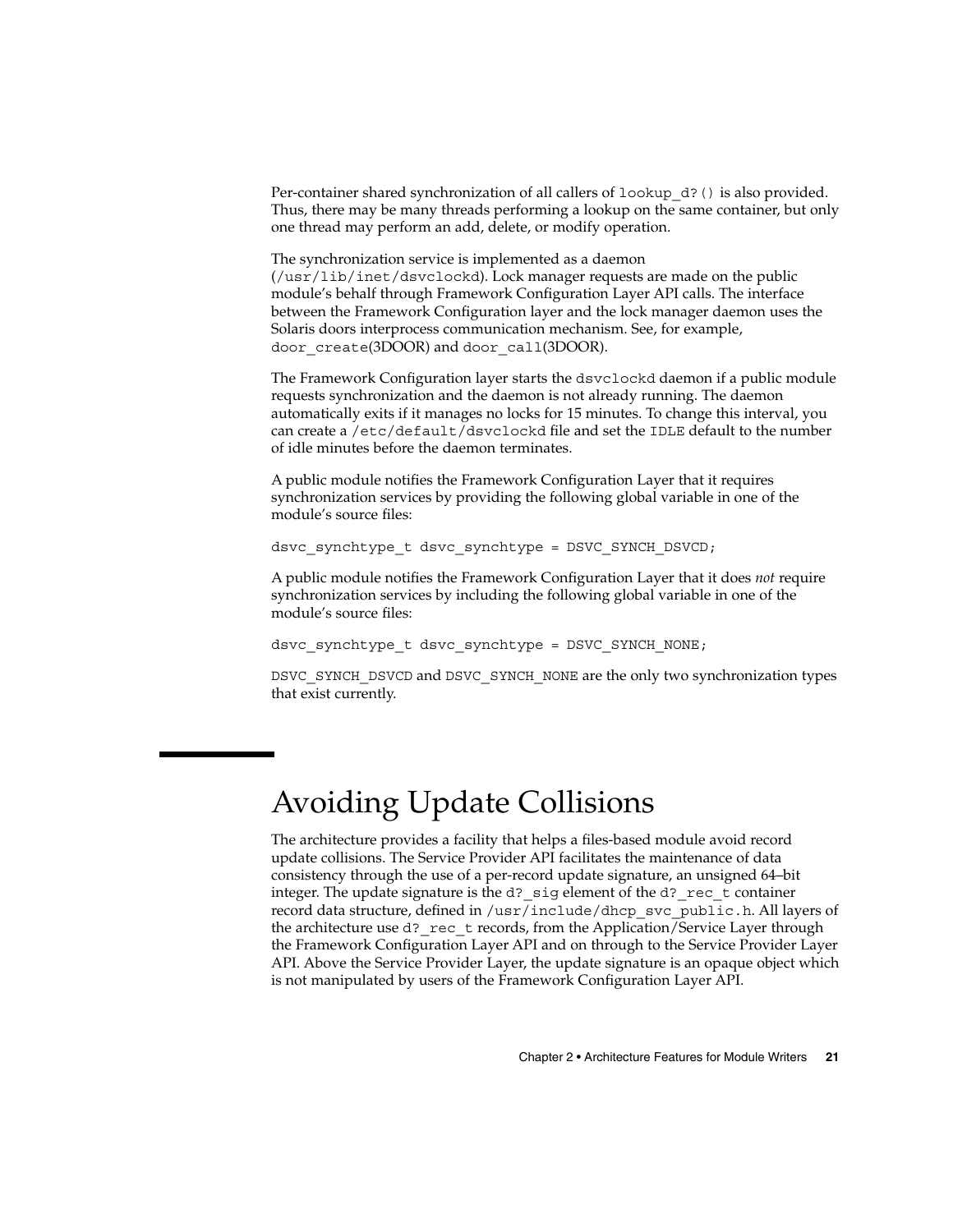When a module receives a d?  $rec$  t record through a Service Provider Layer API function call, it should perform a lookup in the data service to find a record that matches the key fields of the d?  $rec$  t, and compare the signature of the internal record against the d?\_rec\_t passed by the call. If the signature of the internal record does not match that of the passed record, then the record has been changed since the consumer acquired it from the public module. In this case, the module should return DSVC\_COLLISION, which informs the caller that the record has been changed since it was acquired. If the signatures match, the module should increment the update signature of the argument record before it stores the record.

When a module receives a new d? rec  $t$  record through the Service Provider Layer API, the module must assign a value to the update signature before it adds the record to the container. The simplest way is to set the value to 1.

However, in certain rare situations a collision might not be detected if the signature always has the same initial value. Consider the following scenario. Thread A adds a record with a signature of 1, and Thread B looks up that record. Thread A deletes the record and creates a new record with the same key fields and a signature of 1 since it has just been created. Thread B then modifies the record it looked up, but that has already been deleted. The module compares the key fields and signatures of the record looked up by Thread B and the record in the data store, finds them to be the same, and makes the modification. Such a modification attempt should have been a collision because the records are, in fact, not the same.

The ds SUNWfiles.so and ds SUNWbinfiles.so modules provided with Solaris DHCP address such a possibility. They divide the update signature into two fields to ensure the uniqueness of each record's signature. The first 16 bit field of the update signature is set to a randomly generated number. This field never changes in the record after it is set. The lower 48 bit field of the signature is set to 1 and then incremented each time the record is updated.

**Note –** The modules provided with Solaris DHCP illustrate one approach you can use to avoid record update collisions. You can devise your own method or use a similar one.

## Naming the Public Module and Data Store Containers

The public module and containers must both contain version numbers to enable the architecture's upgrading mechanism to work.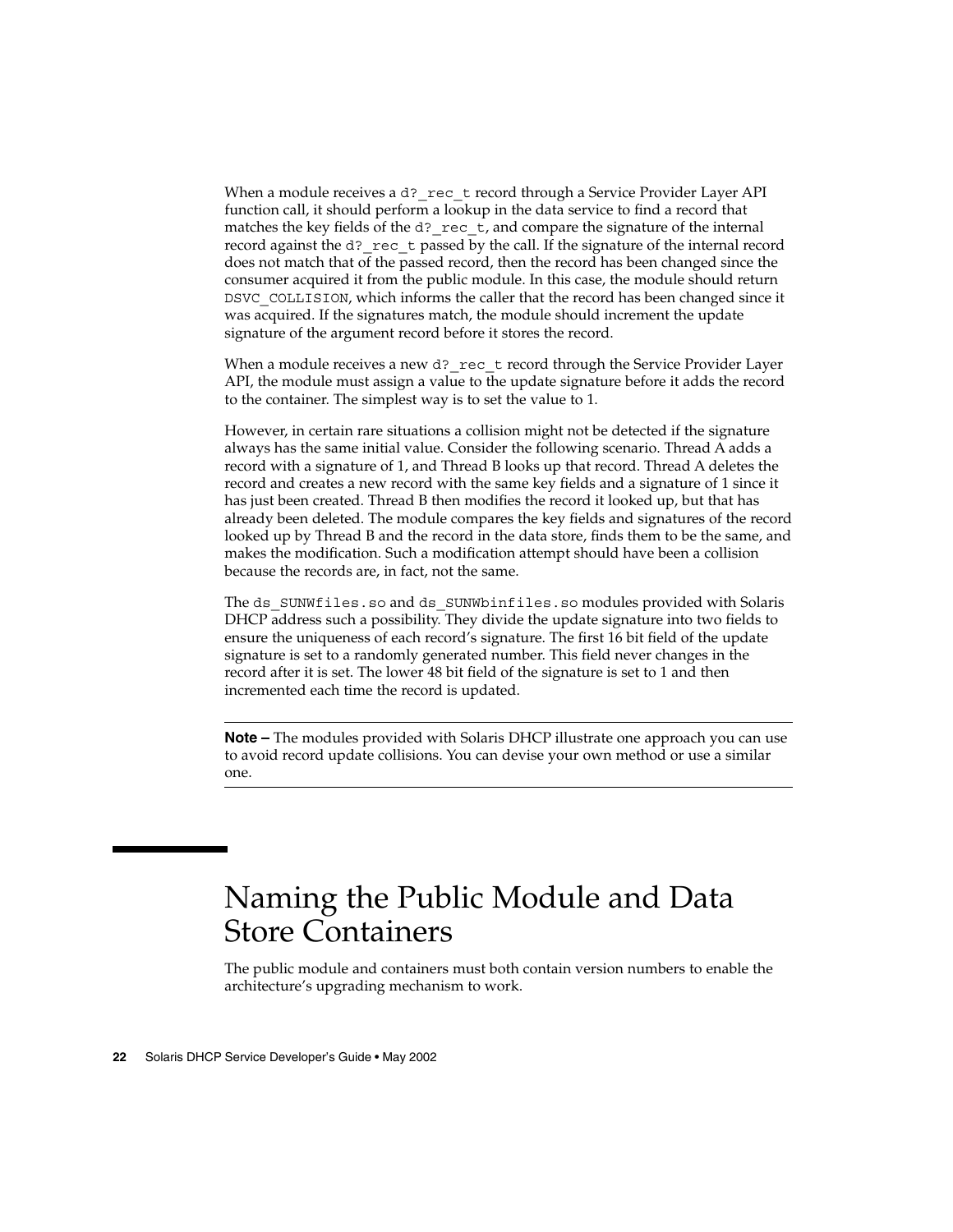## Public Module Name

You must use the following name format for your public module:

ds\_*name*.so.*ver*

where *name* is the name of the module and *ver* is the container format version number. The *name* must use a prefix that is an internationally known identifier associated with your organization. For example, the public modules that Sun Microsystems provides have names prefixed with SUNW, the stock ticker symbol for Sun. For example, the NIS+ public module is named ds\_SUNWnisplus.so.1. By including such an identifier in the module name, you avoid public module name collisions in the /usr/lib/inet/dhcp/svc public module directory.

If your company name is Inet DataBase, for example, you might call your module ds\_IDBtrees.so.1

## Container Name

The container names presented to the administrator through the administrative interface must always be dhcptab and the dotted IP network address for the DHCP network tables, such as 10.0.0.0.

Internally, the data store container names must contain the version number to enable you to produce revisions of your container formats whenever necessary. This naming scheme allows the coexistence of multiple versions of a container, which is a requirement for the architecture's container version upgrade mechanism to work.

The names used for the containers should include a globally recognizable token to ensure that the names are unique.

For example, the NIS+ public module provided with Solaris DHCP would create the dhcptab container internally as SUNWnisplus1\_dhcptab. The container for the 172.21.174.0 network table would be SUNWnisplus1\_172.21.174.0.

If your company name is Inet DataBase, and your public module is ds IDBtrees.so.1, you would name your containers IDBtrees1 dhcptab and IDBtrees1\_172.21.174.0.

## Container Record Formats

The Solaris DHCP service uses two types of DHCP containers: the dhcptab container and the DHCP network container.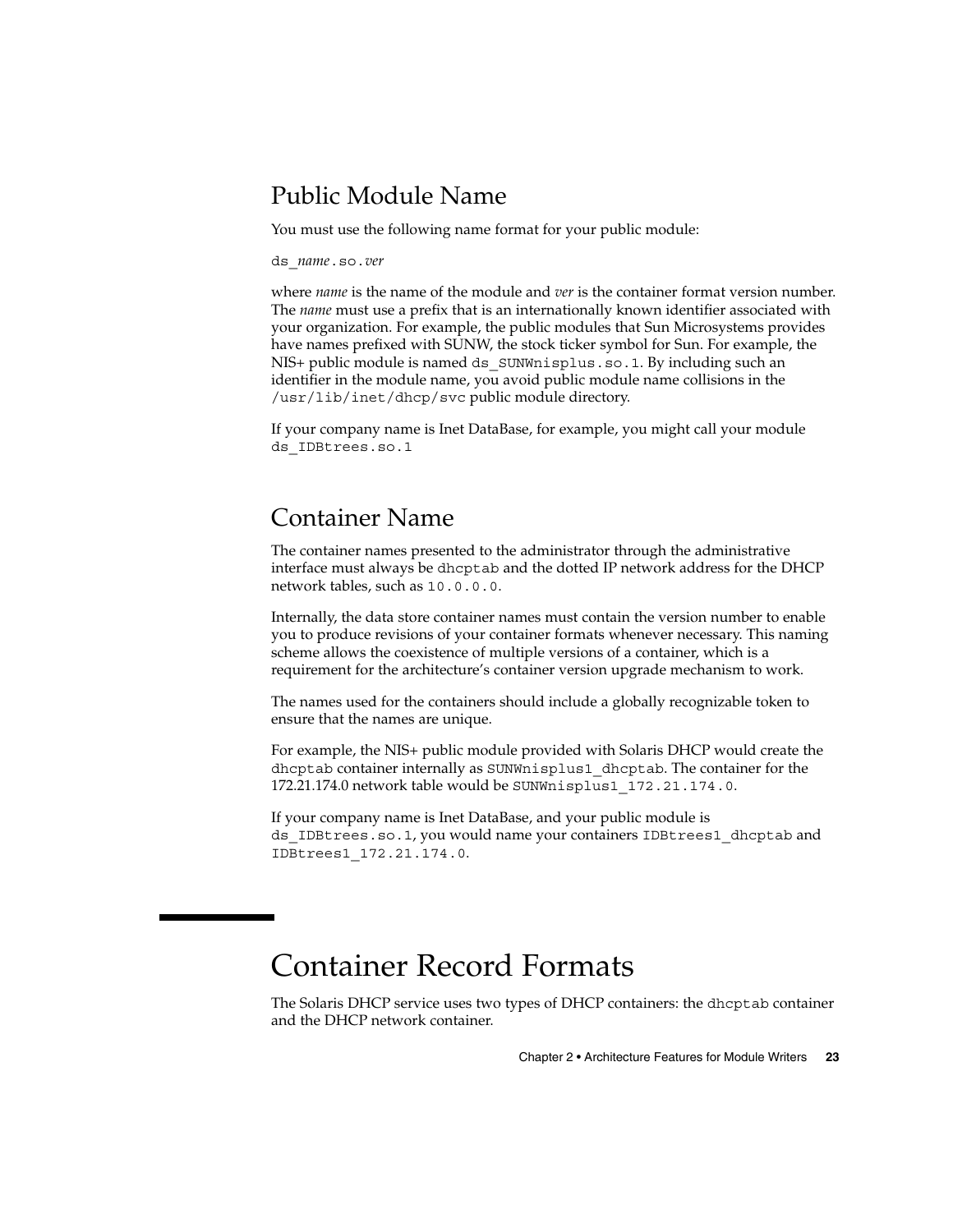The dhcptab container holds DHCP configuration data, described in the dhcptab man page. Only one instance of a dhcptab container is maintained in the DHCP service.

dhcptab records are passed between the Framework Configuration Layer and the Service Provider Layer by way of an internal structure,  $dt$  rec  $t$ . The include file /usr/include/dhcp\_svc\_public.h shows the structure.

Your public module must ensure that there are no duplicate dhcptab records. No two records can have identical key field values.

DHCP network containers contain IP address records, described in the dhcp network man page. These containers are named to indicate the data store and the dotted IP address of the network to which the IP addresses belong, such as 10.0.0.0. Any number of DHCP network containers may exist, one for each network supported by the DHCP service.

DHCP network records are passed between the Framework Configuration Layer and the Service Provider Layer by way of an internal structure,  $dn\text{ rec }t$ . The include file /usr/include/dhcp\_svc\_public.h shows the structure.

Your public module must ensure that there are no duplicate network container records. No two records can have identical key field values.

## Passing Data Store Configuration Data

The Solaris DHCP data access architecture provides an optional feature for passing data-store-specific configuration data to the public module (and thus the data store). This feature is implemented as an ASCII string which is passed through the DHCP service management interface (dhcpconfig or dhcpmgr) and stored by the Framework Configuration Layer on the DHCP server machine. See the dhcpsvc.conf(4) man page for more information. You determine what kind of information is passed in the string, and the DHCP administrator provides the value of the string through the administration tool. The string might, for example, contain a user name and password needed to log in to a database.

To obtain the information from the DHCP administrator, you must write a JavaBeans™ component to present an appropriate dialog. The information is then passed to the management interface as a single ASCII string. You should document the format of the ASCII string token to facilitate debugging. To support this feature, the public module must implement and export the configure() function, described in Chapter 3.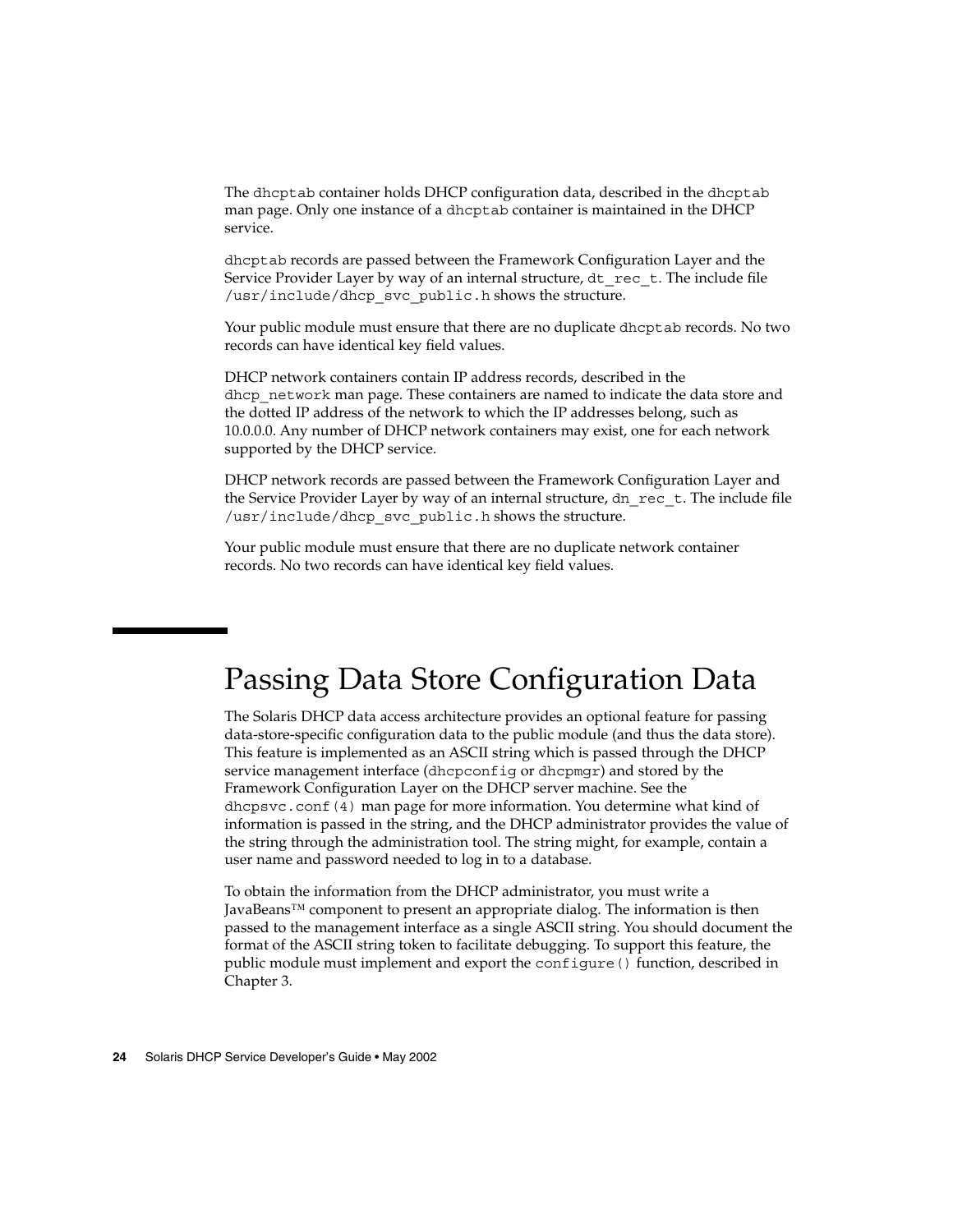**Note –** The architecture does not encrypt the ASCII string. It is saved in clear text in the /etc/inet/dhcpsvc.conf file. If you require encrypted information, the bean must encrypt the information before passing it to the Framework Configuration Layer.

## Upgrading Container Versions

You do not need to be concerned with container version upgrades, because the architecture facilitates the coexistence of different container versions when you follow the naming guidelines described in "Naming the Public Module and Data Store Containers" on page 22. The administrative tools use this feature of the architecture to enable DHCP administrators to automatically upgrade from one container version to another.

The container format version is set in the Framework Configuration Layer configuration file automatically, either by the installation (when upgrading Solaris DHCP) or through the administrative interface during initial DHCP service configuration. If you install a new version of a public module that includes a new container version, the administrative interface automatically detects the new version, and asks the administrator to decide whether to upgrade the public module version. The upgrade can be deferred. The DHCP service will continue to run with the original version of the public module until the administrator upgrades the module.

## Data Service Configuration and DHCP Management Tools

The dhcpmgr and dhcpconfig management tools provide DHCP service configuration capabilities to system administrators. If you want your module to be available to users of the tools so they can configure the underlying data service, you must provide a JavaBeans™ component, known as a bean, for the public module.

The bean provides the public module with the context necessary to set the PATH variable, and optionally the RESOURCE\_CONFIG variable, in dhcpsvc.conf.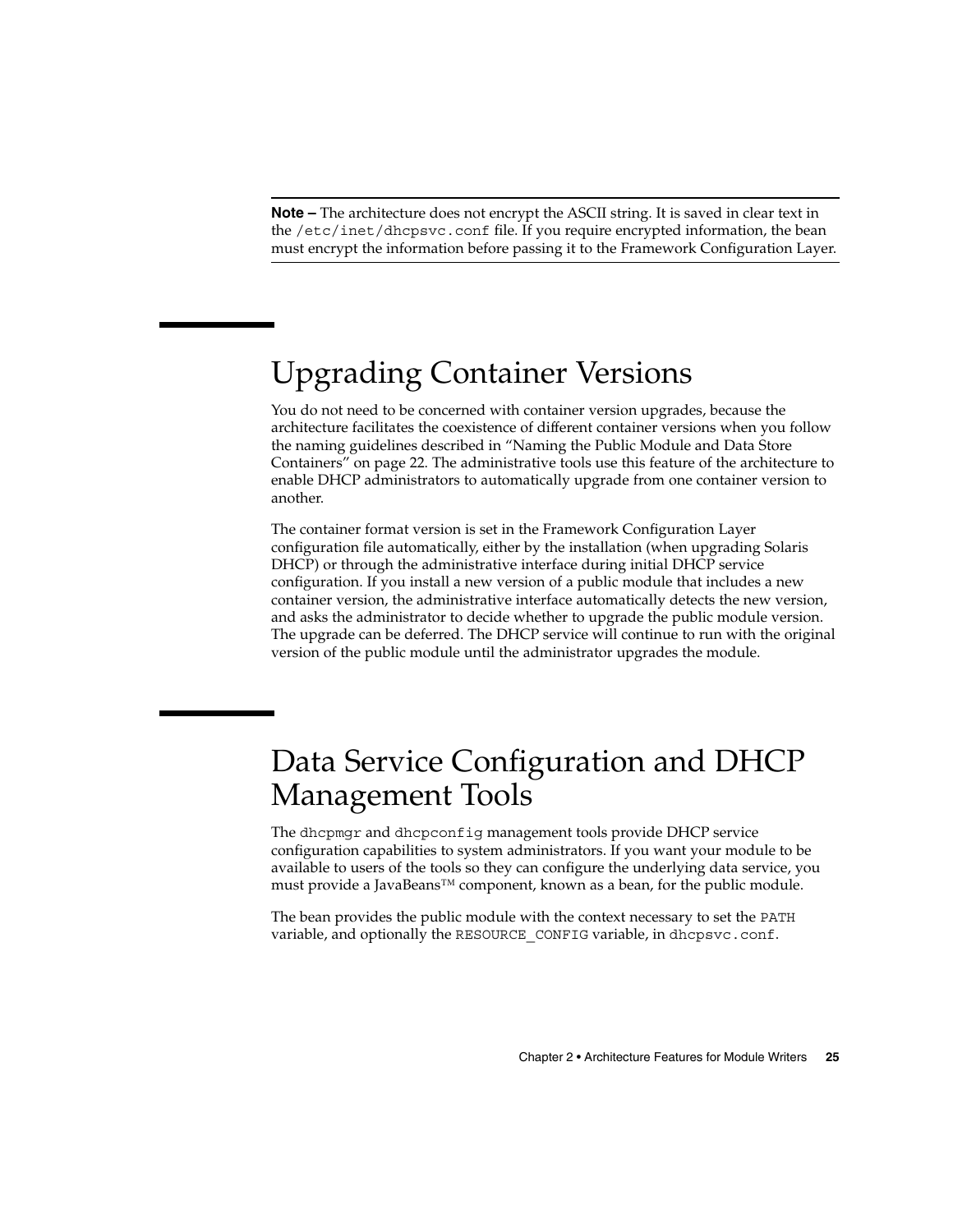## Public Module Management Bean API Functions

The dhcpmgr tool provides an interface, com/sun/dhcpmgr/client/DSModule, which defines the API functions that the public module management bean must implement.

The DSModule interface is contained in the dhcpmgr.jar file. In order to compile the bean against this interface, you must add /usr/sadm/admin/dhcpmgr/dhcpmgr.jar to the javac class path. For example, for your bean named myModule.java, type

javac -classpath /usr/sadm/admin/dhcpmgr/dhcpmgr.jar myModule.java

#### getComponent()

#### *Synopsis*

abstract java.awt.Component getComponent()

#### *Description*

Returns a component that is displayed as one of the wizard steps for the DHCP Configuration Wizard. The returned component should be a panel containing GUI components to be used to obtain data-store-specific data from the user during configuration. The configuration data itself will be returned to the wizard as a result of calls to the getPath() and getAdditional() methods. See "getPath()" on page 27 and "getAdditional()" on page 27 for more information.

#### getDescription()

#### *Synopsis*

abstract java.lang.String getDescription()

#### *Description*

Returns a description that is used by the DHCP Configuration Wizard when it adds the data store to the list of data store selections. For example, the management bean for the ds SUNWfiles.so public module returns "Text files" as the description.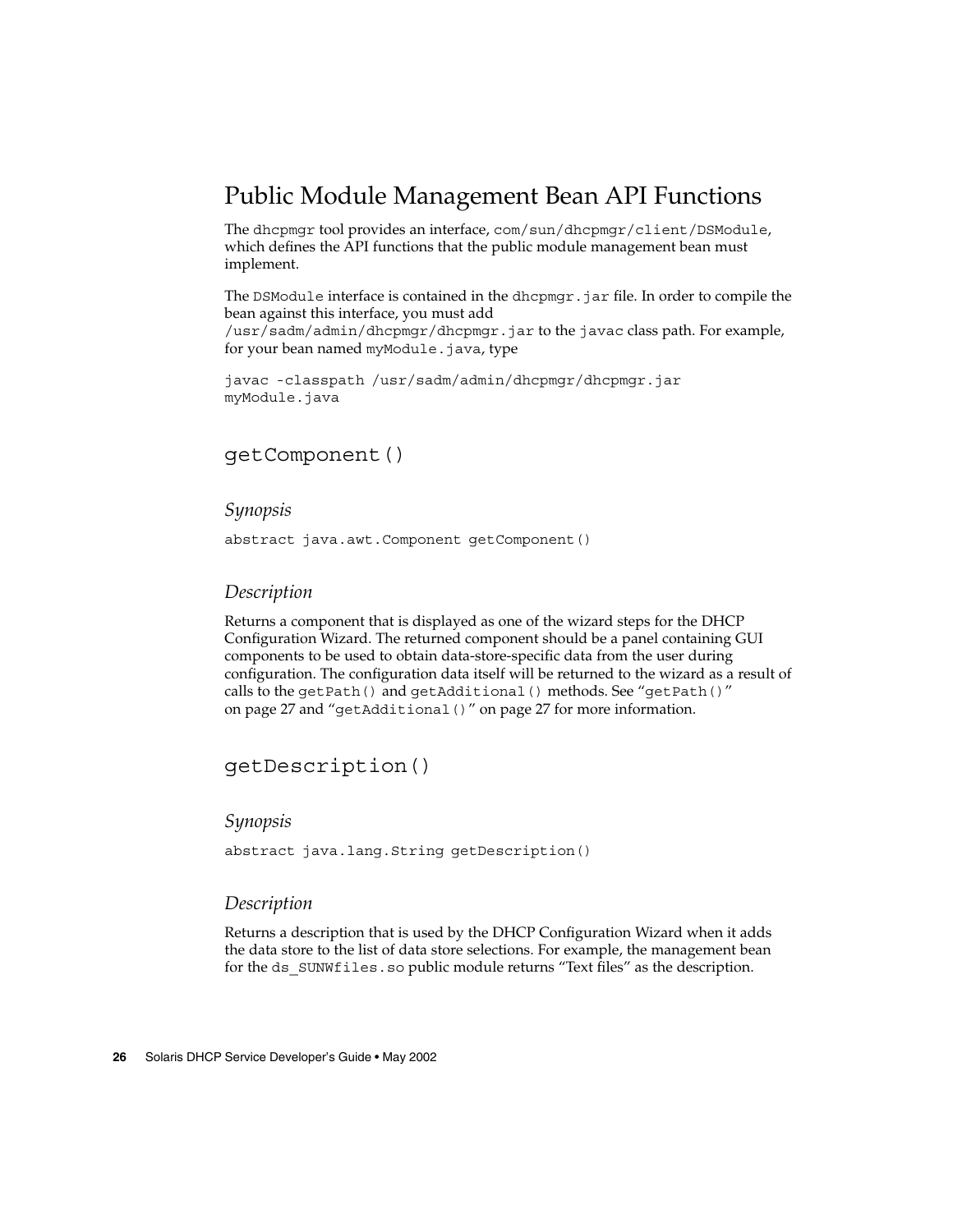#### getPath()

#### *Synopsis*

abstract java.lang.String getPath()

#### *Description*

Returns the path/location that is used by the data store (the PATH value in the Framework Configuration Layer configuration file /etc/inet/dhcpsvc.conf), or null if not set. The path/location value should be supplied by the user by interaction with the management bean's component. See "Passing Data Store Configuration Data" on page 24.

#### getAdditional()

#### *Synopsis*

abstract java.lang.String getAdditional()

#### *Description*

Returns additional data-store-specific information, such as the RESOURCE\_CONFIG value in the Framework Configuration Layer configuration file /etc/inet/dhcpsvc.conf. The value returned by this method is most likely supplied by the user by interaction with the management bean's component. See "Passing Data Store Configuration Data" on page 24.

## Public Module Management Bean Packaging Requirements

Public module management beans must meet the following packaging requirements.

- The public module management bean must be archived as a JAR file. The name of the JAR file must consist of the name of the public module and a .jar suffix. For example, the name of the public module management bean for the ds\_SUNWfiles.so public module is SUNWfiles.jar.
- The JAR file must contain a manifest that identifies the bean class. For example, the manifest for the SUNWfiles.jar JAR file contains:

Name: com/sun/dhcpmgr/client/SUNWfiles/SUNWfiles.class

Chapter 2 • Architecture Features for Module Writers **27**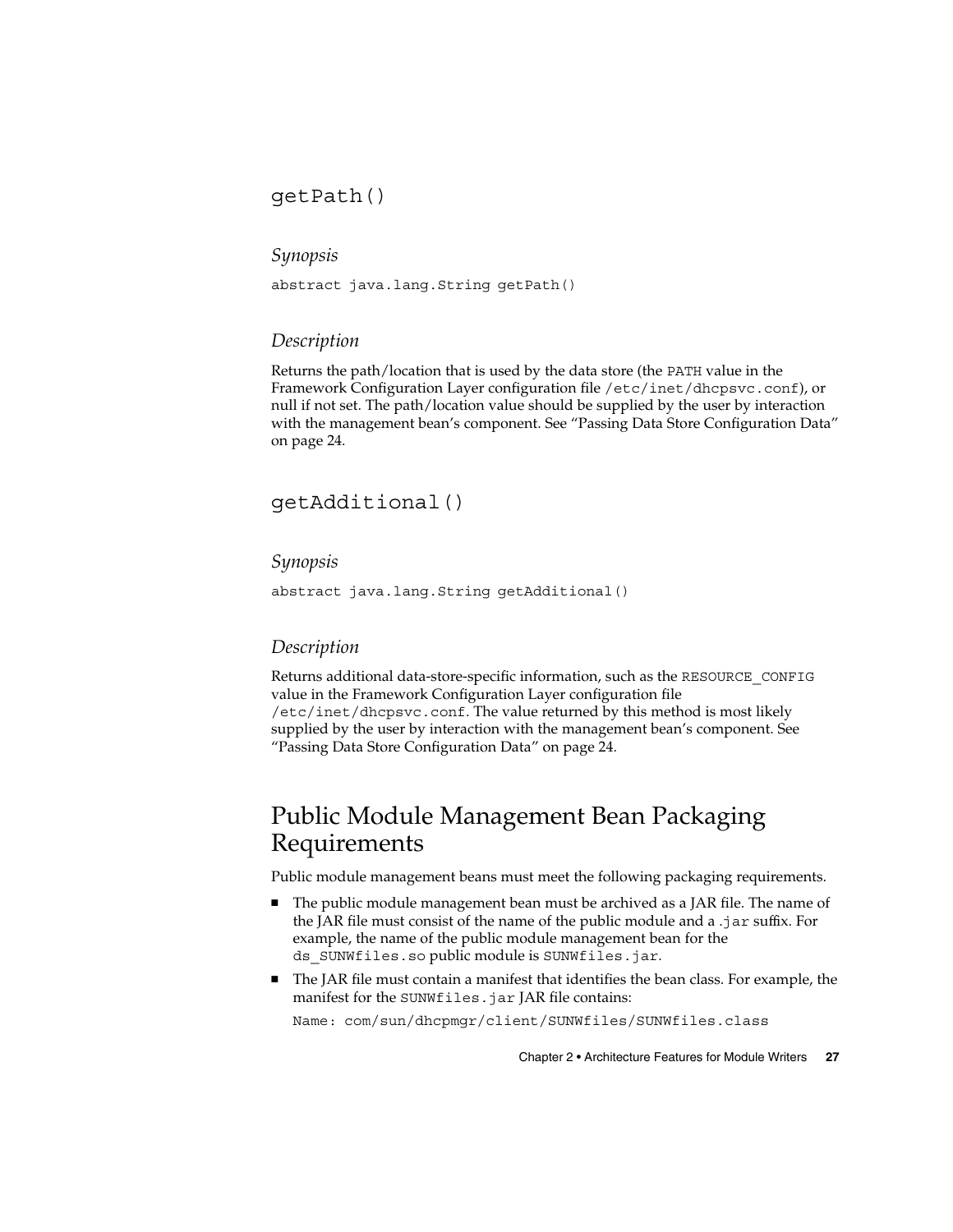Java-Bean: True

The com/sun/dhcpmgr/client/SUNWfiles/SUNWfiles.class class is the Java class that implements the com/sun/dhcpmgr/client/DSModule interface.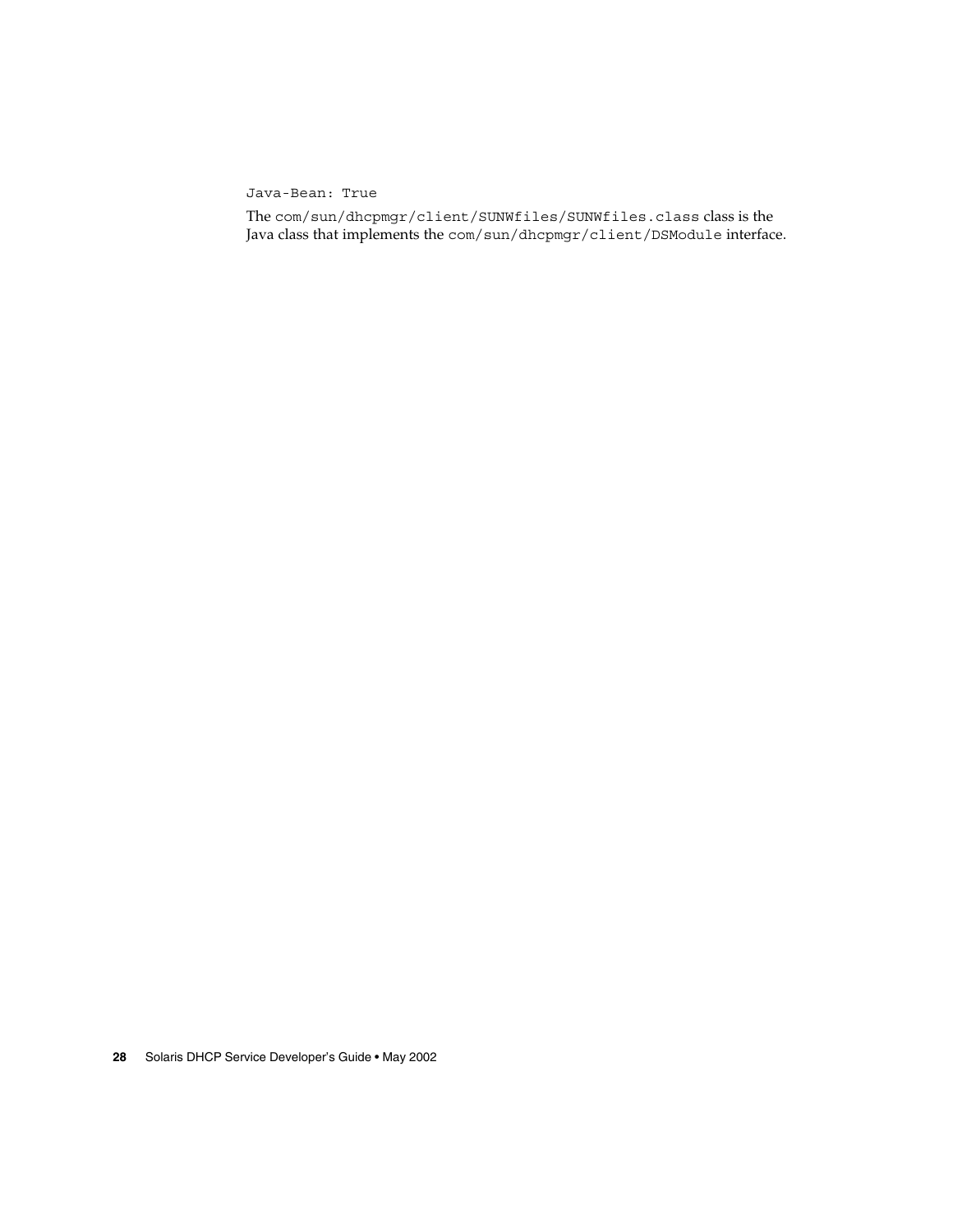## CHAPTER **3**

## Service Provider Layer API

This chapter lists and describes the API functions exported by public modules and consumed by the Framework Configuration Layer. The functions are grouped in sections according to their purpose. Within each section, functions are listed in an order in which you might use them.

The following topics are included:

- "General Data Store Functions" on page 29
- "dhcptab Functions" on page 32
- "DHCP Network Container Functions" on page 38
- "Generic Error Codes" on page 43

All implementations that match a certain Service Provider Layer API version must follow this specification for the API functions they implement. Later versions of the API must be backward-compatible with earlier versions. This means that additional API calls may be added, but existing ones cannot be changed or deleted.

See the include file /usr/include/dhcp\_svc\_public.h for more details about the functions.

## General Data Store Functions

This section lists functions related to general data store activities.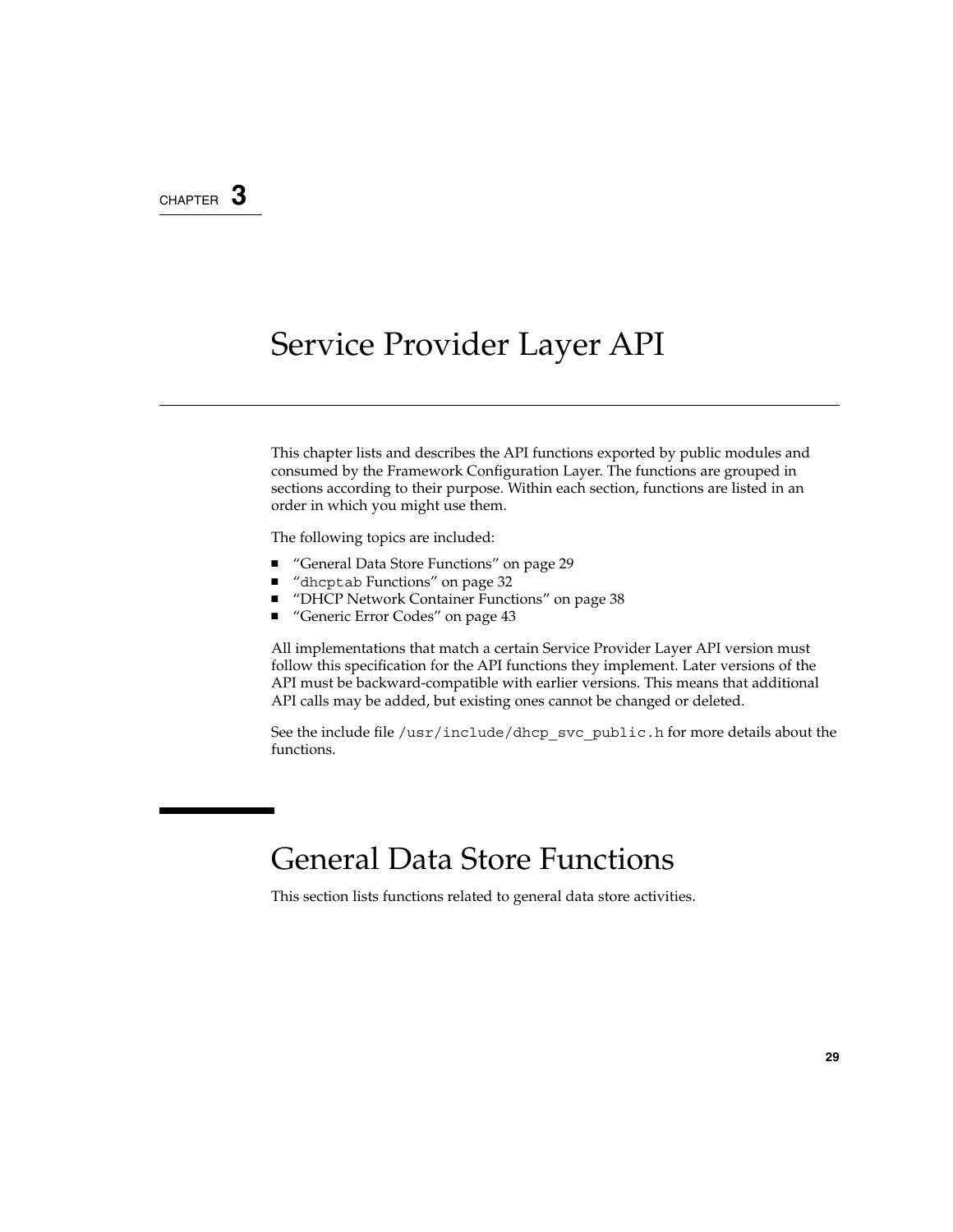## configure()

### Purpose

To pass a configuration string to the data store.

## Synopsis

int configure(const char \*configp);

## **Description**

The configure() function is optional. If it is provided together with the required public module management bean (see "Data Service Configuration and DHCP Management Tools" on page 25), the Framework Configuration Layer calls this function when the public module loads, and passes in the public-module-specific configuration string, which is cached by the Framework Configuration Layer on the DHCP server for the data store module.

#### Returns

DSVC\_SUCCESS, DSVC\_MODULE\_CFG\_ERR

The configure() function returns DSVC\_SUCCESS if the module wants the Framework Configuration Layer to continue to load the module, or DSVC\_MODULE\_CFG\_ERR if the module wants the Framework Configuration Layer to fail the loading of the module. An example of such a situation is a configuration string so malformed that the required configuration of the module cannot take place.

## mklocation()

#### Purpose

To create the directory where the data store containers are to reside.

## Synopsis

int mklocation(const char \*location);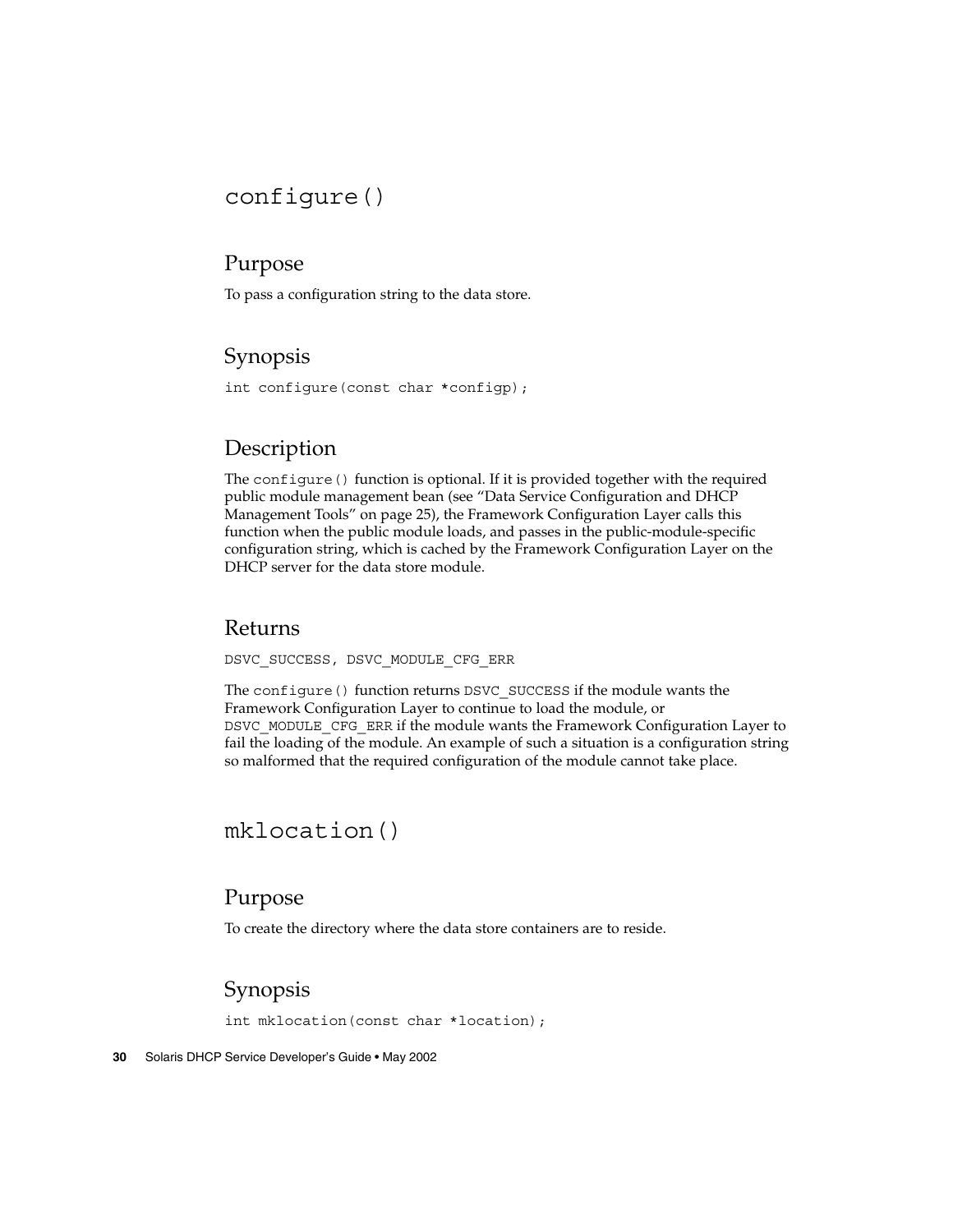## Description

Creates the directory pointed to by location (if the directory does not exist) for data store containers to reside.

#### Returns

DSVC\_SUCCESS, DSVC\_ACCESS, DSVC\_EXISTS, DSVC\_BUSY, DSVC\_INTERNAL, DSVC\_UNSUPPORTED.

## status()

#### Purpose

To obtain the general status of the data store.

### Synopsis

int status(const char \*location);

### Description

The status () function instructs the data store to return its general status, and if location is non-NULL, further validates the location of the data store container by determining if the container does in fact exist, is accessible, and is formed correctly for the data store type. The data store must return the appropriate error codes if the facilities it needs are unavailable or it is otherwise not ready.

#### Returns

```
DSVC_SUCCESS, DSVC_ACCESS, DSVC_NO_LOCATION, DSVC_BUSY,
DSVC_INTERNAL.
```
## version()

#### Purpose

To obtain the version number of the API implemented by the data store.

Chapter 3 • Service Provider Layer API **31**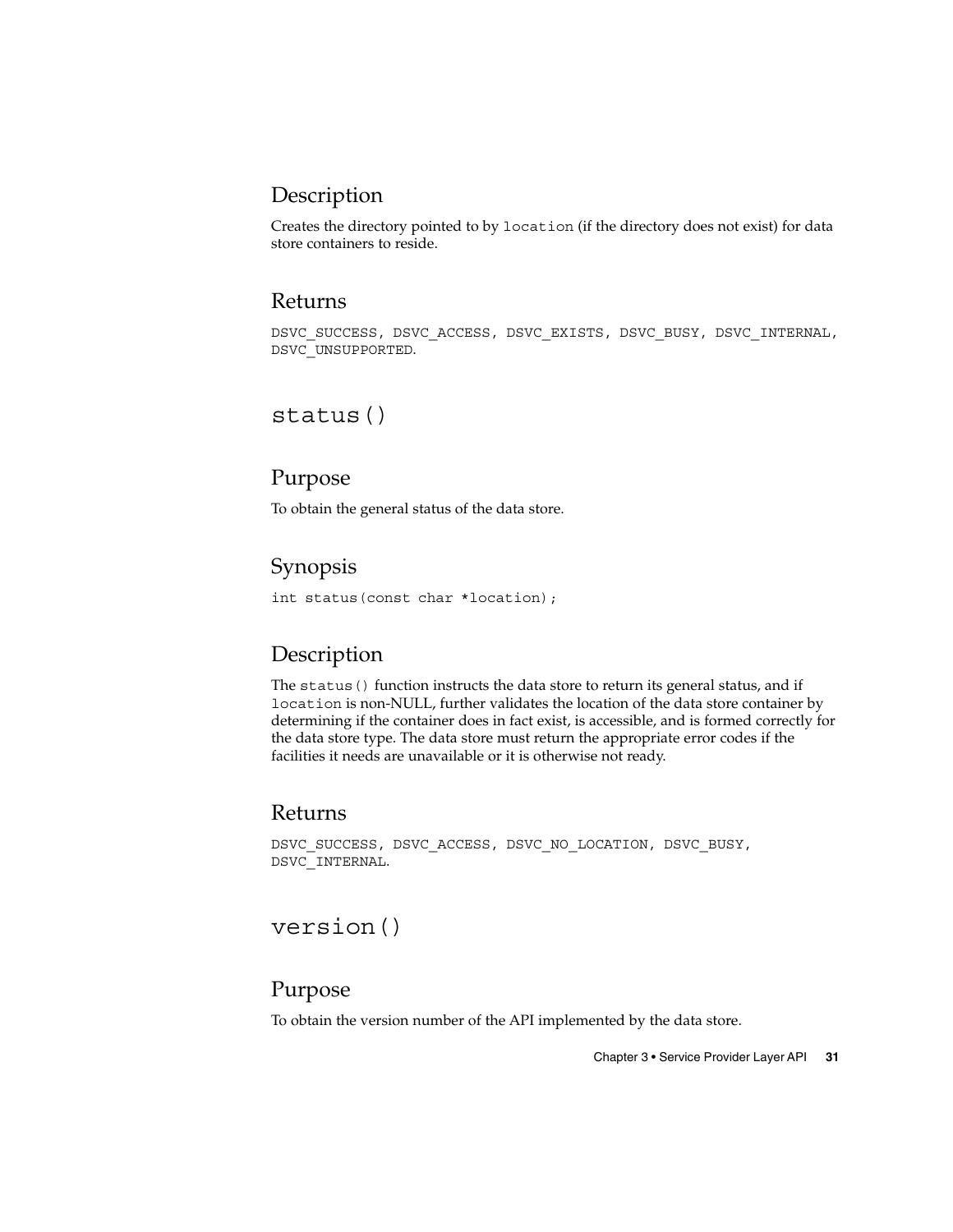### Synopsis

int version(int \*versionp);

## Description

Data stores that support the Service Provider Layer API described in this manual are version 1 (one). The version is returned in the int pointed to by versionp.

### Returns

```
DSVC_SUCCESS, DSVC_INTERNAL, DSVC_MODULE_ERR.
```
## dhcptab Functions

The API functions described in this section are used with the dhcptab container.

## list\_dt()

#### Purpose

To list the name of the dhcptab container.

## Synopsis

int list dt(const char \*location, char \*\*\*listppp, uint t \*count);

## **Description**

Produces a dynamically allocated list of dhcptab container objects (listppp) found at location and stores the number of list items in count. If no dhcptab container objects exist, then DSVC\_SUCCESS is returned, listppp is set to NULL, and count is set to 0.

#### Returns

DSVC SUCCESS, DSVC ACCESS, DSVC NO LOCATION.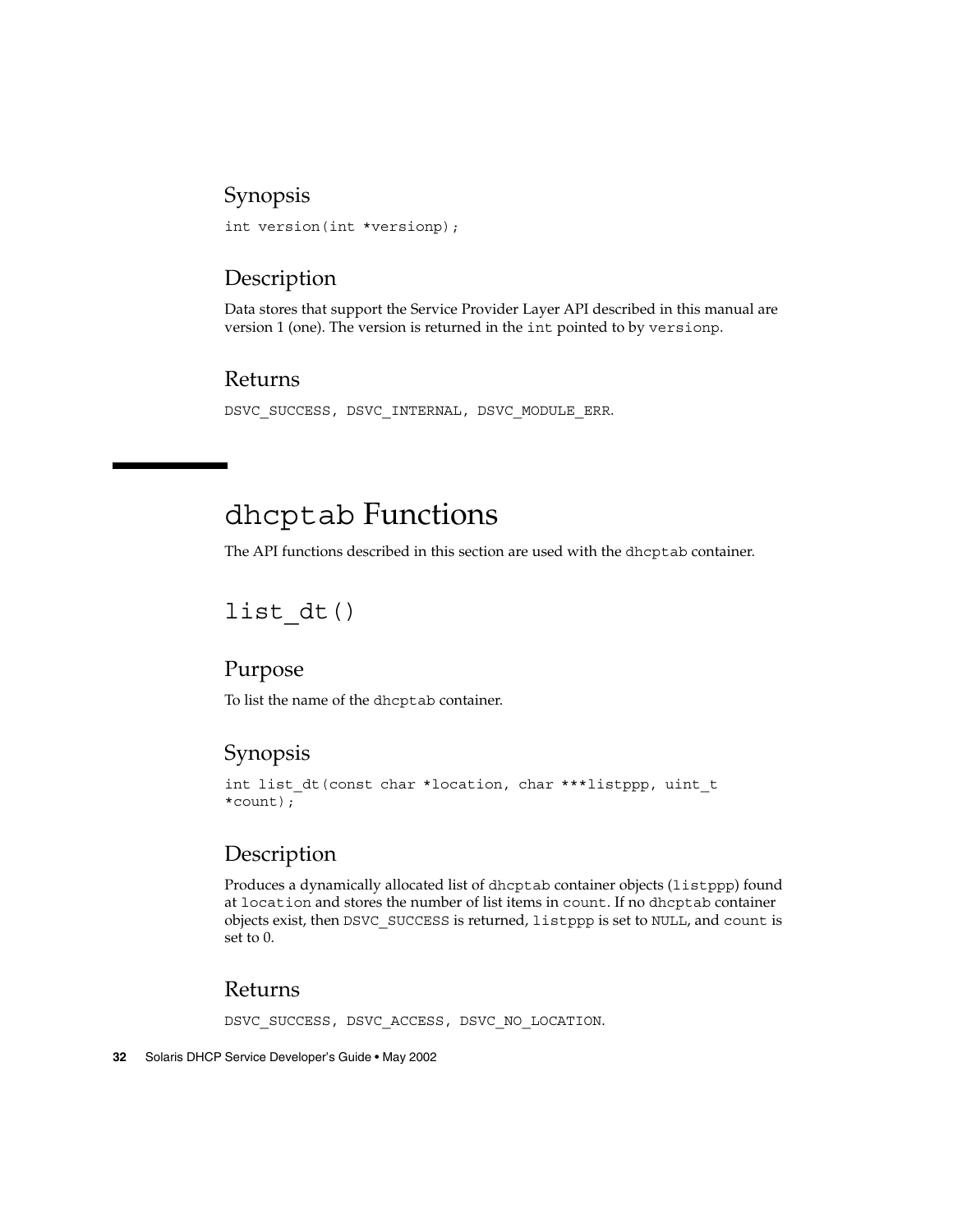## open\_dt()

#### Purpose

To open a dhcptab container or create a new one.

## Synopsis

int open dt(void \*\*handpp, const char \*location, uint t flags);

## Description

Opens an existing dhcptab container or creates a new container at location and initializes handp to point to the instance handle. Performs any initialization needed by the data store. When creating a new dhcptab, the caller's identity is used for owner/permissions. Valid flags include DSVC\_CREATE, DSVC\_READ, DSVC\_WRITE, DSVC\_NONBLOCK. Note that the creation of a dhcptab container as read-only (DSVC\_CREATE | DSVC\_READ) is invalid.

### Returns

DSVC\_SUCCESS, DSVC\_EXISTS, DSVC\_ACCESS, DSVC\_NOENT, DSVC\_NO\_LOCATION, DSVC\_BUSY, DSVC\_INTERNAL.

## lookup\_dt()

## Purpose

To perform a lookup query for records in the dhcptab container.

## Synopsis

int lookup dt(void \*handp, boolean t partial, uint t query, int count, const dt\_rec\_t \*targetp, dt\_rec\_list\_t \*\*resultp, uint\_t \*records);

Chapter 3 • Service Provider Layer API **33**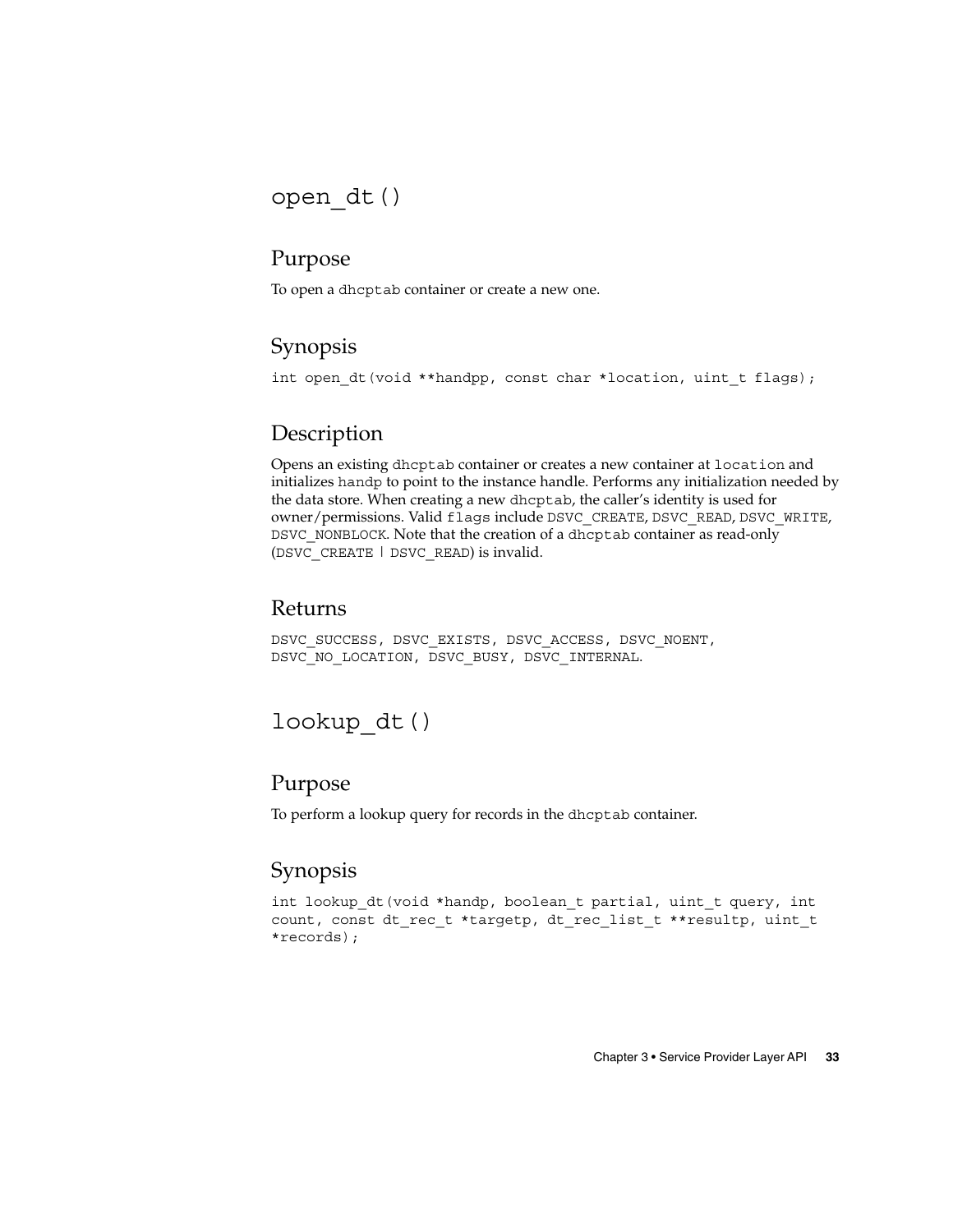### **Description**

Searches the dhcptab container for instances that match the query described by the combination of query and targetp. If the partial argument is B TRUE, then partial query results are acceptable to the caller. Thus, when partial is B\_TRUE, any query that returns at least one matching record is considered successful. When partial is B\_FALSE, the query returns DSVC\_SUCCESS only if it has been applied to the entire container.

The query argument consists of 2 fields, each 16 bits long. The lower 16 bits select which fields {key, type} of targetp are to be considered in the query. The upper 16 bits identify whether a particular field value selected in the lower 16 bits must match (bit set) or not match (bit clear). Bits 2 through 15 in both 16-bit fields are currently unused, and must be set to 0. Useful macros for constructing queries can be found in Example 3–1.

The count field specifies the maximum number of matching records to return. A count value of -1 requests the return of all records that match, regardless of the number. A count value of 0 causes lookup\_dt to return immediately with no data.

resultp is set to point to the returned list of records. If resultp is NULL, then the caller is simply interested in knowing how many records match the query. Note that these records are dynamically allocated, and therefore the caller is responsible for freeing them. lookup\_dt() returns the number of matching records in the records argument. A records value of 0 means that no records matched the query.

The following example includes macros you might find useful for constructing and manipulating lookup queries for the DHCP network and dhcptab containers.

**EXAMPLE 3–1** Useful Macros for Lookup Queries

```
/*
* Query macros - used for initializing query fields (lookup_d?)
*/
/* dhcp network container */
#define DN_QCID 0x0001
#define DN_QCIP 0x0002
#define DN_QSIP 0x0004
#define DN_QLEASE 0x0008
#define DN_QMACRO 0x0010
#define DN_QFDYNAMIC 0x0020
#define DN_QFAUTOMATIC 0x0040
#define DN_QFMANUAL 0x0080
#define DN_QFUNUSABLE 0x0100
#define DN_QFBOOTP_ONLY 0x0200
#define DN_QALL (DN_QCID | DN_QCIP | DN_QSIP | DN_QLEASE | \
DN_QMACRO | DN_QFDYNAMIC DN_QFAUTOMATIC |\
DN_QFMANUAL | DN_QFUNUSABLE | \
DN_QFBOOTP_ONLY)
/* dhcptab */
#define DT DHCPTAB "dhcptab" /* default name of container */
```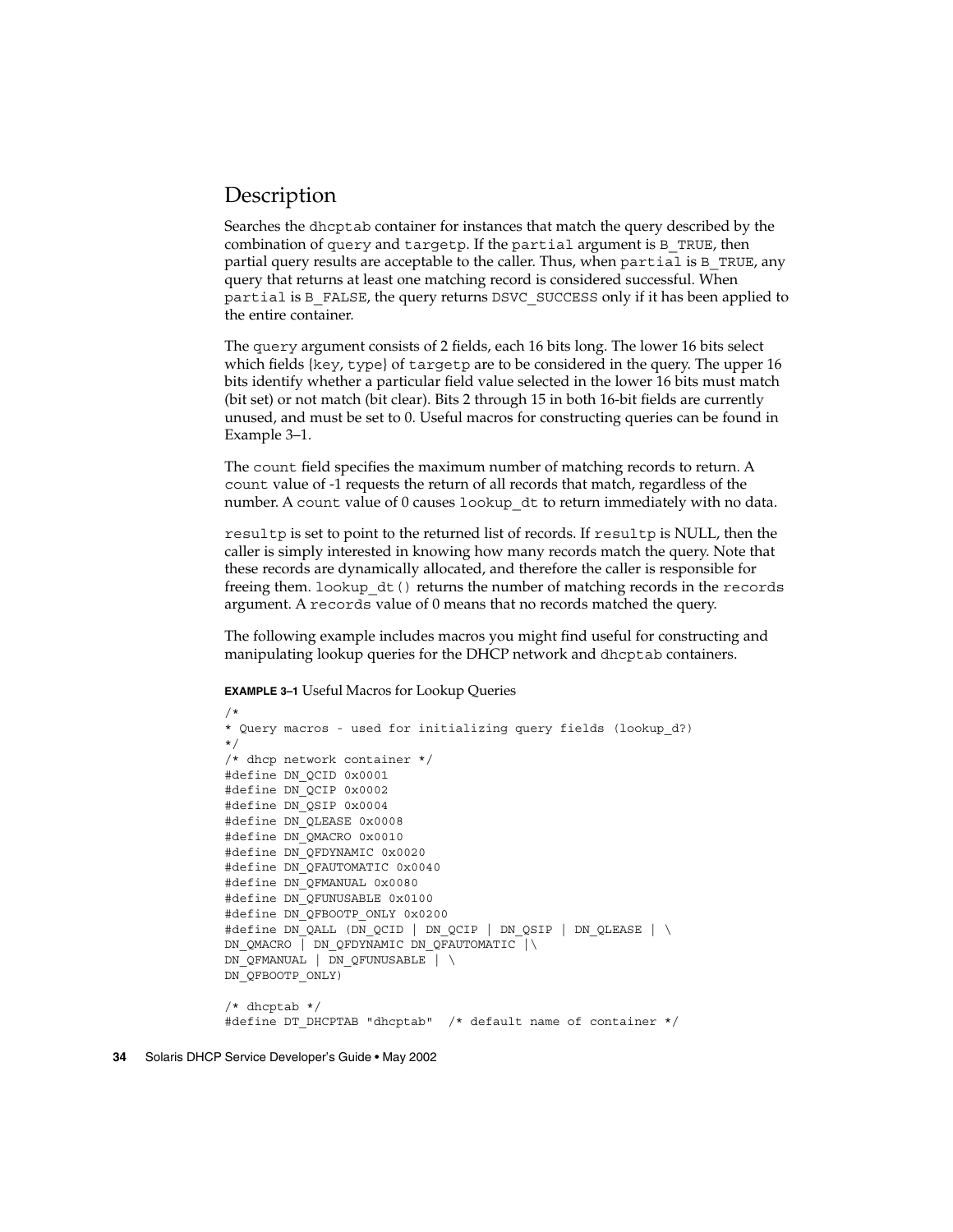#### **EXAMPLE 3–1** Useful Macros for Lookup Queries *(Continued)*

```
#define DT_QKEY 0x01
#define DT_QTYPE 0x02
#define DT_QALL (DT_QKEY | DT_QTYPE)
/* general query macros */
#define DSVC_QINIT(q) ((q) = 0)
#define DSVC QEQ(q, v) ((q) = ((q) | (v) | ((v) << 16)))
#define DSVC_QNEQ(q, v) ((q) = ((~(v << 16)) & (q)) | (v)))
#define DSVC_QISEQ(q, v) (((q) & (v)) && ((q) & ((v) << 16)))
#define DSVC_QISNEQ(q, v) (((q) & (v)) && (!((q) & ((v) << 16))))
/* Examples */
uint t query;
/* search for dhcptab record with key value, but not flags value */
DSVC_QINIT(query);
DSVC_QEQ(query, DT_QKEY);
DSVC_QNEQ(query, DT_QTYPE);
/* search for dhcp network record that matches cid, client ip, server ip.
*/
DSVC_QINIT(query);
DSVC_QEQ(query, (DN_QCID | DN_QCIP | DN_QSIP));
```
#### Returns

DSVC SUCCESS, DSVC ACCESS, DSVC BUSY, DSVC INTERNAL.

## add\_dt()

#### Purpose

To add a record to the dhcptab container.

#### Synopsis

```
int add dt(void *handp, dt rec t *newp);
```
#### Description

Adds the record newp to the dhcptab container referred to by handp. The signature associated with newp is updated by the underlying public module. If an update collision occurs, the data store is not updated. The caller is responsible for freeing any dynamically allocated arguments.

Chapter 3 • Service Provider Layer API **35**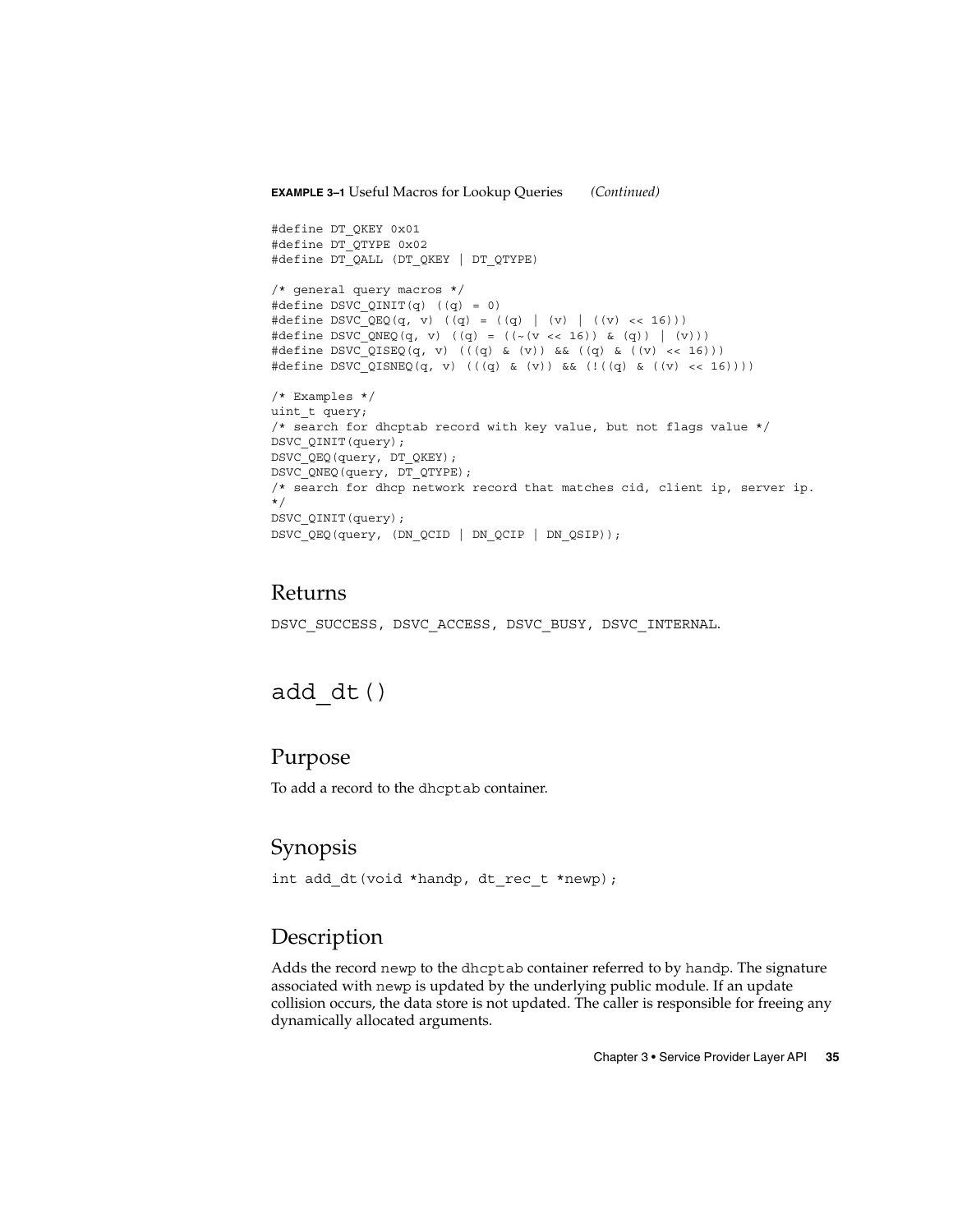#### Returns

DSVC\_SUCCESS, DSVC\_ACCESS, DSVC\_BUSY, DSVC\_INTERNAL, DSVC\_EXISTS.

## modify\_dt()

## Purpose

To modify a record in the dhcptab container.

### Synopsis

```
int modify_dt(void *handp, const dt_rec_t *origp, dt rec t
*newp);
```
### Description

Atomically modifies the record origp with the record newp in the dhcptab container referred to by handp. The signature associated with newp is updated by the underlying public module. If an update collision occurs, the data store is not updated. The caller is responsible for freeing any dynamically allocated arguments.

#### Returns

DSVC\_SUCCESS, DSVC\_ACCESS, DSVC\_BUSY, DSVC\_COLLISION, DSVC\_INTERNAL, DSVC\_NOENT.

## delete dt()

### Purpose

To delete a record from the dhcptab container.

## Synopsis

int delete dt (void \*handp, const dt rec t \*dtp);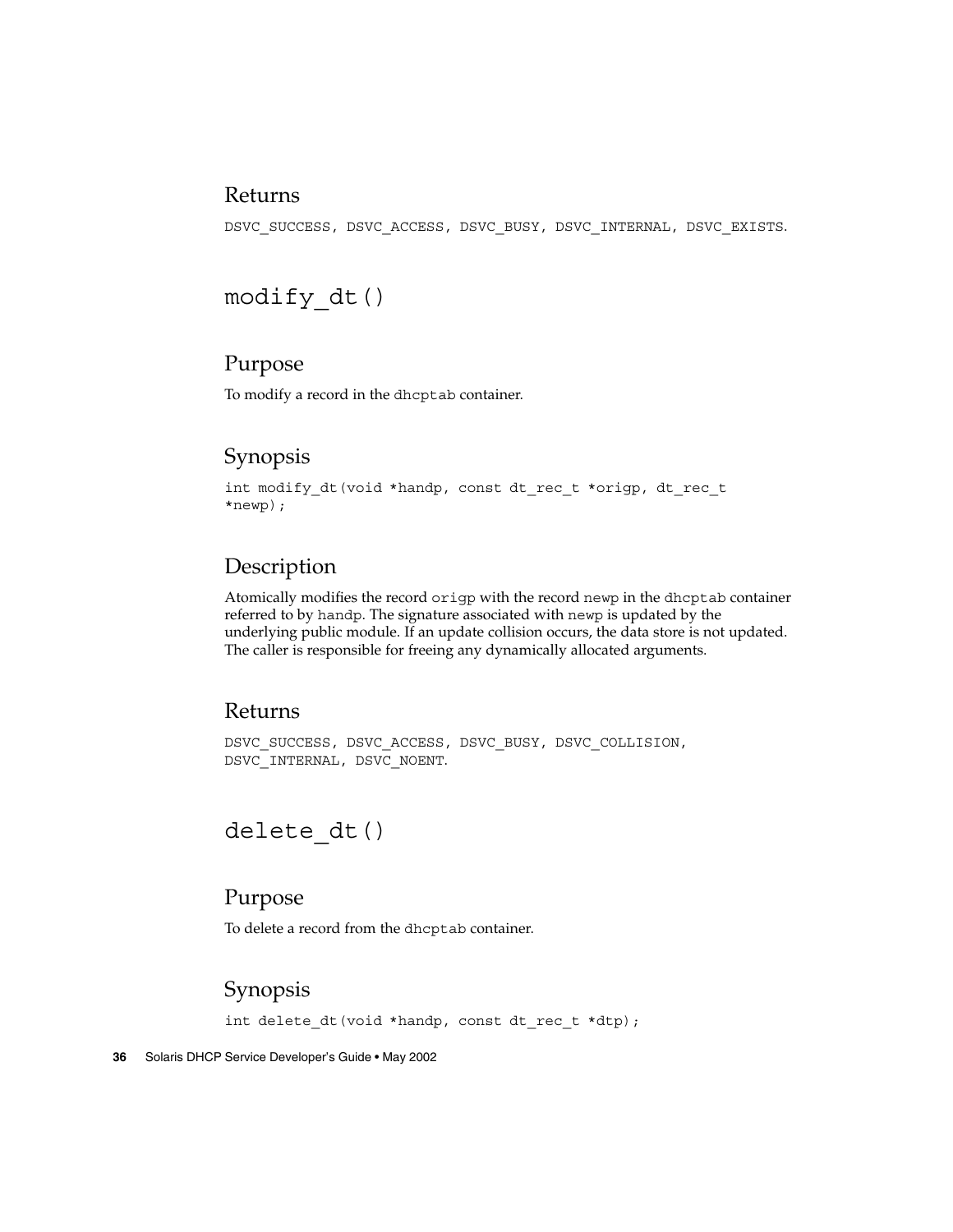## Description

Deletes the record identified by the key, type and dt\_sig fields of dtp from the dhcptab container referred to by the handle handp. If an update collision occurs, the matching record is not deleted from the data store, and DSVC\_COLLISION is returned. The caller is responsible for freeing any dynamically allocated arguments.

If the dtp signature (dt  $sig$ ) is 0, the matching record is simply deleted with no detection of update collisions.

#### Returns

DSVC\_SUCCESS, DSVC\_ACCESS, DSVC\_NOENT, DSVC\_BUSY, DSVC\_INTERNAL, DSVC\_COLLISION.

## close\_dt()

### Purpose

To close the dhcptab container.

## Synopsis

int close\_dt(void \*\*handpp);

## **Description**

Frees the instance handle and cleans up per-instance state.

#### Returns

DSVC\_SUCCESS, DSVC\_ACCESS, DSVC\_INTERNAL.

## remove\_dt()

#### Purpose

To delete the dhcptab container from the data store location.

Chapter 3 • Service Provider Layer API **37**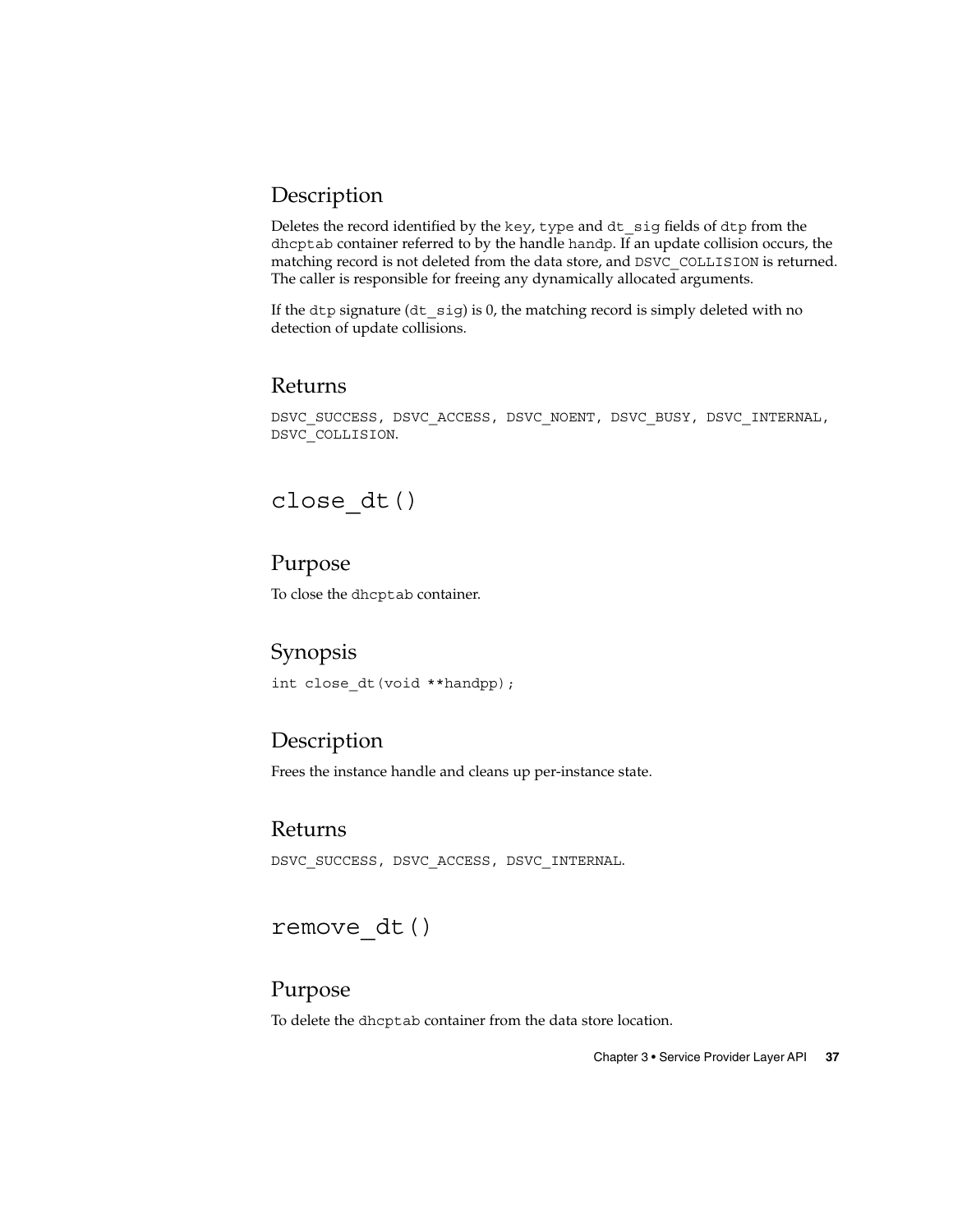#### Synopsis

int remove\_dt(const char \*location);

### Description

Removes the dhcptab container in location from the data store.

#### Returns

DSVC\_SUCCESS, DSVC\_ACCESS, DSVC\_NOENT, DSVC\_NO\_LOCATION, DSVC\_BUSY, DSVC\_INTERNAL.

# DHCP Network Container Functions

The API functions described in this section are used to manipulate the DHCP network containers and the IP address records within them.

## list\_dn()

### Purpose

To return a list of network containers.

## Synopsis

```
int list dn(const char *location, char ***listppp, uint t
*count);
```
### Description

Produces a dynamically allocated list of network container objects (listppp) found at location and stores the number of list items in count. If no network container objects exist, then DSVC\_SUCCESS is returned, listppp is set to NULL, and count is set to 0.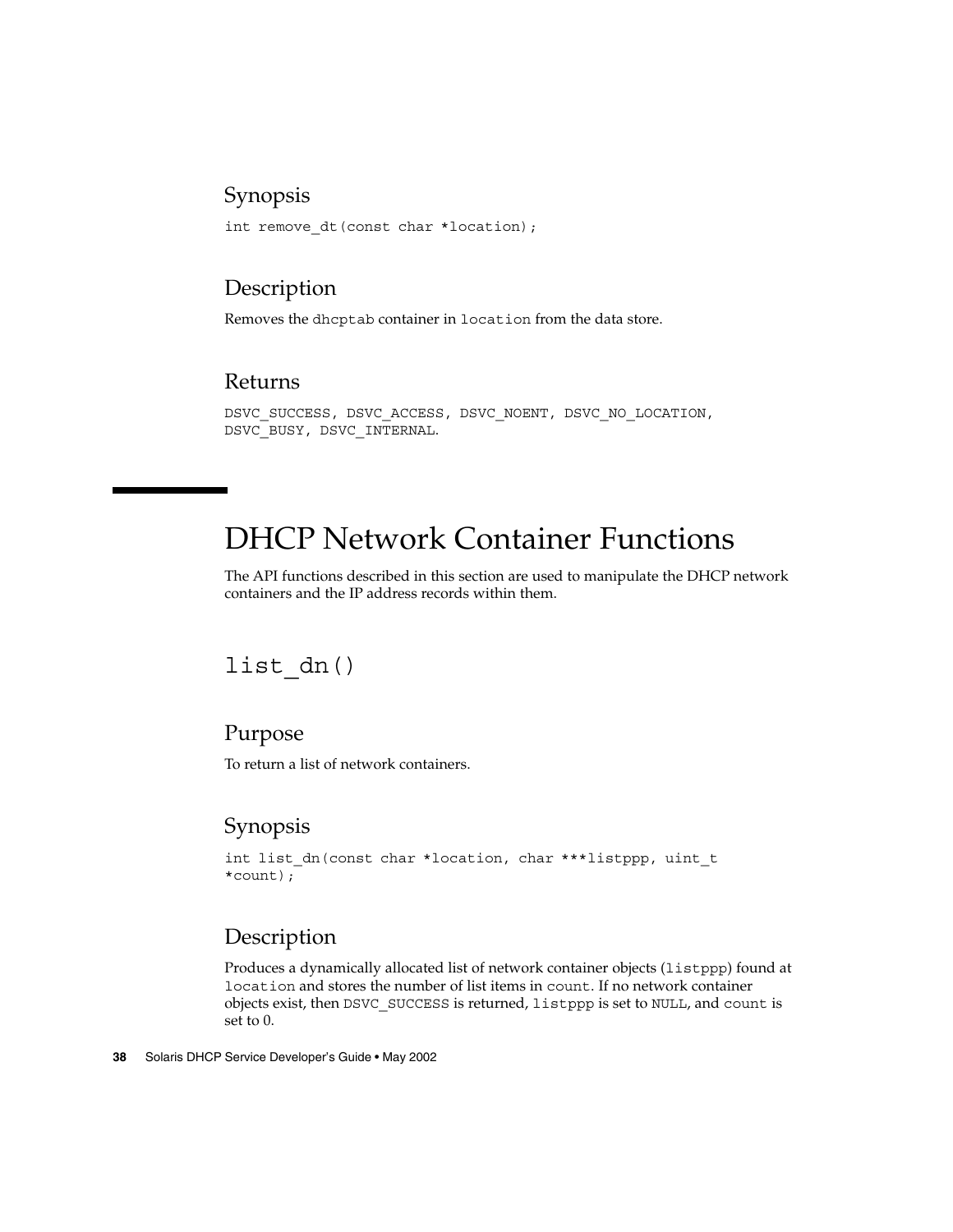#### Returns

DSVC SUCCESS, DSVC ACCESS, DSVC NO LOCATION.

## open\_dn()

### Purpose

To open a network container or create a new one.

## Synopsis

int open dn(void \*\*handpp, const char \*location, uint t flags, const struct in addr \*netp, const struct in addr \*maskp);

## Description

Opens an existing DHCP network container or creates a new container specified by netp and maskp (both host order) in location and initializes handpp to point to the instance handle. Performs any initialization needed by the data store. When creating a new DHCP network container, the caller's identity is used for owner/permissions. Valid flags include DSVC\_CREATE, DSVC\_READ, DSVC\_WRITE, DSVC\_NONBLOCK. Note that the creation of a DHCP network container as read-only (DSVC\_CREATE | DSVC\_READ) is invalid.

#### Returns

DSVC\_SUCCESS, DSVC\_EXISTS, DSVC\_ACCESS, DSVC\_NOENT, DSVC\_NO\_LOCATION, DSVC\_BUSY, DSVC\_INTERNAL, DSVC\_UNSUPPORTED.

## lookup\_dn()

## Purpose

To perform a lookup query for records in a DHCP network container.

## Synopsis

int lookup dn(void \*handp, boolean t partial, uint t query, int count, const dn\_rec\_t \*targetp, dn\_rec\_list\_t \*\*resultp, uint\_t \*records);

Chapter 3 • Service Provider Layer API **39**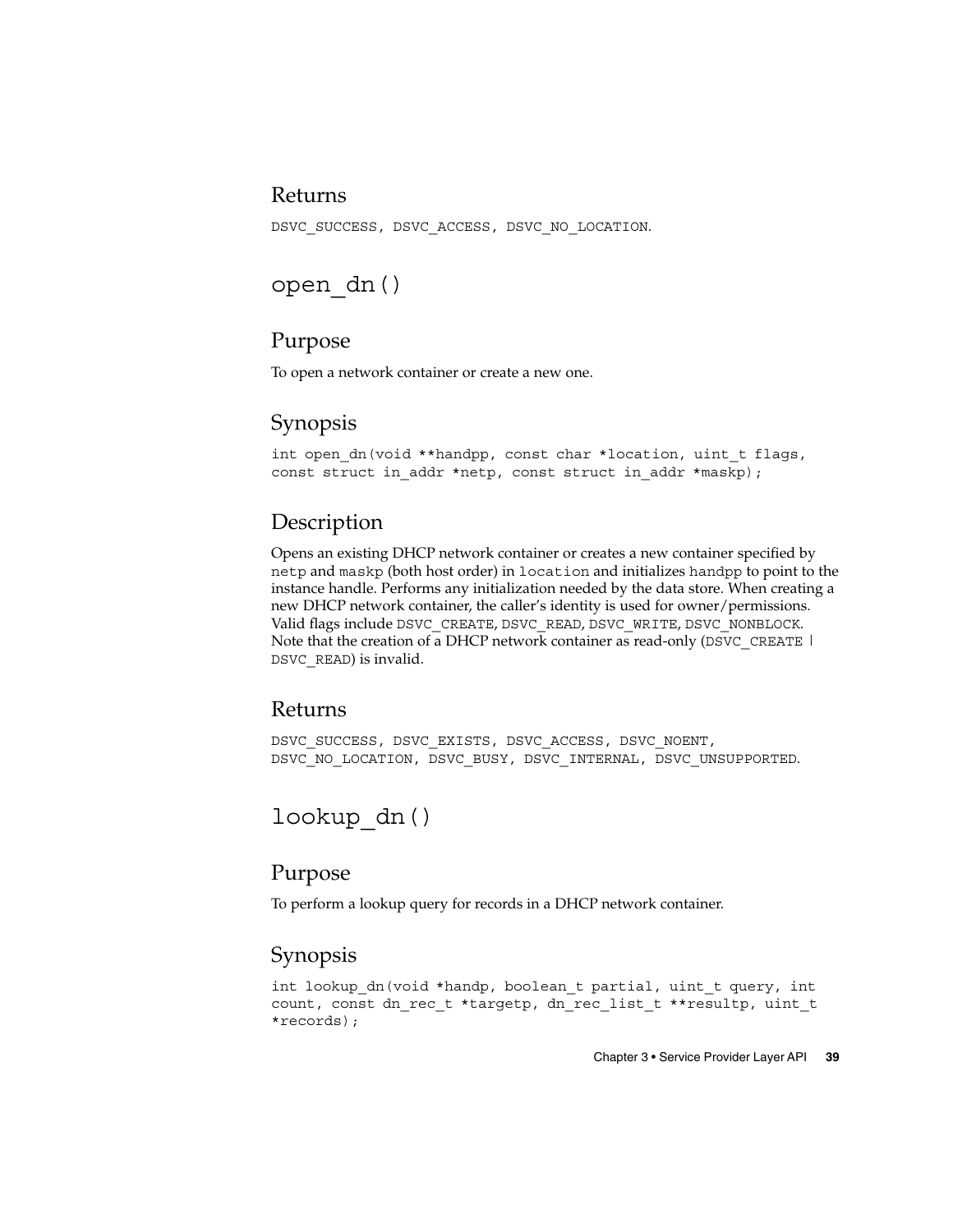## Description

Searches a DHCP network container for instances that match the query described by the combination of query and targetp. If the partial argument is B\_TRUE, then partial query results are acceptable to the caller. Thus, when partial is B\_TRUE, any query that returns at least one matching record is considered successful. When partial is B\_FALSE, the query returns DSVC\_SUCCESS only if it has been applied to the entire container.

The query argument consists of 2 fields, each 16 bits long. The lower 16 bits select which fields {client id, flags, client IP, server IP, expiration, macro, or comment} of targetp are to be considered in the query. The upper 16 bits identify whether a particular field value selected in the lower 16 bits must match (bit set) or not match (bit clear). Bits 7 through 15 in both 16-bit fields are currently unused, and must be set to 0. Useful macros for constructing queries can be found in Example 3–1.

The count field specifies the maximum number of matching records to return. A count value of -1 requests the return of all records that match, regardless of the number. A count value of 0 causes lookup dn to return immediately with no data.

resultp is set to point to the returned list of records. If resultp is NULL, then the caller is simply interested in knowing how many records match the query. Note that these records are dynamically allocated, and therefore the caller is responsible for freeing them. lookup\_dn() returns the number of matching records in the records argument. A records value of 0 means that no records matched the query.

#### Returns

DSVC SUCCESS, DSVC ACCESS, DSVC BUSY, DSVC INTERNAL.

## add\_dn()

#### Purpose

To add a record to the DHCP network container.

## Synopsis

int add dn(void \*handp, dn rec t \*newp);

## Description

Adds the record newp to the DHCP network container referred to by the handle handp. The signature associated with newp is updated by the underlying public module. If an update collision occurs, the data store is not updated.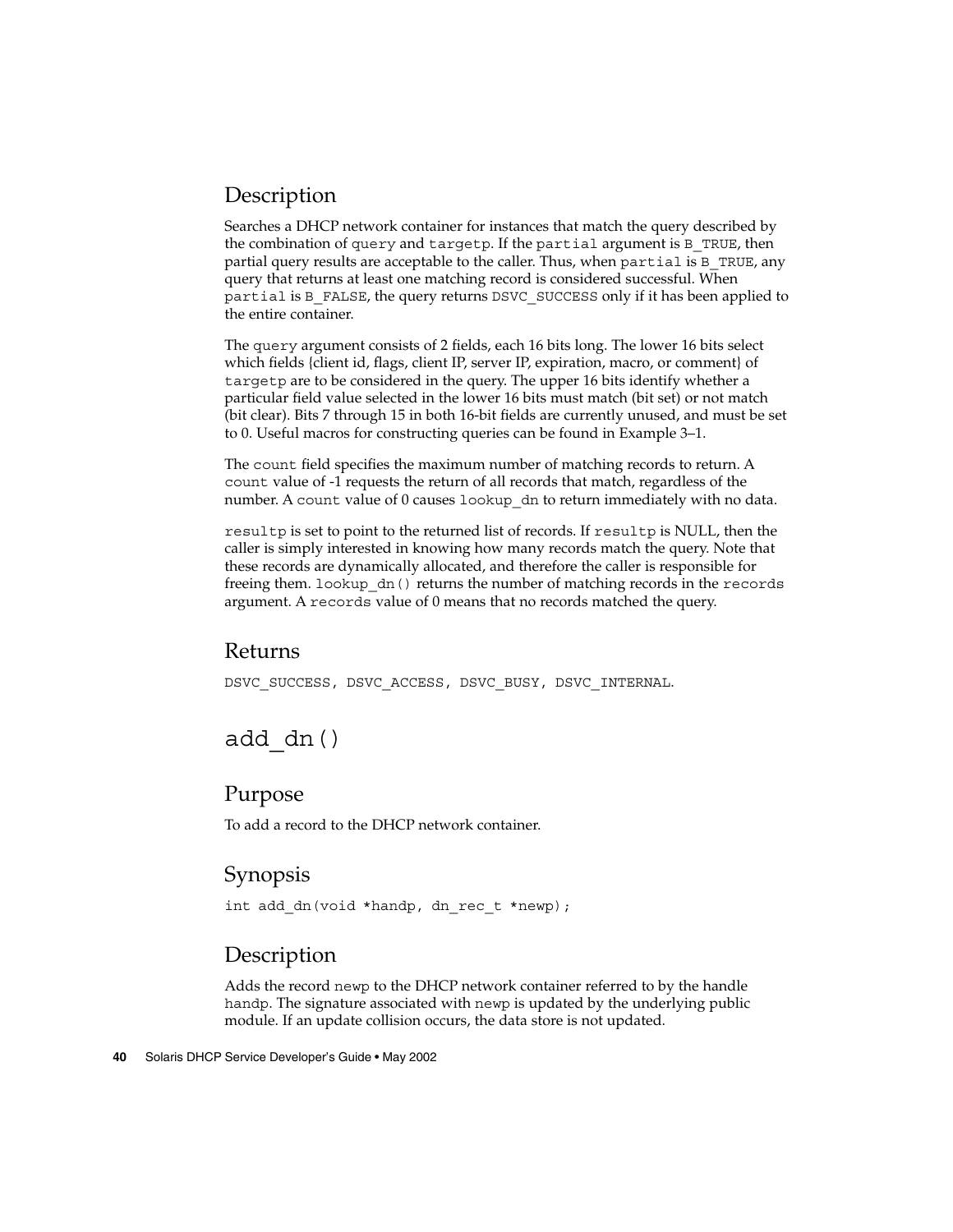#### Returns

DSVC\_SUCCESS, DSVC\_ACCESS, DSVC\_BUSY, DSVC\_INTERNAL, DSVC\_EXISTS.

modify\_dn()

### Purpose

To modify a record in a DHCP network container.

## Synopsis

int modify\_dn(void \*handp, const dn\_rec\_t \*origp, dn\_rec\_t \*newp);

## Description

Atomically modifies the record origp with the record newp in the DHCP network container referred to by the handle handp. The signature associated with newp is updated by the underlying public module. If an update collision occurs, the data store is not updated.

#### Returns

DSVC\_SUCCESS, DSVC\_ACCESS, DSVC\_BUSY, DSVC\_COLLISION, DSVC\_INTERNAL, DSVC\_NOENT.

## delete dn()

### Purpose

To delete a record from a DHCP network container.

## Synopsis

int delete dn(void \*handp, const dn rec t \*pnp);

Chapter 3 • Service Provider Layer API **41**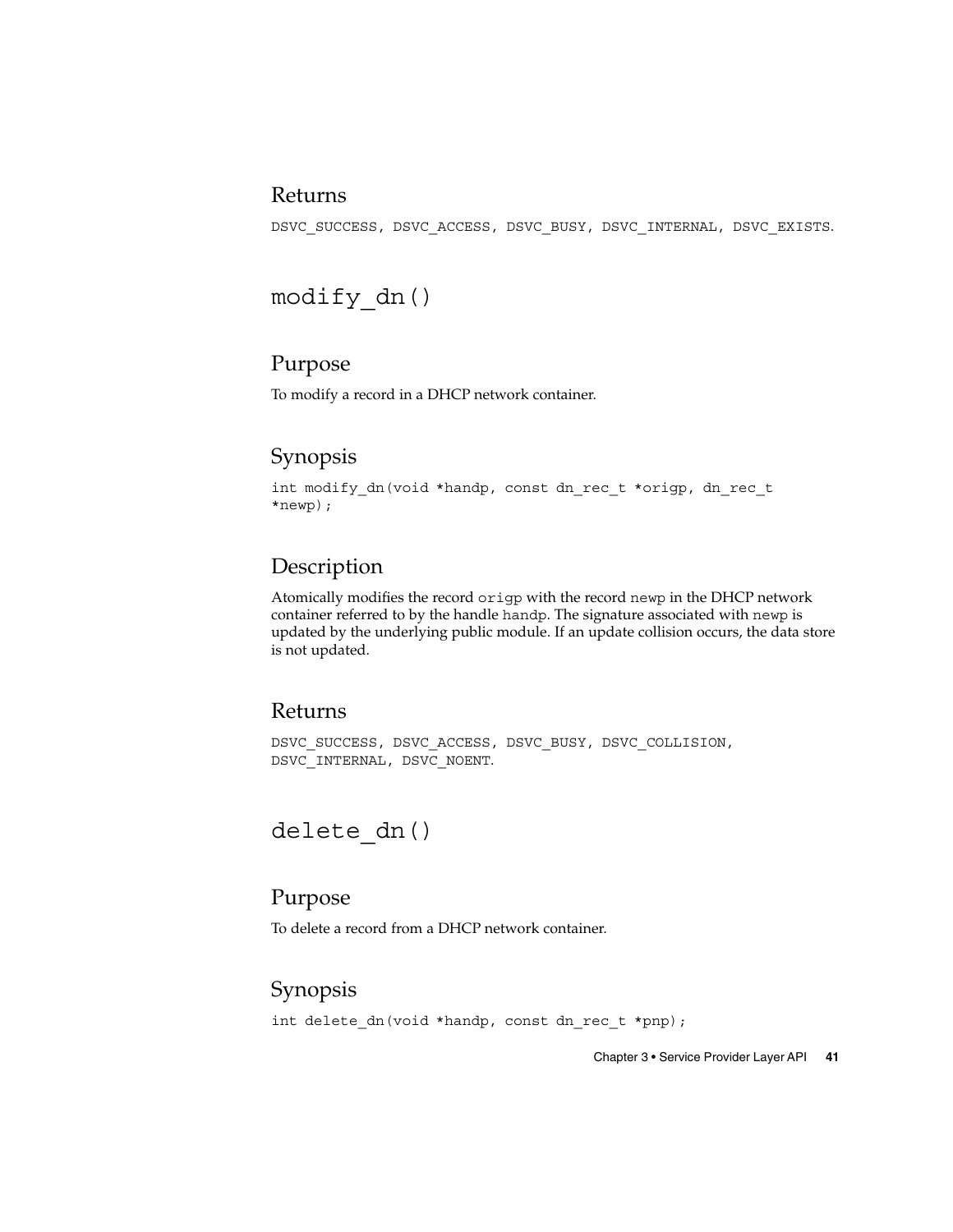## Description

Deletes the record identified by the dn\_cip and dn\_sig elements of pnp from the DHCP network container referred to by the handle handp. If an update collision occurs, the matching record is not deleted from the data store and DSVC\_COLLISION is returned.

If the dn sig signature of pnp is 0, the matching record is simply deleted with no detection of update collisions.

#### Returns

DSVC\_SUCCESS, DSVC\_ACCESS, DSVC\_NOENT, DSVC\_BUSY, DSVC\_INTERNAL, DSVC\_COLLISION.

## close\_dn()

## Purpose

To close the network container.

## Synopsis

int close\_dn(void \*\*handpp);

## Description

Frees the instance handle and cleans up per-instance state.

## Returns

DSVC\_SUCCESS, DSVC\_ACCESS, DSVC\_INTERNAL.

## remove\_dn()

#### Purpose

To delete the DHCP network container from the data store location.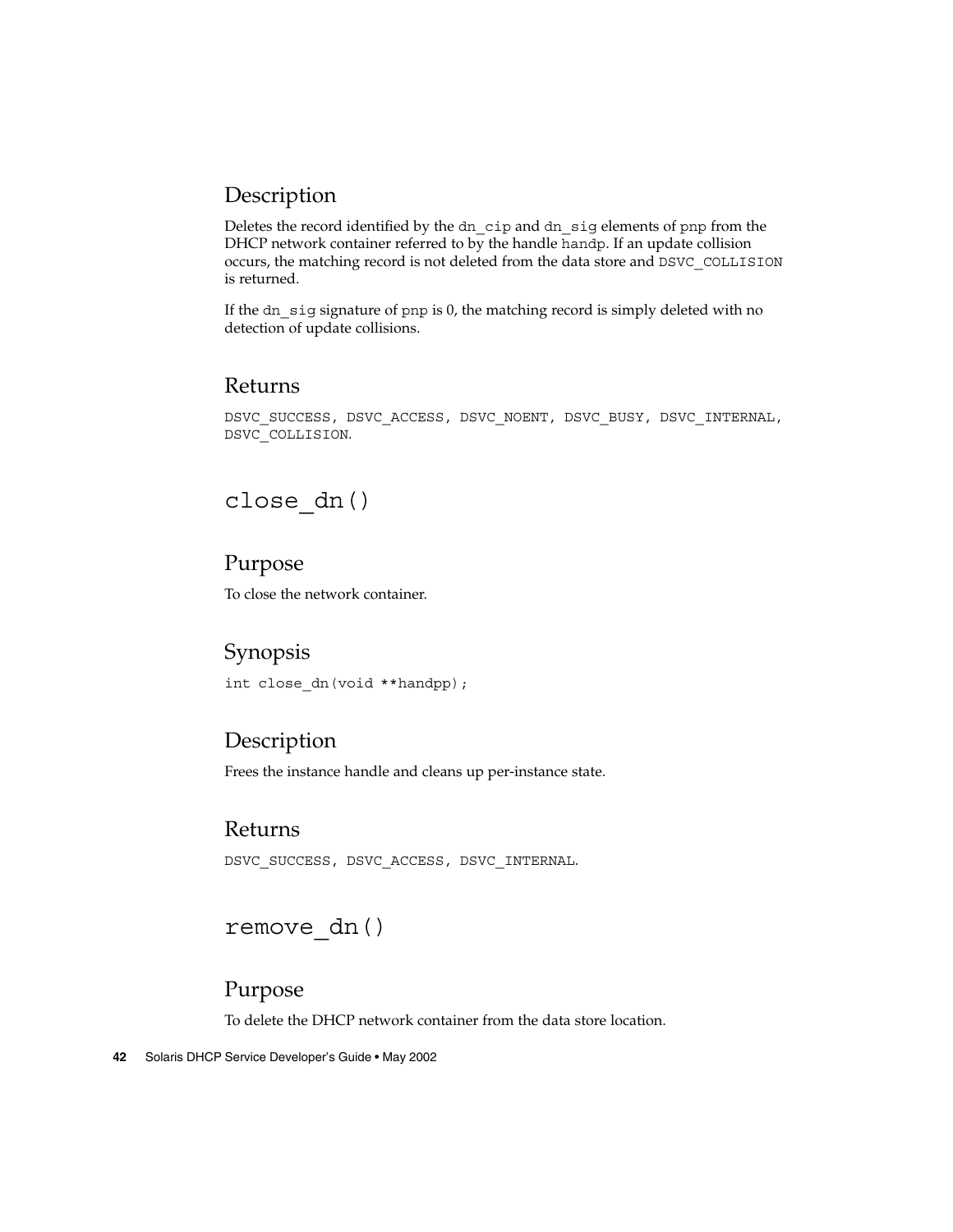## Synopsis

int remove\_dn(const char \*location, const struct in\_addr \*netp);

## Description

Removes DHCP network container netp (host order) in location.

#### Returns

DSVC\_SUCCESS, DSVC\_ACCESS, DSVC\_NOENT, DSVC\_NO\_LOCATION, DSVC\_BUSY, DSVC\_INTERNAL.

## Generic Error Codes

The Framework Configuration Layer and Service Provider Layer API functions will return the following integer error values. Note that the file /usr/include/dhcp\_svc\_public.h is the definitive source for these codes.

|          | * Standard interface errors       |                |                                            |
|----------|-----------------------------------|----------------|--------------------------------------------|
| $\star/$ |                                   |                |                                            |
|          | #define DSVC SUCCESS              | 0              | $/*$ success $*/$                          |
|          | #define DSVC EXISTS               | $\mathbf{1}$   | /* object already exists $*/$              |
|          | #define DSVC ACCESS               | $\overline{2}$ | $/*$ access denied $*/$                    |
|          | #define DSVC NO CRED              | 3              | /* No underlying credential */             |
|          | #define DSVC NOENT                | $\overline{4}$ | /* object doesn't exist $*/$               |
|          | #define DSVC BUSY                 | 5              | /* object temporarily busy (again) */      |
|          | #define DSVC INVAL                | 6              | /* invalid argument(s) $*/$                |
|          | #define DSVC INTERNAL             | $7^{\circ}$    | $/*$ internal data store error $*/$        |
|          | #define DSVC UNAVAILABLE          | 8              | /* underlying service required by $*/$     |
|          |                                   |                | /* public module unavailable */            |
|          | #define DSVC COLLISION            | 9              | $/*$ update collision $*/$                 |
|          | #define DSVC UNSUPPORTED          |                | 10 /* operation not supported */           |
|          | #define DSVC NO MEMORY            | 11             | /* operation ran out of memory */          |
|          | #define DSVC NO RESOURCES         | 12             | $/*$ non-memory resources unavailable */   |
|          | #define DSVC BAD RESOURCE         | 13             | /* malformed/missing RESOURCE setting */   |
|          | #define DSVC BAD PATH             | 14             | /* malformed/missing PATH setting */       |
|          | #define DSVC MODULE VERSION       | 15             | /* public module version mismatch */       |
|          | #define DSVC MODULE ERR           | 16             | /* internal public module error */         |
|          | #define DSVC MODULE LOAD ERR      | 17             | /* error loading public module */          |
|          | #define DSVC MODULE UNLOAD ERR 18 |                | /* error unloading public module */        |
|          | #define DSVC MODULE CFG ERR       |                | 19 /* module configuration failure */      |
|          | #define DSVC SYNCH ERR            |                | 20 /* error in synchronization protocol */ |
|          | #define DSVC NO LOCKMGR           | 21             | /* cannot contact lock manager */          |
|          | #define DSVC NO LOCATION          | 22             | /* location nonexistent */                 |

Chapter 3 • Service Provider Layer API **43**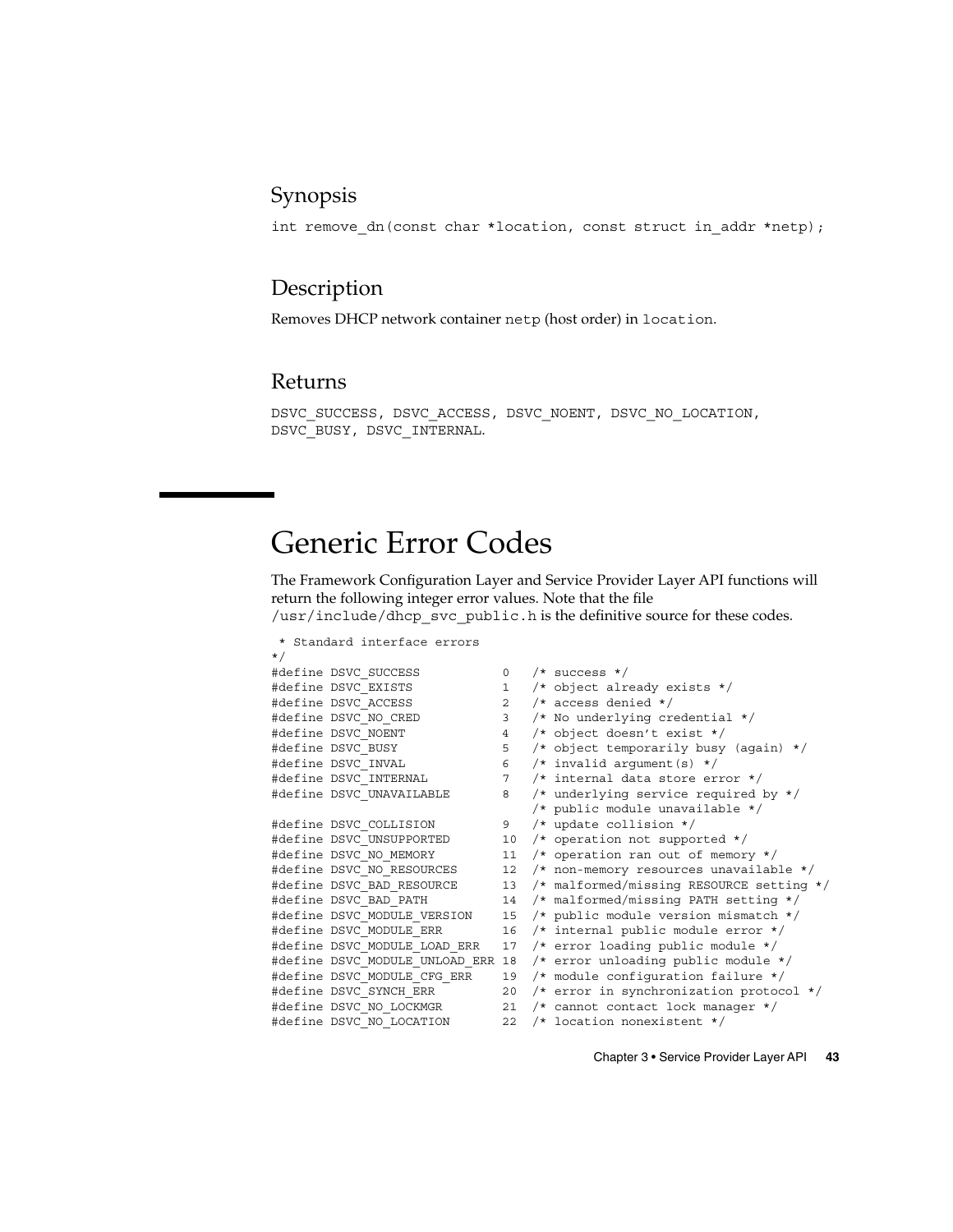#define DSVC NO TABLE 24 /\* table does not exist \*/ #define DSVC TABLE EXISTS 25 /\* table already exists \*/

- #define DSVC BAD CONVER 23 /\* malformed/missing CONVER setting \*/
	-
- #define DSVC NERR (DSVC TABLE EXISTS + 1)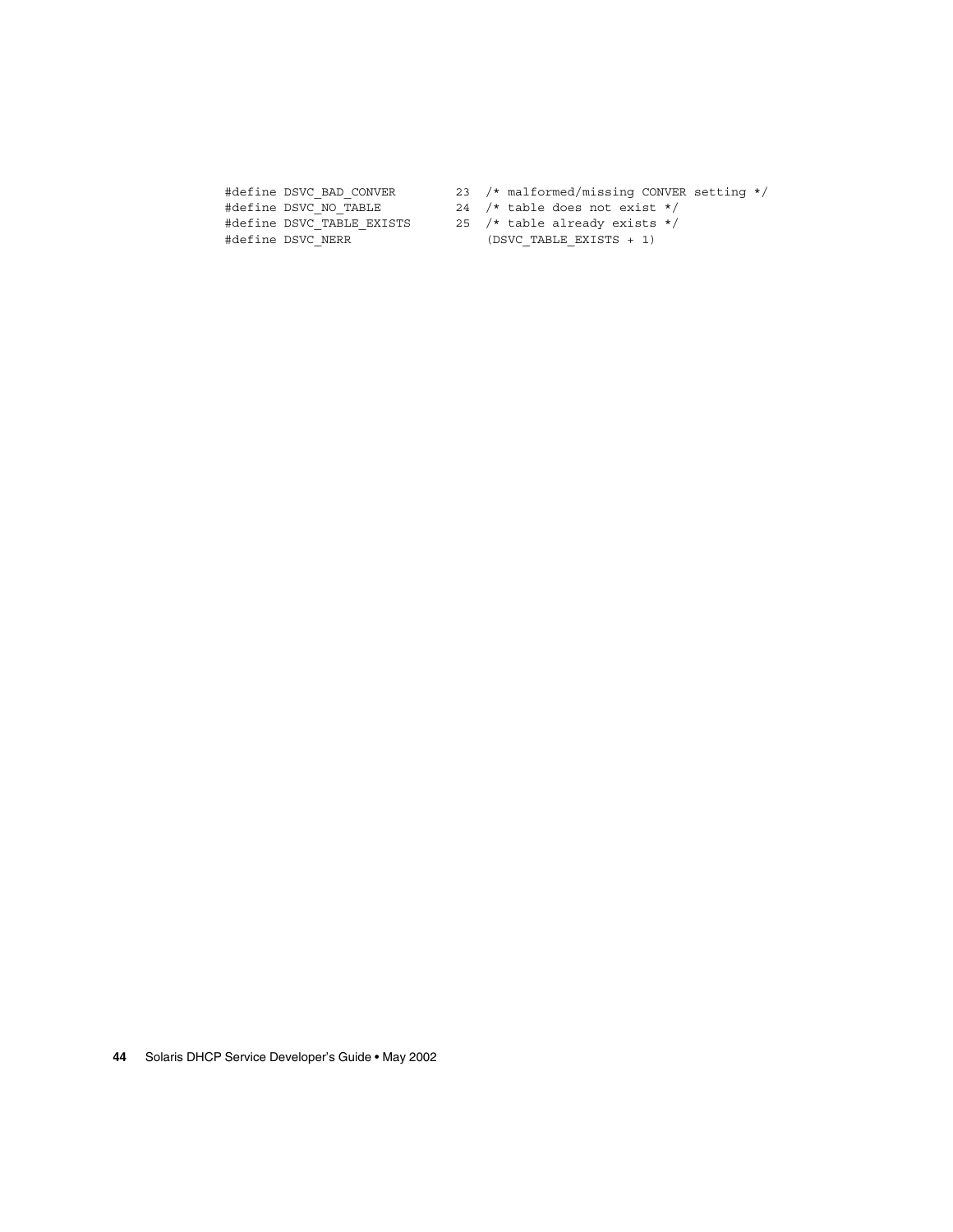## CHAPTER **4**

## Code Samples and Testing

This chapter includes some segments of code that illustrate proper use of the API functions.

The following topics are included:

- "General API Functions" on page 45
- "dhcptab API Functions" on page 46
- "DHCP Network Container API Functions" on page 49
- "Testing the Public Module" on page 52

## Code Templates

This section provides templates that show *in general* how you might use the API functions.

**Note** – Download the source code for Sun's ASCII files data store (ds\_SUNWfiles) in the developer pages on Sun's web site (http://www.sun.com/developer). The source code for the module may prove invaluable in writing your own module.

## General API Functions

This template uses the general API functions status(), version(), and mklocation().

#### **EXAMPLE 4–1** general.c

```
* Copyright (c) 2000 by Sun Microsystems, Inc. /*
* Copyright (c) 2000 by Sun Microsystems, Inc.
```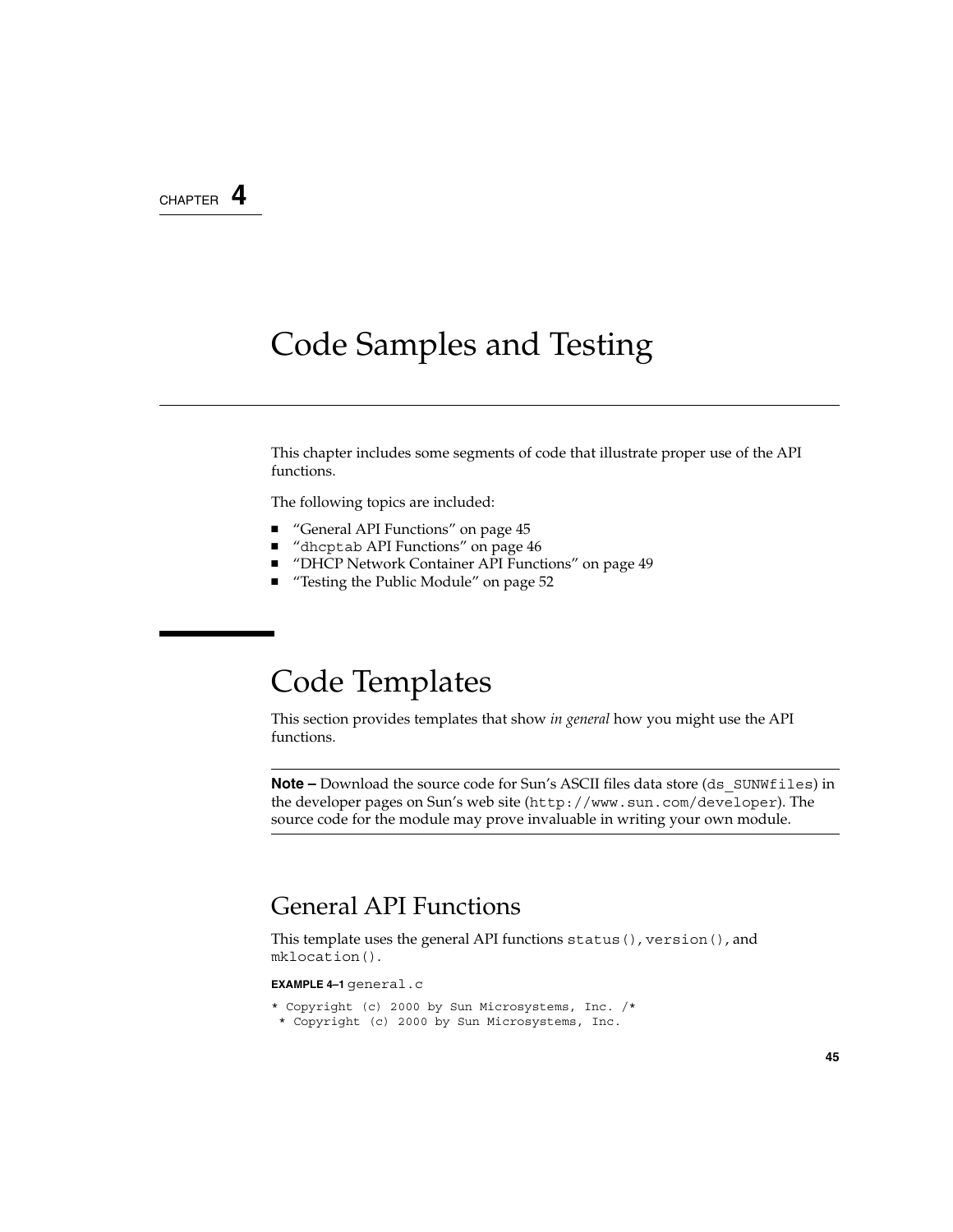```
EXAMPLE 4–1 general.c (Continued)
 * All rights reserved.
 */
#pragma ident "@(#)general.c 1.15 00/08/16 SMI"
/*
 * This module contains the public APIs for status, version, and mklocation.
 */
#include <unistd.h>
#include <sys/types.h>
#include <sys/socket.h>
#include <netinet/in.h>
#include <dhcp svc public.h>
/*
* This API function instructs the underlying datastore to return its
* general status. If the "location" argument is non-NULL, the function
 * validates the location for the data store containers (is it formed
 * correctly for the data store, and does it exist).
 */
int
status(const char *location)
{
   return (DSVC_UNSUPPORTED);
}
/*
* Return the data store API version supported by this module. This version
 * was implemented to support version 1 of the API.
*/
int
version(int *vp)
{
    *vp = DSVC_PUBLIC_VERSION;
   return (DSVC_SUCCESS);
}
/*
* Create the datastore-specific "location" if it doesn't already exist.
 * Containers will ultimately be created there.
*/
int
mklocation(const char *location)
{
    return (DSVC_UNSUPPORTED);
}
```
## dhcptab API Functions

This template illustrates functions that are used with the dhcptab container.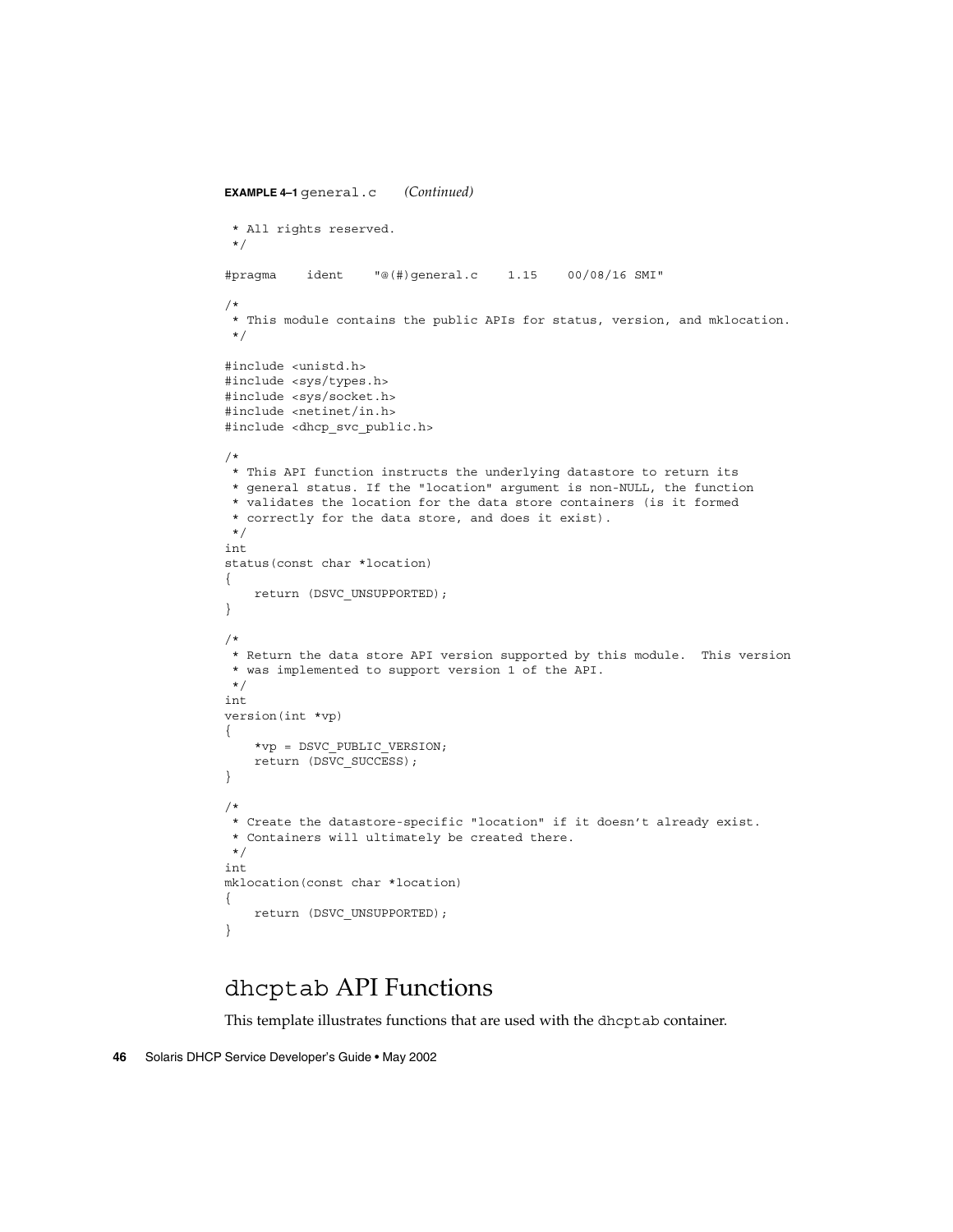```
EXAMPLE 4–2 dhcptab.c
/*
* Copyright (c) 1998-2000 by Sun Microsystems, Inc.
* All rights reserved.
*/
#pragma ident "@(#)dhcptab.c 1.12 00/08/16 SMI"
/*
* This module contains the public API functions for managing the dhcptab
* container.
*/
#include <unistd.h>
#include <sys/types.h>
#include <sys/socket.h>
#include <netinet/in.h>
#include <dhcp_svc_public.h>
/*
* List the current number of dhcptab container objects located at
* "location" in "listppp". Return number of list elements in "count".
* If no objects exist, then "count" is set to 0 and DSVC_SUCCESS is
 * returned.
 *
* This function will block waiting for a result, if the underlying
* data store is busy.
*/
int
list dt(const char *location, char ***listppp, uint32 t *count)
{
   return (DSVC_UNSUPPORTED);
}
/*
* Creates or opens the dhcptab container in "location" and initializes
* "handlep" to point to the instance handle. When creating a new dhcptab,
* the caller's identity is used for owner/permissions. Performs any
* initialization needed by data store.
*/
int
open_dt(void **handlep, const char *location, uint32_t flags)
{
   return (DSVC_UNSUPPORTED);
}
/*
 * Frees instance handle, cleans up per instance state.
*/
int
close_dt(void **handlep)
{
   return (DSVC_UNSUPPORTED);
}
```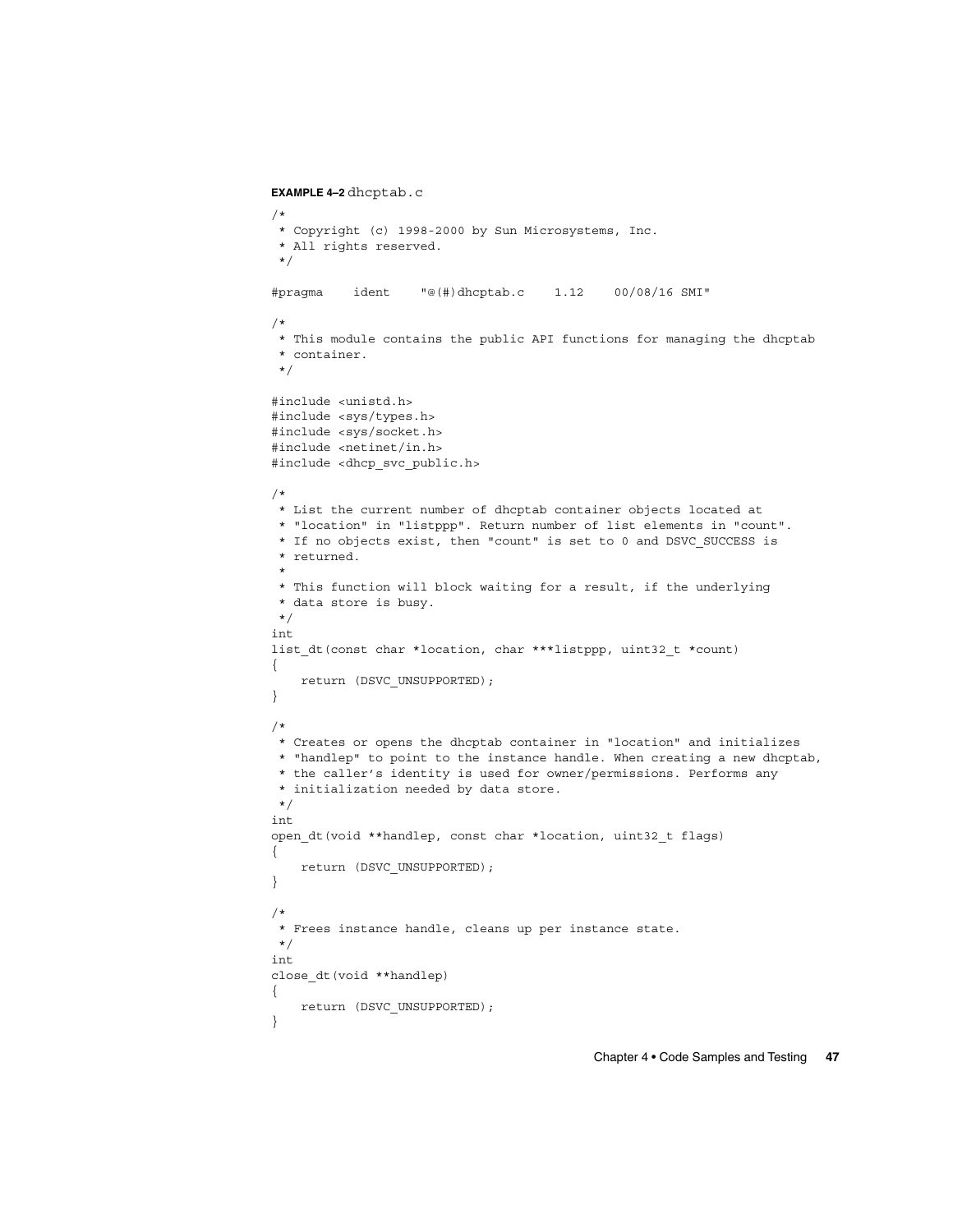```
EXAMPLE 4–2 dhcptab.c (Continued)
```

```
/*
 * Remove dhcptab container in "location" from data store. If the underlying
 * data store is busy, this function will block.
*/
int
remove dt (const char *location)
{
   return (DSVC_UNSUPPORTED);
}
/*
* Searches the dhcptab container for instances that match the query
 * described by the combination of query and targetp. If the partial
 * argument is true, then lookup operations that are unable to
 * complete entirely are allowed (and considered successful). The
 * query argument consists of 2 fields, each 16 bits long. The lower
 * 16 bits selects which fields {key, flags} of targetp are to be
 * considered in the query. The upper 16 bits identifies whether a
 * particular field value must match (bit set) or not match (bit
 * clear). Bits 2-15 in both 16 bit fields are currently unused, and
 * must be set to 0. The count field specifies the maximum number of
 * matching records to return, or -1 if any number of records may be
 * returned. The recordsp argument is set to point to the resulting
 * list of records; if recordsp is passed in as NULL then no records
 * are actually returned. Note that these records are dynamically
 * allocated, thus the caller is responsible for freeing them. The
 * number of records found is returned in nrecordsp; a value of 0
 * means that no records matched the query.
*/
int
lookup_dt(void *handle, boolean_t partial, uint32_t query, int32_t count,
    const dt rec t *targetp, dt rec list t **recordsp, uint32 t *nrecordsp)
{
    return (DSVC_UNSUPPORTED);
}
/*
* Add the record pointed to by "addp" to from the dhcptab container
* referred to by the handle. The underlying public module will set
 * "addp's" signature as part of the data store operation.
 */
int
add dt(void *handle, dt rec t *addp)
{
   return (DSVC_UNSUPPORTED);
}
/*
 * Atomically modify the record "origp" with the record "newp" in the
 * dhcptab container referred to by the handle. "newp's" signature will
 * be set by the underlying public module. If an update collision
 * occurs, either because "origp's" signature in the data store has changed
```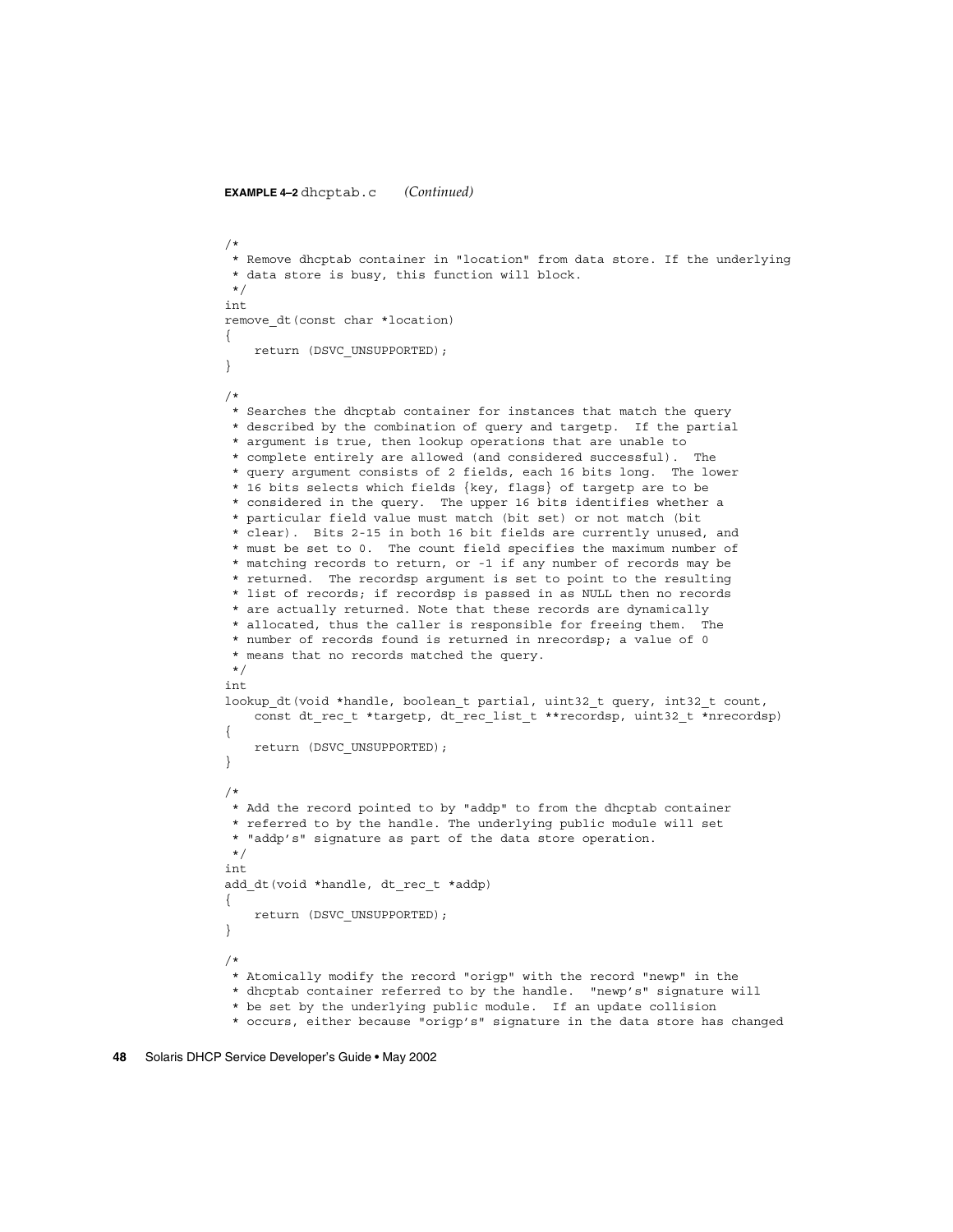```
EXAMPLE 4–2 dhcptab.c (Continued)
* or "newp" would overwrite an existing record, DSVC_COLLISION is
 * returned and no update of the data store occurs.
*/
int
modify dt(void *handle, const dt rec t *origp, dt rec t *newp)
{
   return (DSVC_UNSUPPORTED);
}
/*
* Delete the record referred to by dtp from the dhcptab container
* referred to by the handle. If "dtp's" signature is zero, the
* caller is not interested in checking for collisions, and the record
* should simply be deleted if it exists. If the signature is non-zero,
* and the signature of the data store version of this record do not match,
* an update collision occurs, no deletion of matching record in data store
 * is done, and DSVC_COLLISION is returned.
*/
int
delete dt(void *handle, const dt rec t *dtp)
{
   return (DSVC_UNSUPPORTED);
}
```
## DHCP Network Container API Functions

This template illustrates functions used with the the DHCP network containers.

```
EXAMPLE 4–3 dhcp_network.c
/*
* Copyright (c) 1998-2000 by Sun Microsystems, Inc.
* All rights reserved.
*/
#pragma ident "@(#)dhcp_network.c 1.12 00/08/16 SMI"
/*
* This module contains public API functions for managing dhcp network
* containers.
*/
#include <unistd.h>
#include <sys/types.h>
#include <sys/socket.h>
#include <netinet/in.h>
#include <dhcp_svc_public.h>
/*
* List the current number of dhcp network container objects located at
```
Chapter 4 • Code Samples and Testing **49**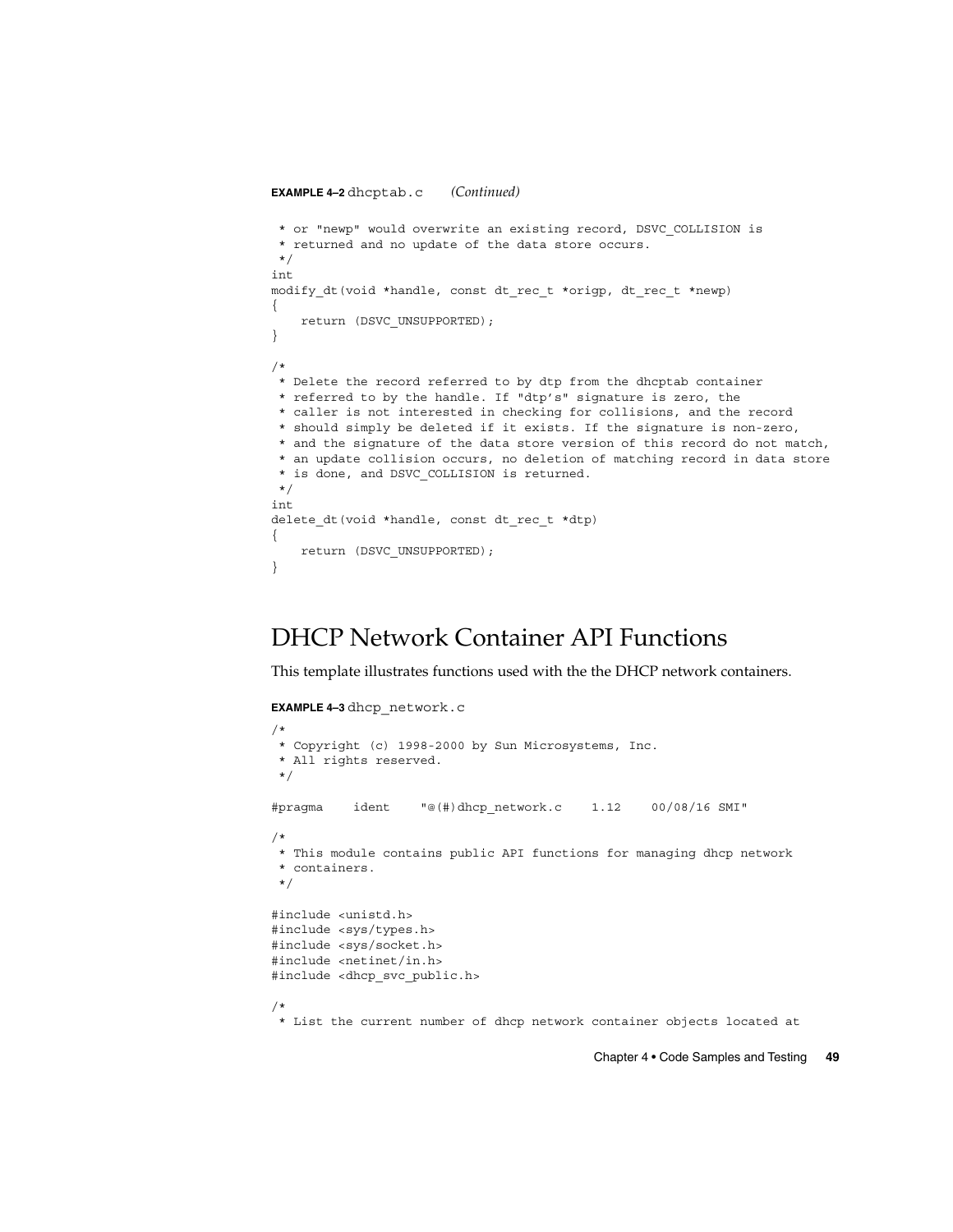```
EXAMPLE 4–3 dhcp_network.c (Continued)
 * "location" in "listppp". Return number of list elements in "count".
 * If no objects exist, then "count" is set to 0 and DSVC_SUCCESS is
 * returned.
 *
 * This function will block if the underlying data service is busy or is
 * otherwise unvailable.
 */
int
list_dn(const char *location, char ***listppp, uint32_t *count)
{
   return (DSVC_UNSUPPORTED);
}
/*
* Creates or opens the dhcp network container "netp" (host order) in
 * "location" and initializes "handlep" to point to the instance handle.
 * Performs any initialization needed by data store. New containers are
 * created with the identity of the caller.
*/
int
open dn(void **handlep, const char *location, uint32 t flags,
    const struct in_addr *netp)
{
   return (DSVC_UNSUPPORTED);
}
/*
* Frees instance handle, cleans up per instance state.
*/
int
close dn(void **handlep)
{
   return (DSVC_UNSUPPORTED);
}
/*
* Remove DHCP network container "netp" (host order) in location.
 * This function will block if the underlying data service is busy or
 * otherwise unavailable.
*/
int
remove dn(const char *location, const struct in addr *netp)
{
   return (DSVC_UNSUPPORTED);
}
/*
* Searches DHCP network container for instances that match the query
 * described by the combination of query and targetp. If the partial
 * argument is true, then lookup operations that are unable to
 * complete entirely are allowed (and considered successful). The
 * query argument consists of 2 fields, each 16 bits long. The lower
 * 16 bits selects which fields {client_id, flags, client_ip,
```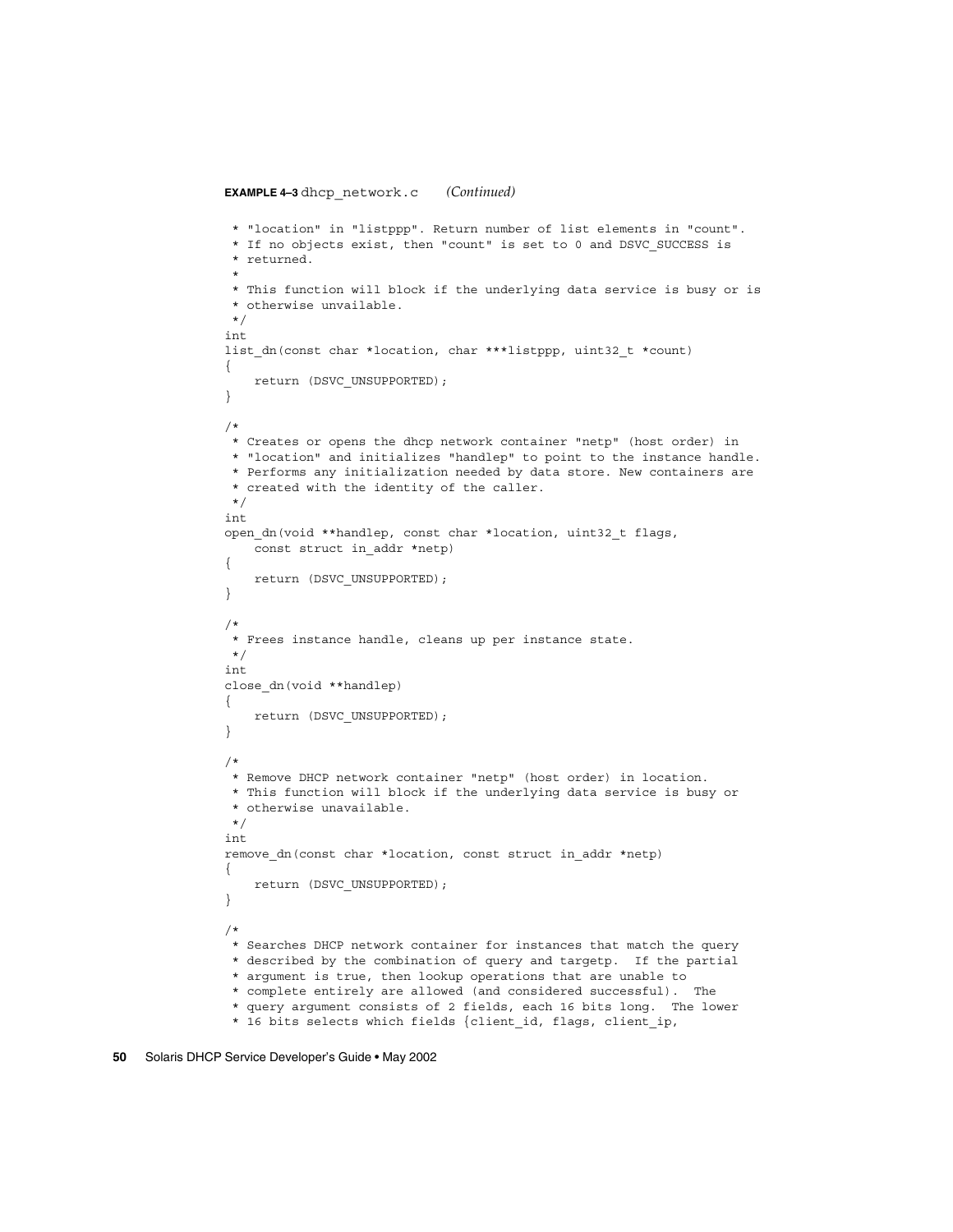#### **EXAMPLE 4–3** dhcp\_network.c *(Continued)*

```
* server_ip, expiration, macro, or comment} of targetp are to be
 * considered in the query. The upper 16 bits identifies whether a
 * particular field value must match (bit set) or not match (bit
 * clear). Bits 7-15 in both 16 bit fields are currently unused, and
 * must be set to 0. The count field specifies the maximum number of
 * matching records to return, or -1 if any number of records may be
 * returned. The recordsp argument is set to point to the resulting
 * list of records; if recordsp is passed in as NULL then no records
 * are actually returned. Note that these records are dynamically
 * allocated, thus the caller is responsible for freeing them. The
 * number of records found is returned in nrecordsp; a value of 0 means
 * that no records matched the query.
*/
int
lookup dn(void *handle, boolean t partial, uint32 t query, int32 t count,
   const dn_rec_t *targetp, dn_rec_list_t **recordsp, uint32_t *nrecordsp)
{
   return (DSVC_UNSUPPORTED);
}
/*
* Add the record pointed to by "addp" to from the dhcp network container
 * referred to by the handle. The underlying public module will set
* "addp's" signature as part of the data store operation.
*/
int
add_dn(void *handle, dn_rec_t *addp)
{
   return (DSVC_UNSUPPORTED);
}
/*
* Atomically modify the record "origp" with the record "newp" in the dhcp
* network container referred to by the handle. "newp's" signature will
* be set by the underlying public module. If an update collision
 * occurs, either because "origp's" signature in the data store has changed
 * or "newp" would overwrite an preexisting record, DSVC_COLLISION is
 * returned and no update of the data store occurs.
*/
int
modify dn(void *handle, const dn rec t *origp, dn rec t *newp)
{
   return (DSVC_UNSUPPORTED);
}
/*
* Delete the record pointed to by "pnp" from the dhcp network container
* referred to by the handle. If "pnp's" signature is zero, the caller
 * is not interested in checking for collisions, and the record should
 * simply be deleted if it exists. If the signature is non-zero, and the
 * signature of the data store version of this record do not match, an
 * update collision occurs, no deletion of any record is done, and
 * DSVC_COLLISION is returned.
```
Chapter 4 • Code Samples and Testing **51**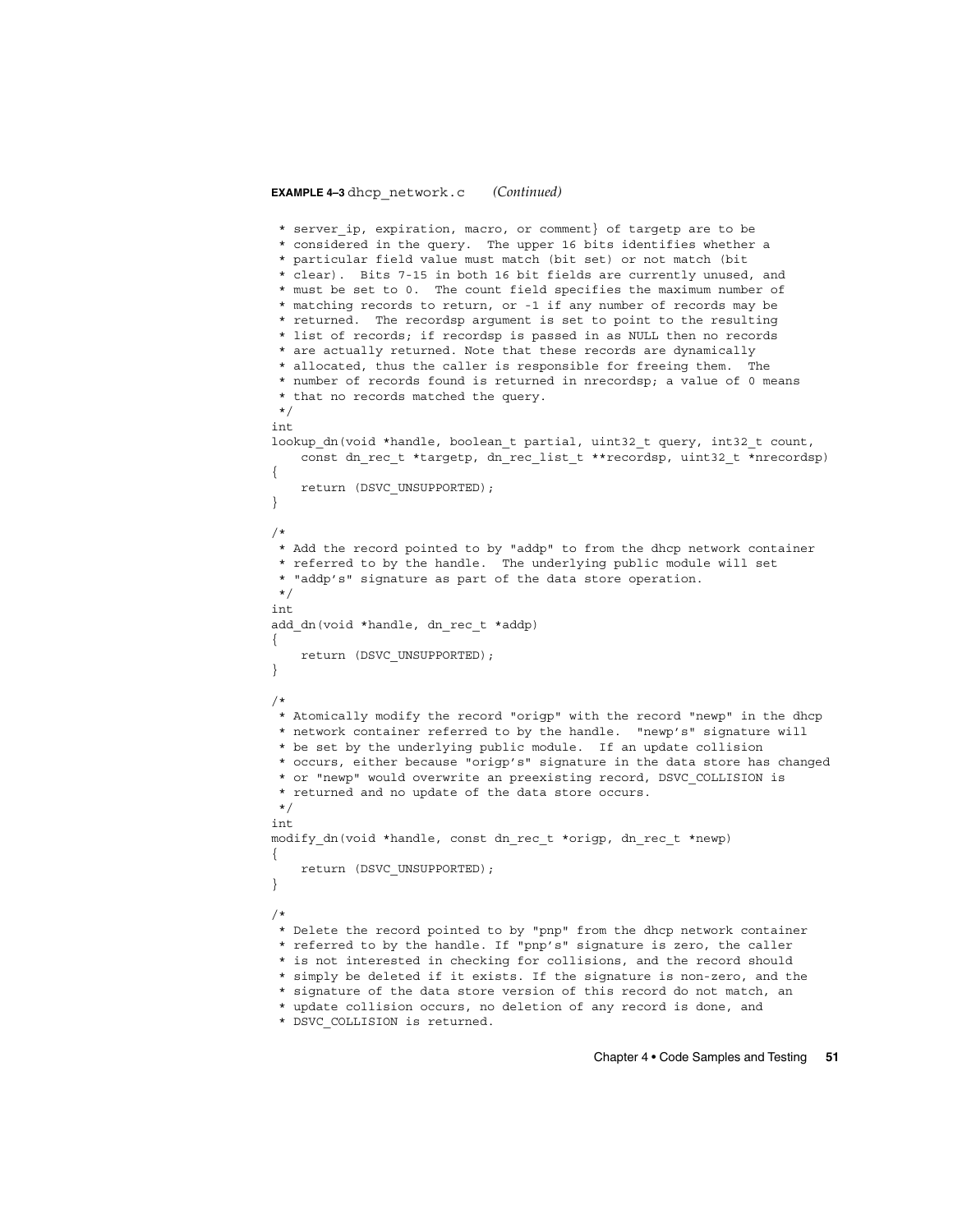```
EXAMPLE 4–3 dhcp_network.c (Continued)
*/
int
delete_dn(void *handle, const dn_rec_t *pnp)
{
   return (DSVC_UNSUPPORTED);
}
```
# Testing the Public Module

See http://www.sun.com/developer for some downloadable test suites that may help you in testing your public module.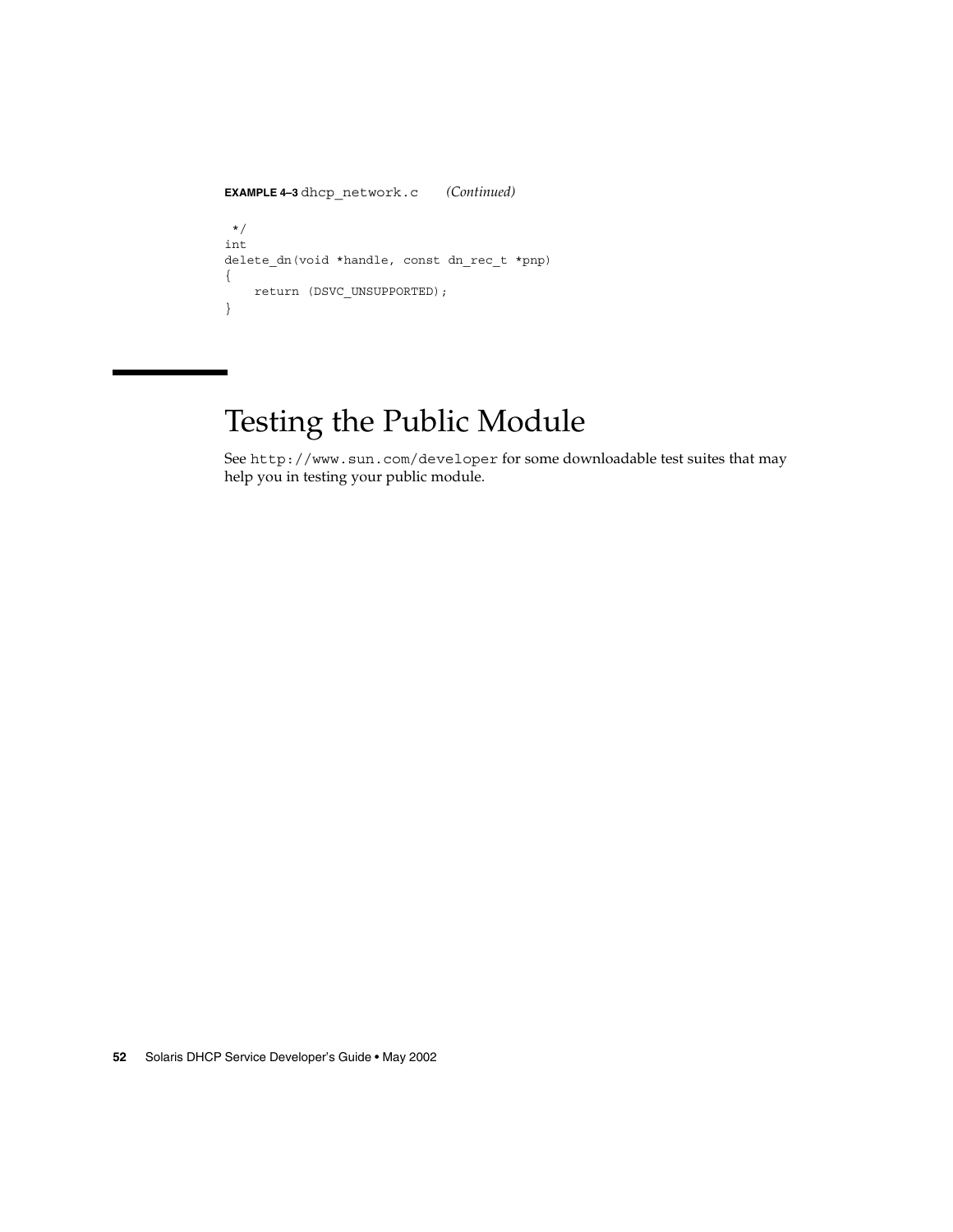# Index

#### **A**

access to data store containers synchronizing, 20 Application/Service Layer, 14

#### **D**

data access layers definition of, 14 diagram, 15 data store container name, 23 provided with Solaris DHCP, 17 record formats, 23 upgrading, 25 dhcpmgr integrating new data store with, 25 dhcpsvc.conf configuration file, 14 dhcptab container functions, 32 internal form, 24 name, 23 dn\_rec\_t and dt\_rec\_t data structures, 21 dn sig and dt sig update signatures, 21 dsvc\_synchtype variable, 21 dsvclockd daemon, 21 dsvclockd file, 21 duplicate container records, 24

## **F**

Framework Configuration Layer, 15

#### **G**

getAdditional() function, 27 getComponent() function, 26 getDescription() function, 26 getPath() function, 27

#### **H**

handles, 19

## **J**

**JavaBeans** for public module, 26

#### **L**

libdhcpsvc.so library, 14, 21

#### **M**

management bean functions, 26 packaging requirements, 27